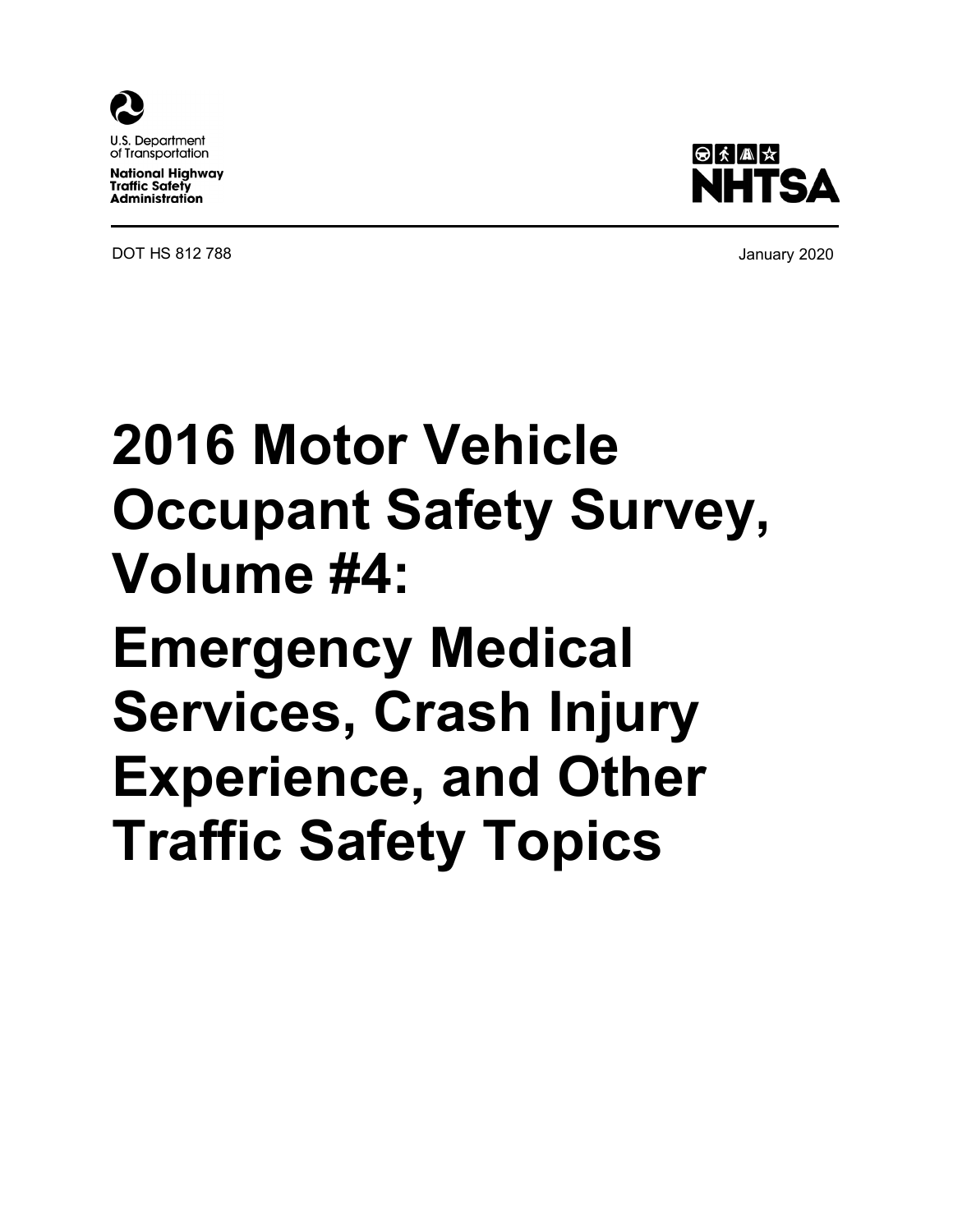## **Disclaimer**

This publication is distributed by the U.S. Department of Transportation, National Highway Traffic Safety Administration, in the interest of information exchange. The opinions, findings, and conclusions expressed in this publication are those of the authors and not necessarily those of the Department of Transportation or the National Highway Traffic Safety Administration. The United States Government assumes no liability for its contents or use thereof. If trade or manufacturers' names or products are mentioned, it is because they are considered essential to the object of the publication and should not be construed as an endorsement. The United States Government does not endorse products or manufacturers.

Suggested APA Format Citation:

Diecker, K., & Block, A. (2020, January). *2016 Motor Vehicle Occupant Safety Survey, Volume #4: Emergency Medical Services, Crash Injury Experience, and Other Traffic Safety Topics* (Report No. DOT HS 812 788). Washington, DC: National Highway Traffic Safety Administration.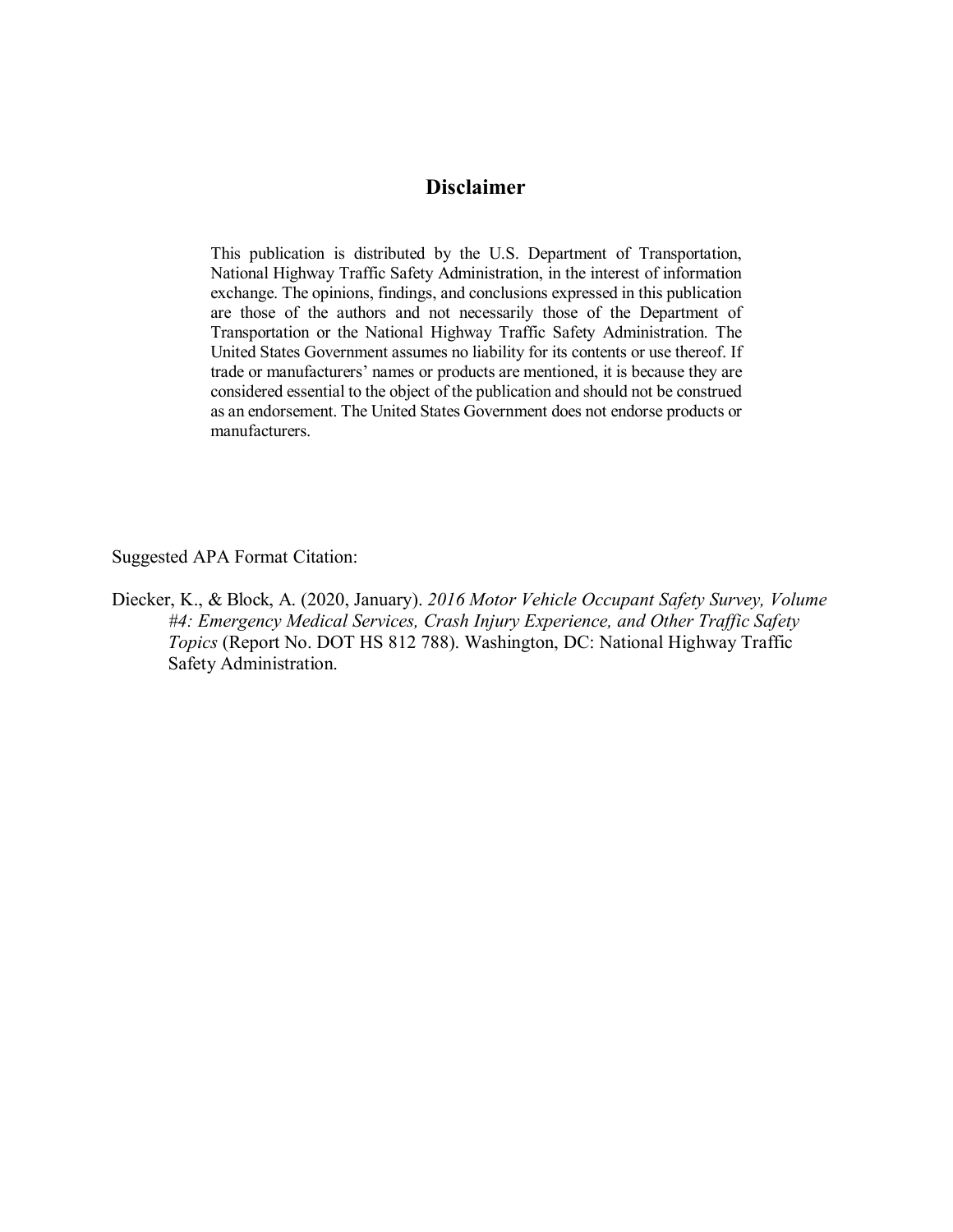## **Technical Report Documentation Page**

| 1. Report No.<br><b>DOT HS 812 788</b>                                                                                                                                                                                                                                                                                                                                                                                                                                                                                                                                                                                                 | 2. Government Accession No. |                                                                                                                            |                | 3. Recipient's Catalog No.                                                   |           |
|----------------------------------------------------------------------------------------------------------------------------------------------------------------------------------------------------------------------------------------------------------------------------------------------------------------------------------------------------------------------------------------------------------------------------------------------------------------------------------------------------------------------------------------------------------------------------------------------------------------------------------------|-----------------------------|----------------------------------------------------------------------------------------------------------------------------|----------------|------------------------------------------------------------------------------|-----------|
| 4. Title and Subject                                                                                                                                                                                                                                                                                                                                                                                                                                                                                                                                                                                                                   |                             |                                                                                                                            | 5. Report Date |                                                                              |           |
| 2016 Motor Vehicle Occupant Safety Survey, Volume #4:                                                                                                                                                                                                                                                                                                                                                                                                                                                                                                                                                                                  |                             |                                                                                                                            |                | January 2020                                                                 |           |
| Emergency Medical Services, Crash Injury Experience, and Other<br><b>Traffic Safety Topics</b>                                                                                                                                                                                                                                                                                                                                                                                                                                                                                                                                         |                             |                                                                                                                            |                | 6. Performing Organization Code                                              |           |
| 7. Authors<br>Kelly Diecker <sup>1</sup> and Alan Block <sup>2</sup>                                                                                                                                                                                                                                                                                                                                                                                                                                                                                                                                                                   |                             |                                                                                                                            |                | 8. Performing Organization Report No.                                        |           |
| 9. Performing Organization Name and Address<br>ICF Macro International Inc.<br>11785 Beltsville Drive<br>Suite 300<br>Beltsville, MD 20705-3119                                                                                                                                                                                                                                                                                                                                                                                                                                                                                        |                             |                                                                                                                            |                | 10. Work Unit No. (TRAIS)                                                    |           |
|                                                                                                                                                                                                                                                                                                                                                                                                                                                                                                                                                                                                                                        |                             |                                                                                                                            |                | 11. Contract or Grant No.<br>DTNH22-13-C-00339                               |           |
| 12. Sponsoring Agency Name and Address<br>Office of Behavioral Safety Research                                                                                                                                                                                                                                                                                                                                                                                                                                                                                                                                                         |                             |                                                                                                                            |                | 13. Type of Report and Period Covered<br>Final Report; 9/27/2013 - 5/27/2018 |           |
| National Highway Traffic Safety Administration                                                                                                                                                                                                                                                                                                                                                                                                                                                                                                                                                                                         |                             |                                                                                                                            |                |                                                                              |           |
| 1200 New Jersey Avenue SE                                                                                                                                                                                                                                                                                                                                                                                                                                                                                                                                                                                                              |                             |                                                                                                                            |                | 14. Sponsoring Agency Code                                                   |           |
| Washington, DC 20590                                                                                                                                                                                                                                                                                                                                                                                                                                                                                                                                                                                                                   |                             | <b>NPD-320</b>                                                                                                             |                |                                                                              |           |
| 15. Supplementary Notes<br><sup>1</sup> ICF Macro International Inc.; <sup>2</sup> NHTSA<br>Alan Block and Mary Byrd were the NHTSA Project Managers                                                                                                                                                                                                                                                                                                                                                                                                                                                                                   |                             |                                                                                                                            |                |                                                                              |           |
| 16. Abstract<br>The 2016 Motor Vehicle Occupant Safety Survey used address-based sampling with a multi-mode methodology<br>to produce nationally representative estimates of self-reported behaviors, attitudes, and knowledge related to<br>various motor vehicle occupant safety topics among United States adults (18 and older). The current volume is<br>number four in a series of four volumes describing the survey and the results: Volume #1: Methodology Report;<br>Volume #2: Seat Belt Report; Volume #3: Child Passenger Safety Report; and Volume #4: EMS, Crash Injury<br>Experience, and Other Traffic Safety Topics. |                             |                                                                                                                            |                |                                                                              |           |
| Key words<br>nationally representative survey<br>multi-mode survey<br>EMS, cell phones, speeding, air bags                                                                                                                                                                                                                                                                                                                                                                                                                                                                                                                             |                             | 18. Distribution Statement<br>This document is available from the National Technical<br>Information Service, www.ntis.gov. |                |                                                                              |           |
| 19. Security Classif. (of this report)<br>Unclassified                                                                                                                                                                                                                                                                                                                                                                                                                                                                                                                                                                                 | Unclassified                | 20. Security Classif. (of this page)                                                                                       |                | 21. No. of Pages<br>97                                                       | 22. Price |

Form DOT F1700.7 (8-72) Reproduction of completed page authorized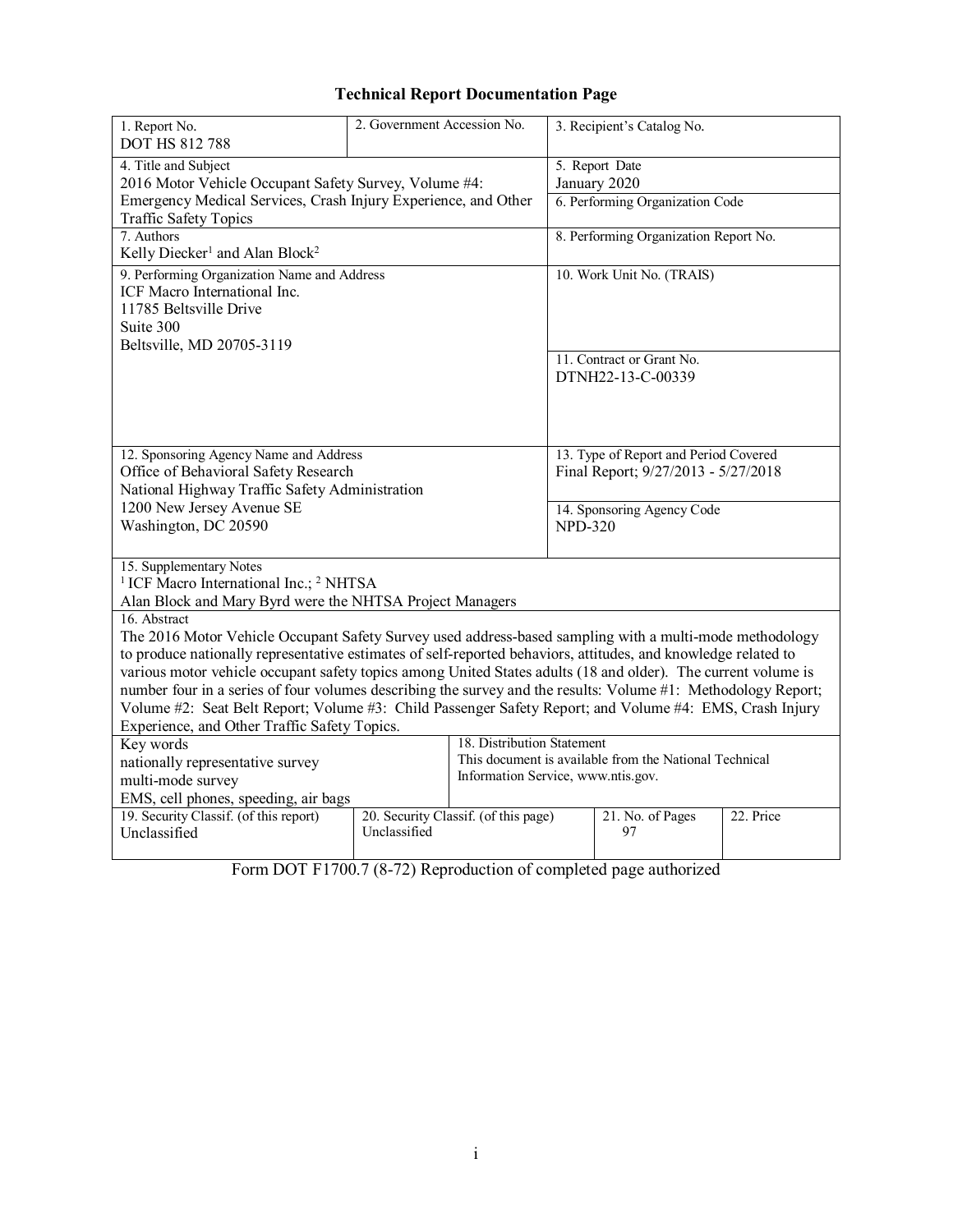## **Table of Contents**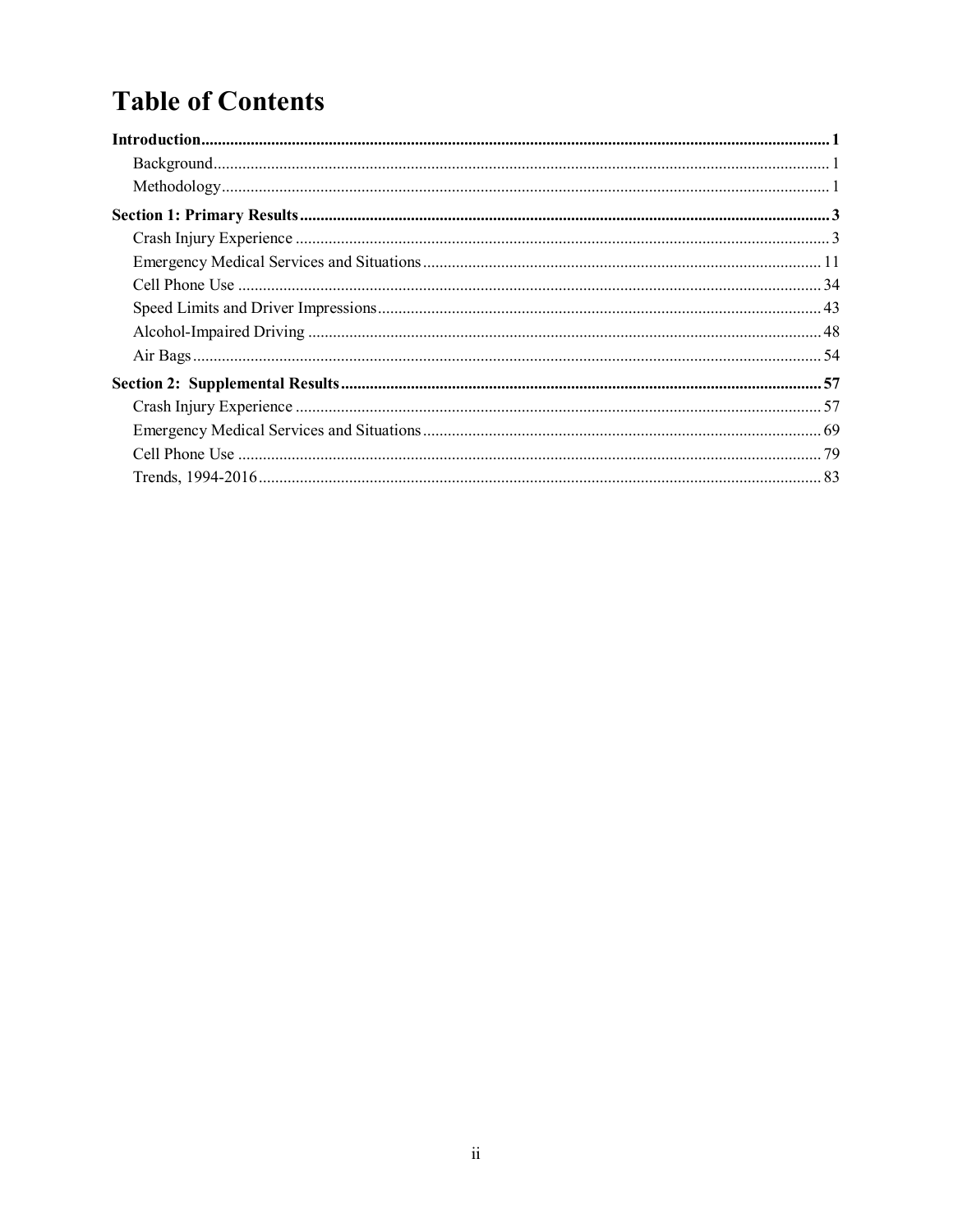# **Figures and Tables**

| Table 3. Reasons for Opinion on Acceptability of 9-1-1 Transferring Call to Licensed Nurse 19        |  |
|------------------------------------------------------------------------------------------------------|--|
|                                                                                                      |  |
|                                                                                                      |  |
| Figure 17. Should Communities Pay for EMS in the Same Way as Police and Fire Department Services  22 |  |
|                                                                                                      |  |
| Figure 19. Willingness to Pay for Community's EMS System to Improve EMS Equipment and Training 24    |  |
|                                                                                                      |  |
|                                                                                                      |  |
|                                                                                                      |  |
|                                                                                                      |  |
|                                                                                                      |  |
|                                                                                                      |  |
|                                                                                                      |  |
|                                                                                                      |  |
|                                                                                                      |  |
| Figure 25. Believe Their State Has a Law Banning Handheld Cell Phone Use While Driving 34            |  |
|                                                                                                      |  |
|                                                                                                      |  |
|                                                                                                      |  |
|                                                                                                      |  |
|                                                                                                      |  |
|                                                                                                      |  |
|                                                                                                      |  |
|                                                                                                      |  |
|                                                                                                      |  |
|                                                                                                      |  |
|                                                                                                      |  |
|                                                                                                      |  |
|                                                                                                      |  |
|                                                                                                      |  |
|                                                                                                      |  |
|                                                                                                      |  |
|                                                                                                      |  |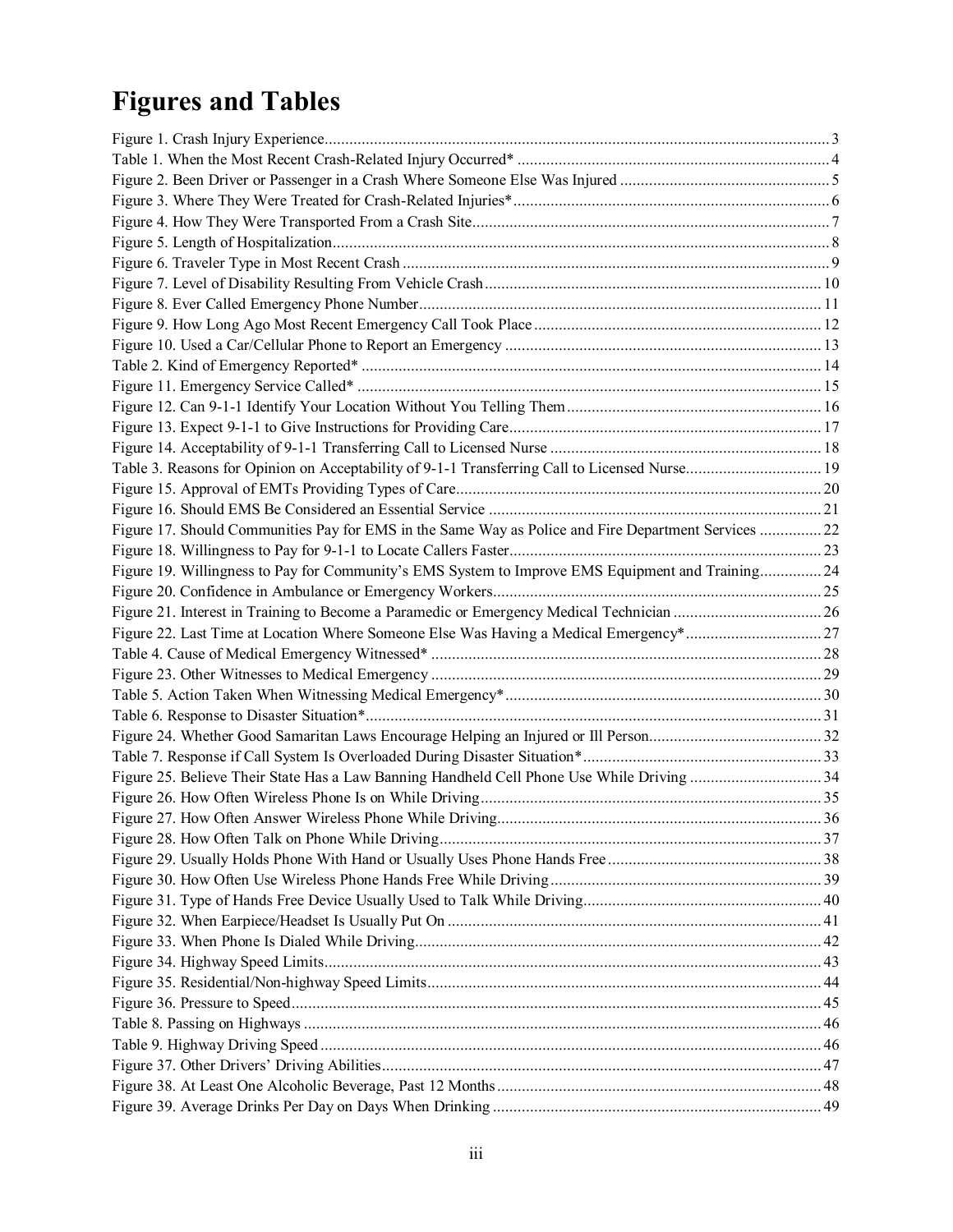<span id="page-5-0"></span>

| Figure 48. Been Driver or Passenger in Crash Where Someone Else Was Injured, by Gender  61              |  |
|---------------------------------------------------------------------------------------------------------|--|
| Figure 49. Proportion Who Received Follow-Up Treatment After Crash and Where Treatment Was Received* 62 |  |
|                                                                                                         |  |
|                                                                                                         |  |
|                                                                                                         |  |
|                                                                                                         |  |
|                                                                                                         |  |
|                                                                                                         |  |
|                                                                                                         |  |
|                                                                                                         |  |
|                                                                                                         |  |
|                                                                                                         |  |
|                                                                                                         |  |
|                                                                                                         |  |
|                                                                                                         |  |
|                                                                                                         |  |
|                                                                                                         |  |
|                                                                                                         |  |
|                                                                                                         |  |
|                                                                                                         |  |
|                                                                                                         |  |
|                                                                                                         |  |
|                                                                                                         |  |
|                                                                                                         |  |
|                                                                                                         |  |
|                                                                                                         |  |
|                                                                                                         |  |
|                                                                                                         |  |
|                                                                                                         |  |
|                                                                                                         |  |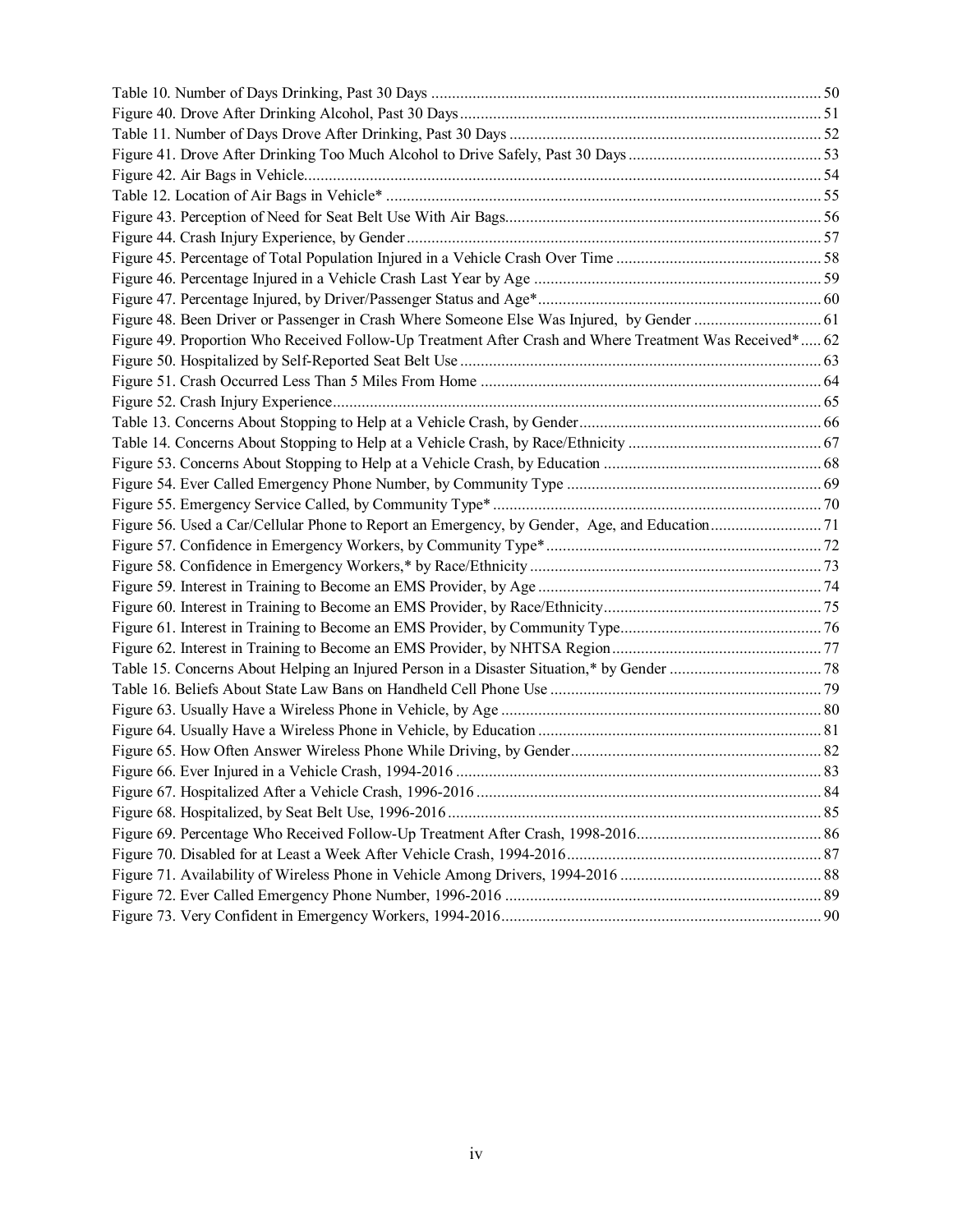## **Introduction**

## <span id="page-6-0"></span>**Background**

The National Highway Traffic Safety Administration has conducted seven periodic administrations of the Motor Vehicle Occupant Safety Survey (MVOSS) in 1994, 1996, 1998, 2000, 2003, 2007, and 2016. It is a nationally representative survey of self-reported behaviors, attitudes, and knowledge related to various traffic safety topics. While the focus of the survey is adult seat belt use and child passenger safety, there are also questions related to emergency medical services (EMS), crash injury experience, emergency situations, air bags, speeding, cell phone use, and alcohol-impaired driving.

The following report presents findings from the 2016 MVOSS pertaining to EMS and situations, crash injury experience, cell phone use, speeding, alcohol-impaired driving, and air bags.

There is also a supplemental results section that displays selected relationships among survey variables. However, because no statistical significance testing was conducted and there were some cases of small sample sizes, these relationships must be interpreted with caution. This section also displays responses from 1994 to 2016 on selected issues, but in the absence of trend analysis, these apparent changes must also be interpreted with caution.

## <span id="page-6-1"></span>**Methodology**

The 2016 MVOSS used multi-mode administration with web and mail response options to obtain national estimates of the United States population 18 and older. The methodology was changed from telephone administration used in past years. Other notable changes include that the 2016 survey sampled persons 18 and older, whereas previous iterations of the survey sampled persons 16 and older. In addition, the survey changed from interviewer-administered to self-administered, which can alter the social desirability effect on responses. All these changes in methodology can affect comparability of data across years, and readers should exercise caution when interpreting trends. The complete methodology is documented in the accompanying report, "2016 Motor Vehicle Occupant Safety Survey, Volume #1 Methodology Report."

The survey was conducted from June 14, 2016, to February 24, 2017. Administration of two survey versions yielded 11,419 complete web and mail questionnaires with 6,009 completions for Version A and 5,410 completions for Version B. Although some questions appeared in both versions (e.g., demographics, crash injury experience, and seat belt use), each questionnaire had its own set of distinct topics. Topics found in this report come from both survey versions, with questions pertaining to speeding, air bags, cell phone use, and alcohol-impaired driving from Version A, and questions on EMS and emergency situations from Version B. Because both survey versions were used, the responses for each version, 6,009 and 5,410, respectively, form the basis of most tables in this report. However, for those questions that appeared on both surveys, as was the case for crash injury experience questions, all 11,419 respondents were used.

The percentages presented in this report are weighted to accurately reflect the national population18 and older. Unweighted sample sizes ("n") are included so that readers know the exact number of respondents answering a given question. Readers are cautioned that some subgroup analyses are based on weighted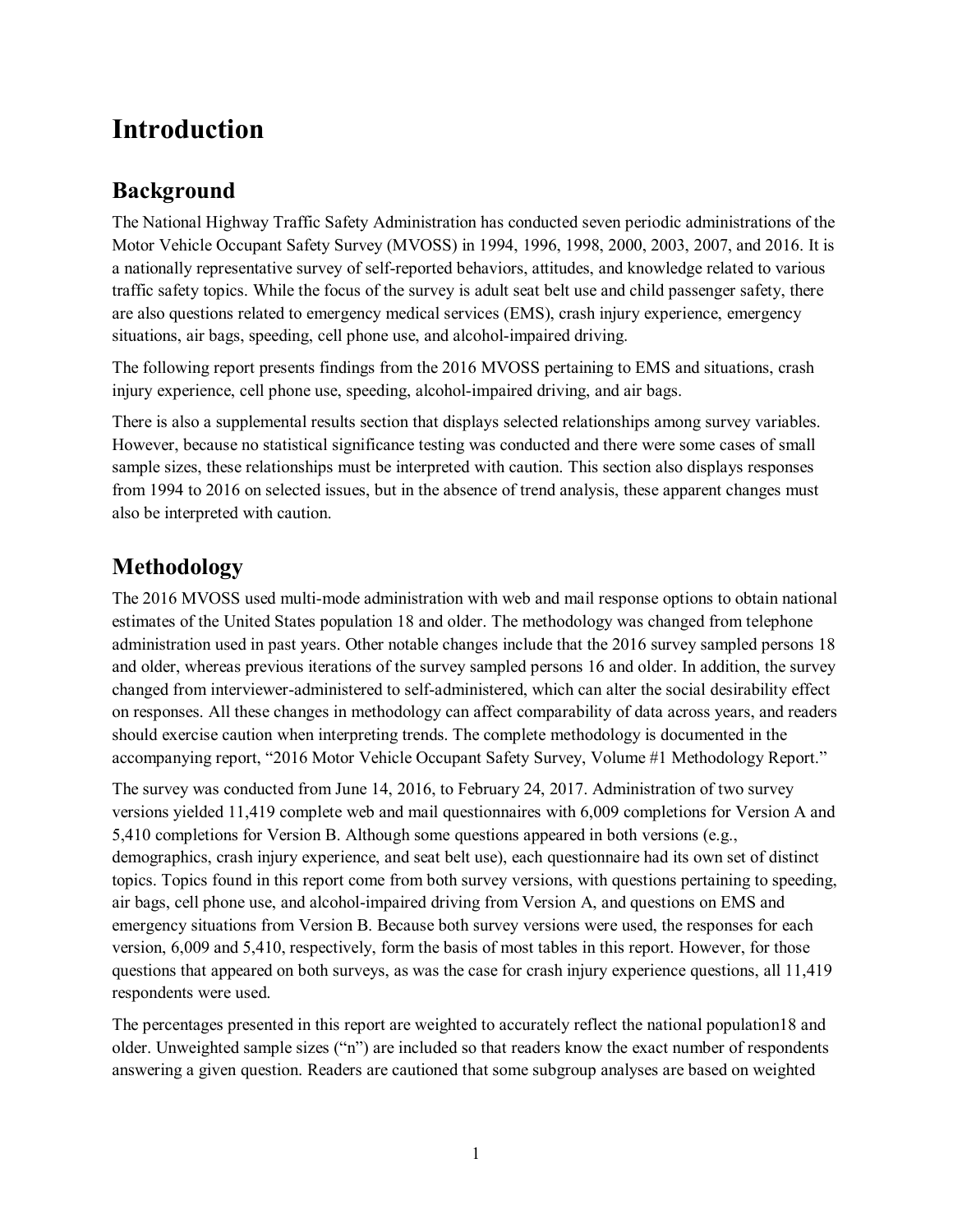data from a small number of cases and therefore may not reflect the same precision as those with more cases.

Percentages for some items may not add to 100 percent due to rounding or because the question allowed for more than one response. In addition, the number of cases involved in subgroup analyses may not sum to the grand total who responded to the primary questionnaire item being analyzed. Reasons for this include some form of non-response on the grouping variable (e.g., "Don't Know" or "Refused") or use of only selected subgroups in the analysis. Moreover, if one of the variables involved in the subgroup analysis appeared on both versions of the questionnaire but the others appeared on only one questionnaire, then the subgroup analysis was restricted to data from only one version of the questionnaire. Narrative comparisons of subgroups presented throughout do not indicate statistically significant differences.

Unless otherwise presented, persons who did not respond to the questionnaire items being analyzed were excluded from the analysis. In addition, persons who provided more than one response to a singleresponse question (i.e., the question was not "check all that apply") were excluded from the analysis of the questionnaire items.

The survey employed two questions to categorize cases for subgroup analyses involving race and ethnicity. The survey first asked respondents if they considered themselves to be Hispanic or Latino. Those who said "Yes" composed the Hispanic analytic subgroup in the study; those who said "No" composed a non-Hispanic comparison group. The second question was treated independently of the ethnicity question (i.e., it was asked of every respondent). Respondents chose from several different racial categories (i.e., American Indian or Alaska Native, Asian, Black or African American, Native Hawaiian or Other Pacific Islander, and White). Respondents could select more than one. For analysis, a respondent was assigned to a specific racial category if s/he selected only that category.

Table 14 and Figures 58 and 60 display results by race/ethnicity with categories for White, Black or African American, Hispanic, and Non-Hispanic. Other races were not coded as independent categories because sample sizes were too small for these groups. In these cases, those who selected "American Indian or Alaska Native, Asian, or Native Hawaiian or Other Pacific Islander" were included in Non-Hispanic ethnicity.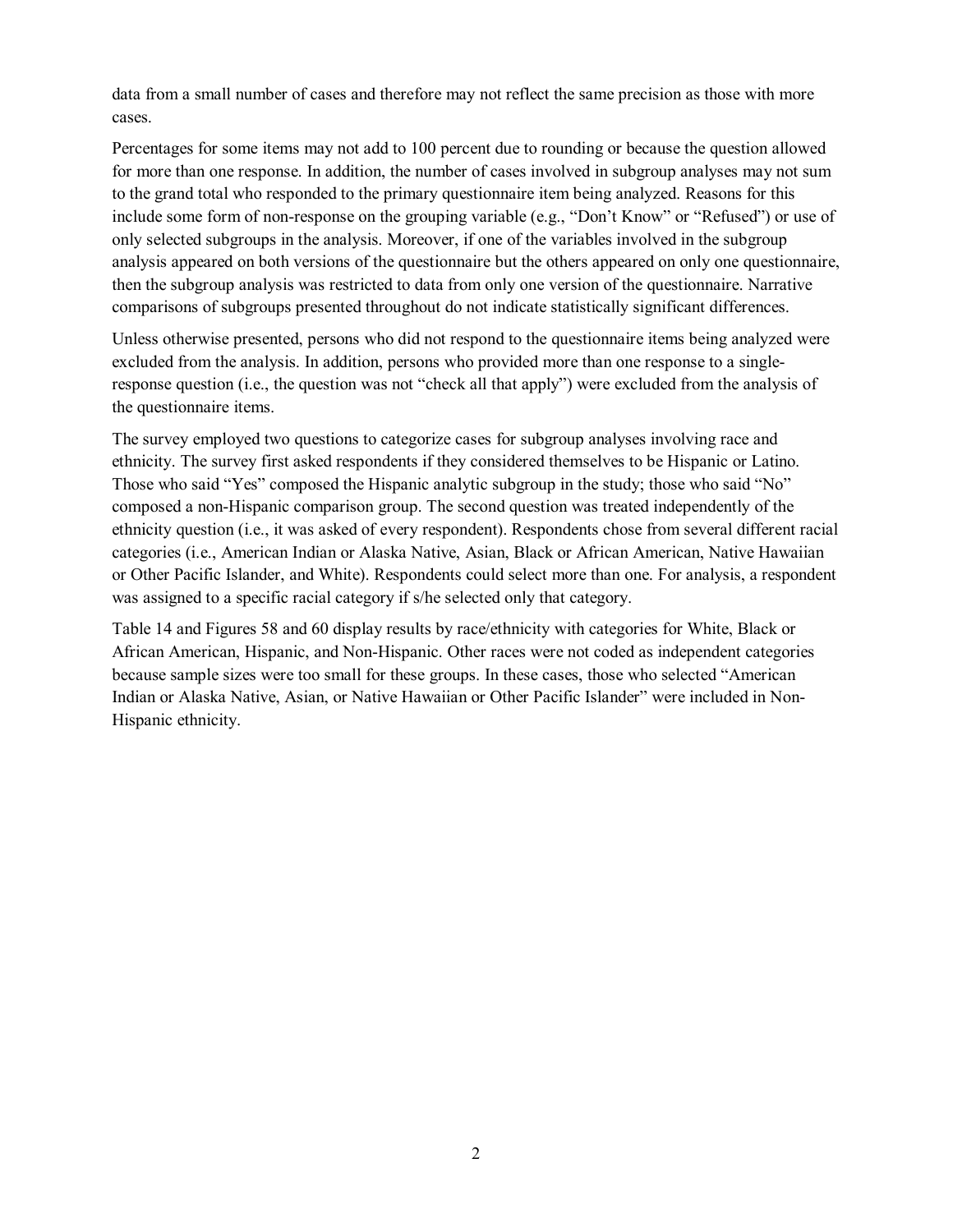## <span id="page-8-0"></span>**Section 1: Primary Results**

## <span id="page-8-1"></span>**Crash Injury Experience**

<span id="page-8-2"></span>Twenty-six percent of respondents reported ever having been injured in a motor vehicle crash where they required medical attention.



#### **Figure 1. Crash Injury Experience**

QA 74/QB 109: Have YOU ever been injured in a motor vehicle accident? Please include injuries as a driver, as a motor vehicle passenger, as a motorcyclist, as a bicyclist hit by a motor vehicle, and as a pedestrian hit by a motor vehicle. Only count injuries that required medical attention. Base: Total population age 18+

Unweighted  $n = 11,236$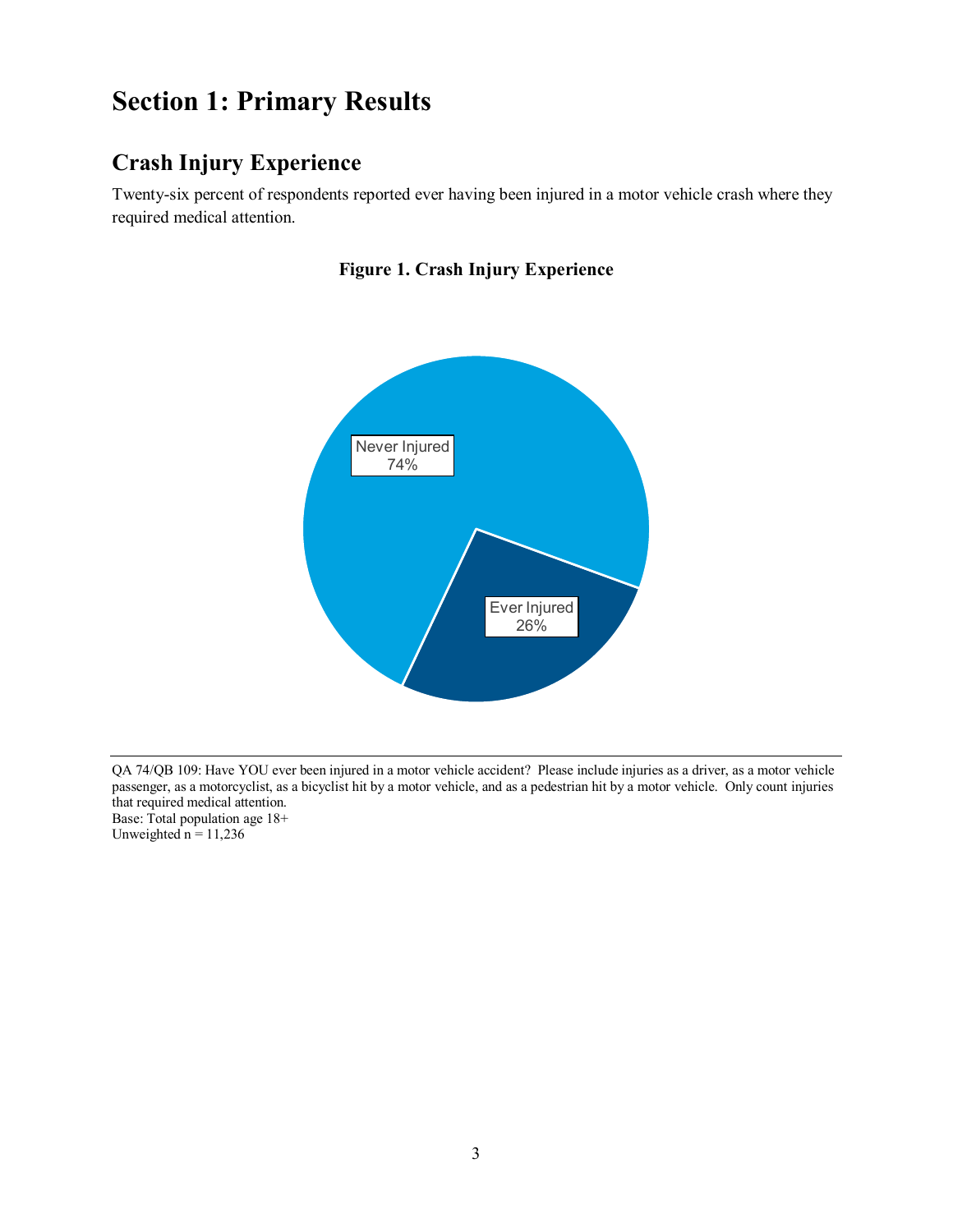Of those who had ever been injured in a motor vehicle crash, about a quarter reported that their most recent injury experience had occurred within the last 5 years. About 19 percent reported it occurred between 6 and 14 years ago, and 43 percent reported that it occurred 15 or more years ago.

<span id="page-9-0"></span>

| <b>Reason</b>                | Percentage |
|------------------------------|------------|
| Within the past year         | 6.1%       |
| 1 year ago                   | 3.2%       |
| 2 years ago                  | 4.0%       |
| 3 years ago                  | 3.8%       |
| 4 years ago                  | 4.2%       |
| 5 years ago                  | 3.4%       |
| Within last 5 years (sum)    | 24.7%      |
| 6 to 9 years ago             | 9.2%       |
| 10 to 14 years ago           | 10.2%      |
| Between 6 and 14 years (sum) | 19.4%      |
| 15 to 19 years ago           | 8.2%       |
| 20 to 29 years ago           | 14.6%      |
| 30 or more years ago         | 20.6%      |
| 15 or more years ago (sum)   | 43.4%      |
| Don't know                   | 12.5%      |

**Table 1. When the Most Recent Crash-Related Injury Occurred\*** 

QA 76/QB 111: How long ago did [that/the most recent] accident occur? Base: Ever injured in a vehicle crash Unweighted  $n = 2,948$ 

\**Table percentages do not sum to 100% due to rounding.*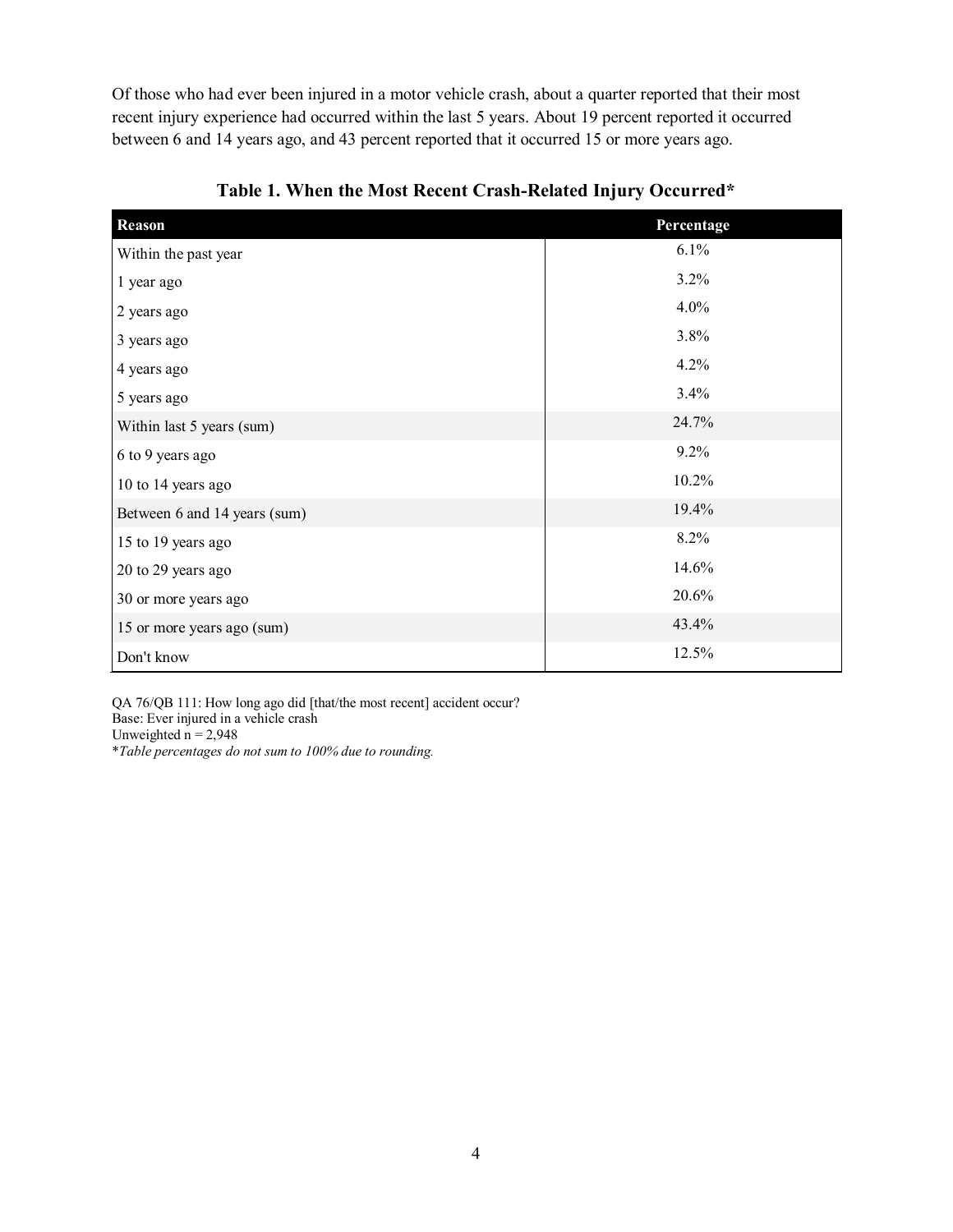Sixteen percent of respondents reported having been a driver or passenger in an accident where someone else was injured and required medical attention.



#### <span id="page-10-0"></span>**Figure 2. Been Driver or Passenger in a Crash Where Someone Else Was Injured**

QA 74a: Were you ever a driver or a passenger in a motor vehicle accident in which someone else was injured and required medical attention? Base: Total population age 18+ Unweighted n= 5,901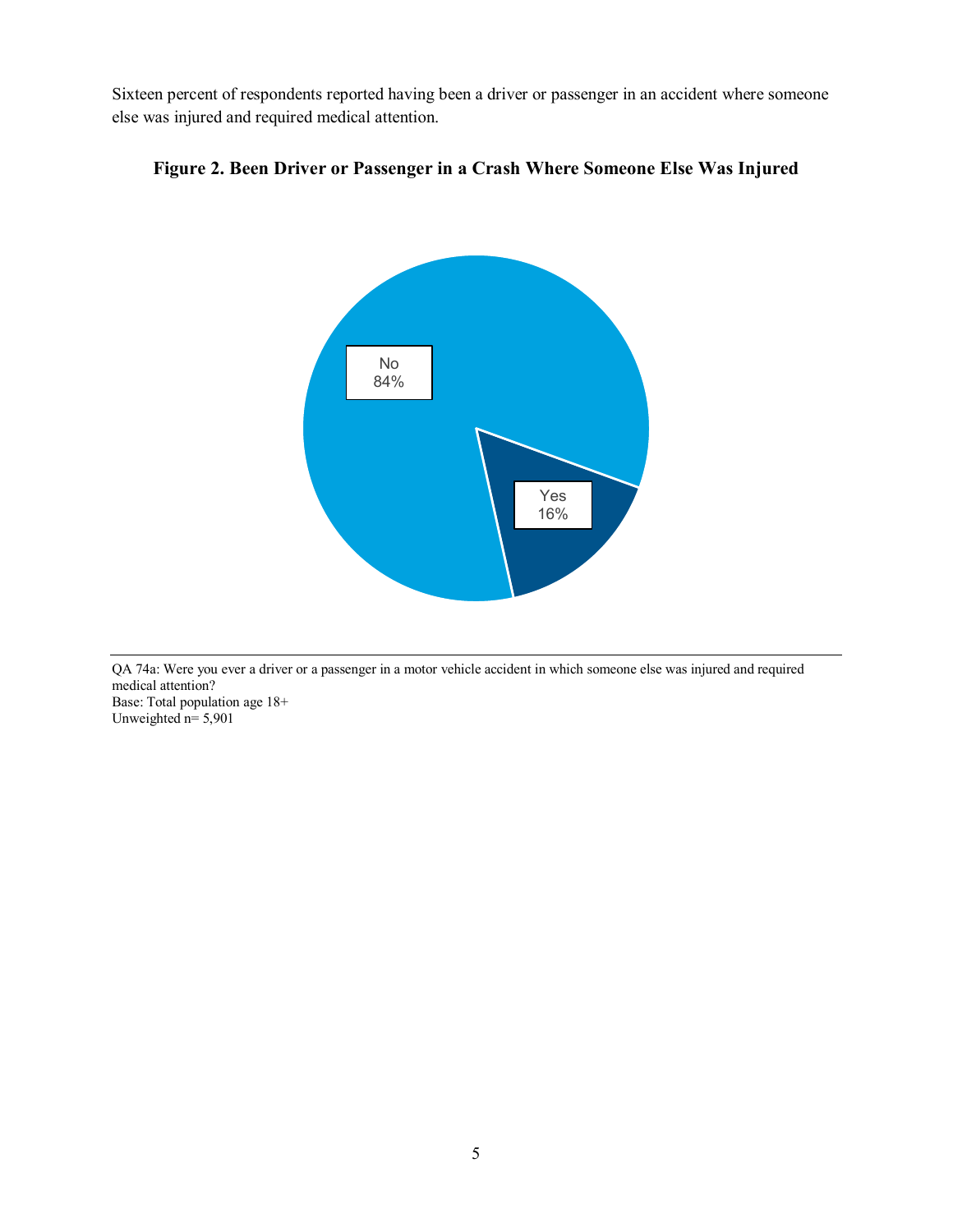Respondents who reported a crash-related injury requiring medical attention also reported where they received treatment for their (most recent)<sup>[1](#page-11-1)</sup> injuries. If applicable, respondents could report more than one treatment site.

<span id="page-11-0"></span>

**Figure 3. Where They Were Treated for Crash-Related Injuries\***

QA 79: At which of the following were you treated for your injuries? Were you treated at…? (Please select all that apply.) Base: Ever injured in a vehicle crash

Unweighted  $n = 1,877$ 

 $\overline{a}$ 

\*Total exceeds 100% because multiple responses were accepted.

<span id="page-11-1"></span><sup>&</sup>lt;sup>1</sup> In cases where a respondent was injured in multiple crashes, data are presented only for the most recent crash.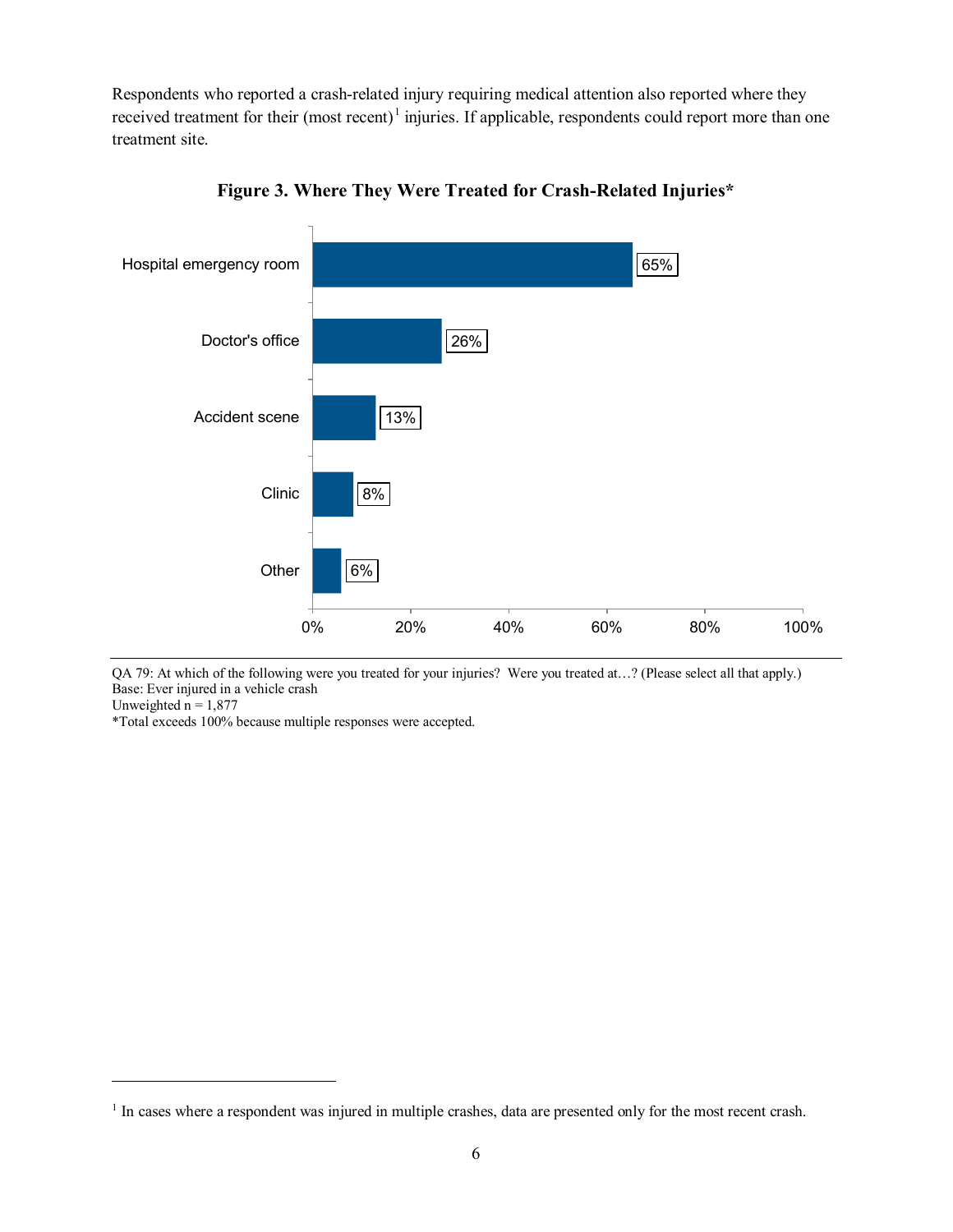<span id="page-12-0"></span>Of those injured in a vehicle crash,<sup>[2](#page-12-1)</sup> 44 percent reported being transported by ambulance to another location for treatment, and 1 percent reported being transport by helicopter.



**Figure 4. How They Were Transported From a Crash Site**

QA 80: Were you transported from the accident scene by ambulance or helicopter? Base: Ever been injured in a vehicle crash Unweighted  $n = 1,626$ 

 $\overline{a}$ 

<span id="page-12-1"></span><sup>&</sup>lt;sup>2</sup> In cases where a respondent was injured in multiple crashes, data are presented only for the most recent crash.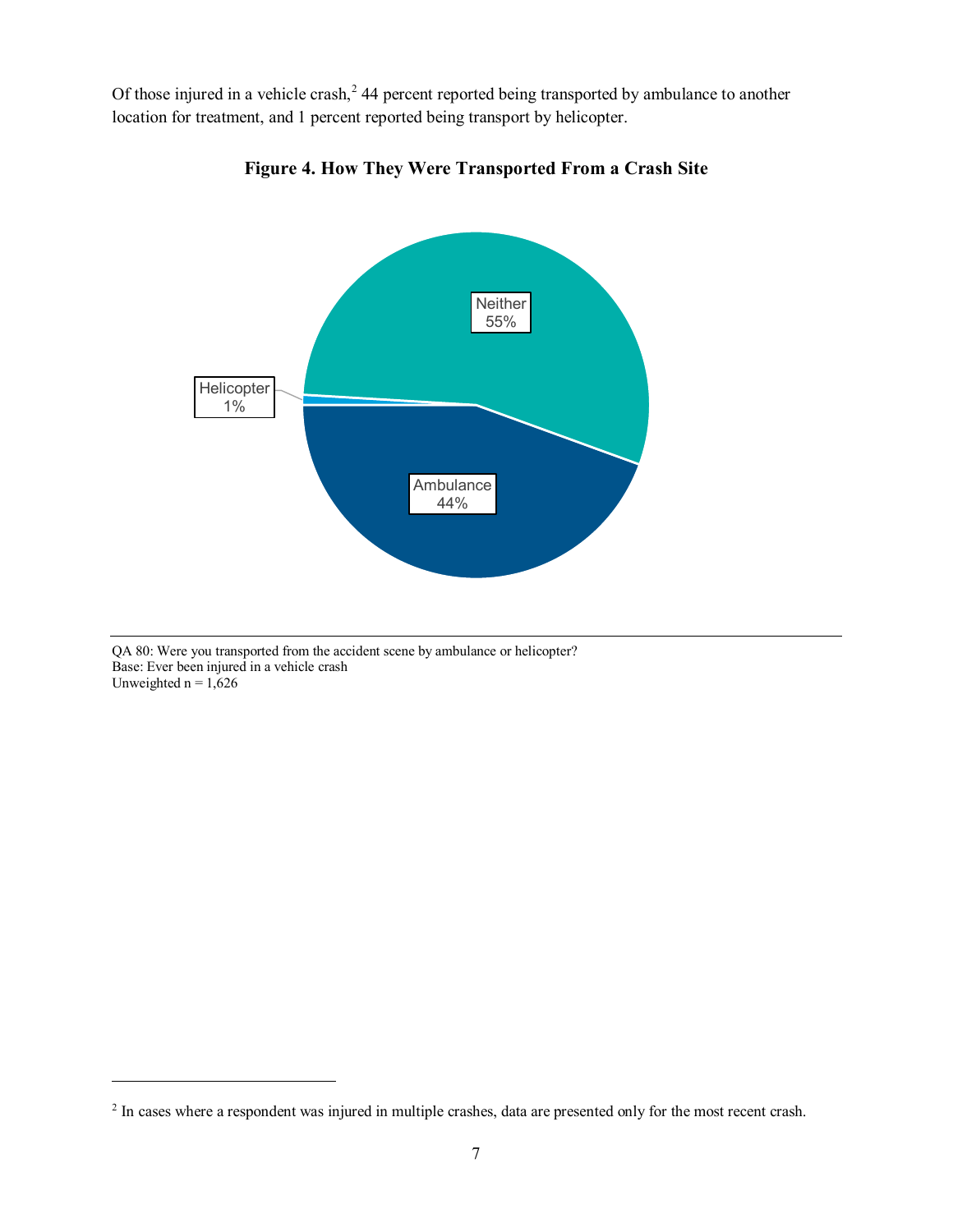About one-quarter of those injured in vehicle crashes were hospitalized.<sup>[3](#page-13-1)</sup> Forty-four percent of those hospitalized reported that they were hospitalized for 1 to 5 days. Hospitalization for less than 1 day and more than 5 days were both reported by about one-quarter of respondents.

<span id="page-13-0"></span>

#### **Figure 5. Length of Hospitalization**

QA 81/QB 116: Were you hospitalized? QA 81a/QB 116a: How long were you hospitalized? Base: Ever been injured in a vehicle crash Unweighted n's listed above.

 $\overline{a}$ 

<span id="page-13-1"></span><sup>&</sup>lt;sup>3</sup> In cases where a respondent was injured in multiple crashes, data are presented only for the most recent crash.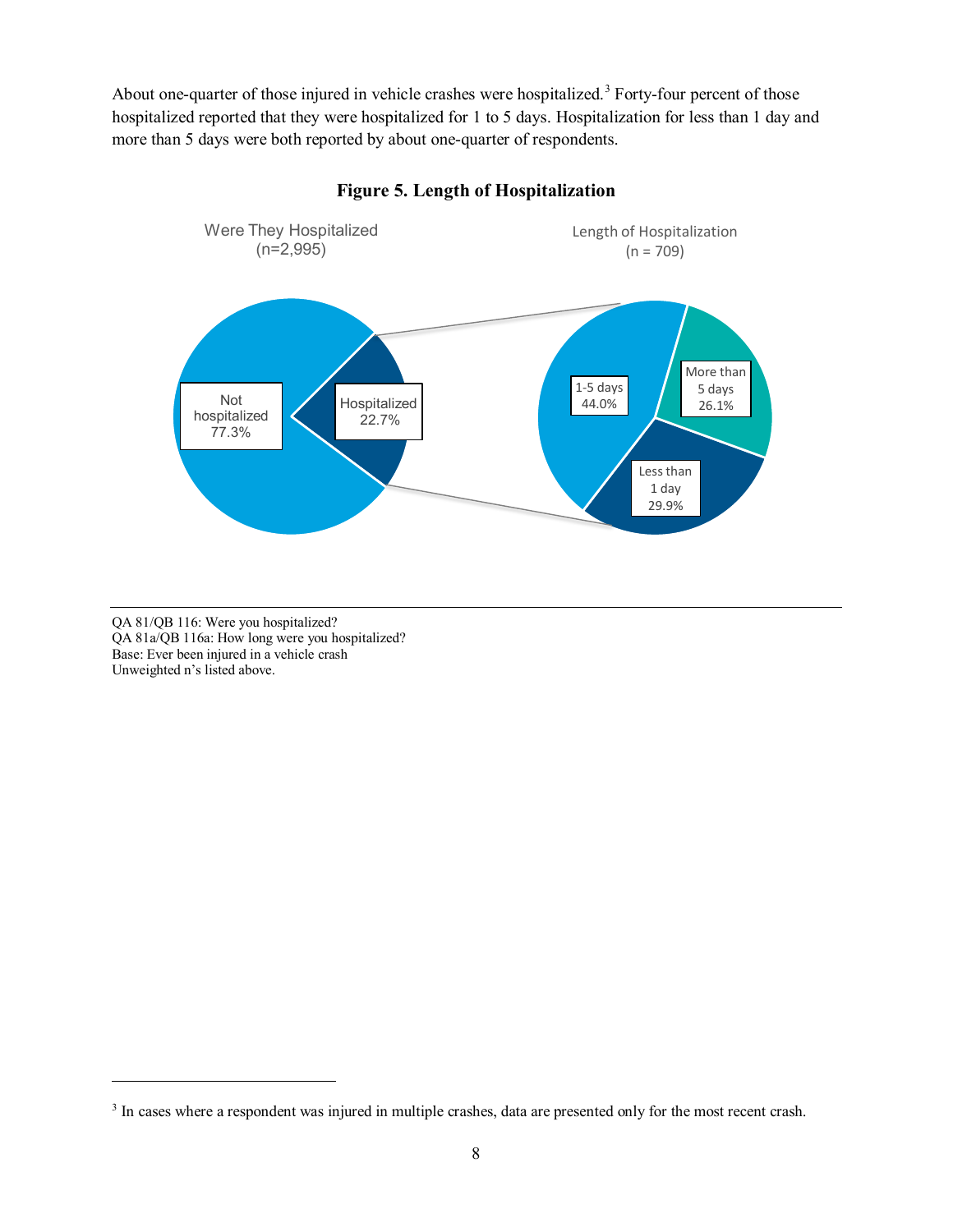<span id="page-14-0"></span>Among those who had been injured in a crash, 66 percent reported that they were the drivers in those (most recent) crashes. About one-quarter reported that they were passengers in those (most recent) crashes.



**Figure 6. Traveler Type in Most Recent Crash**

QA 77 / QB 112: In that [most recent] accident, were you a…? Base: Ever been injured in a vehicle crash Unweighted  $n = 2,999$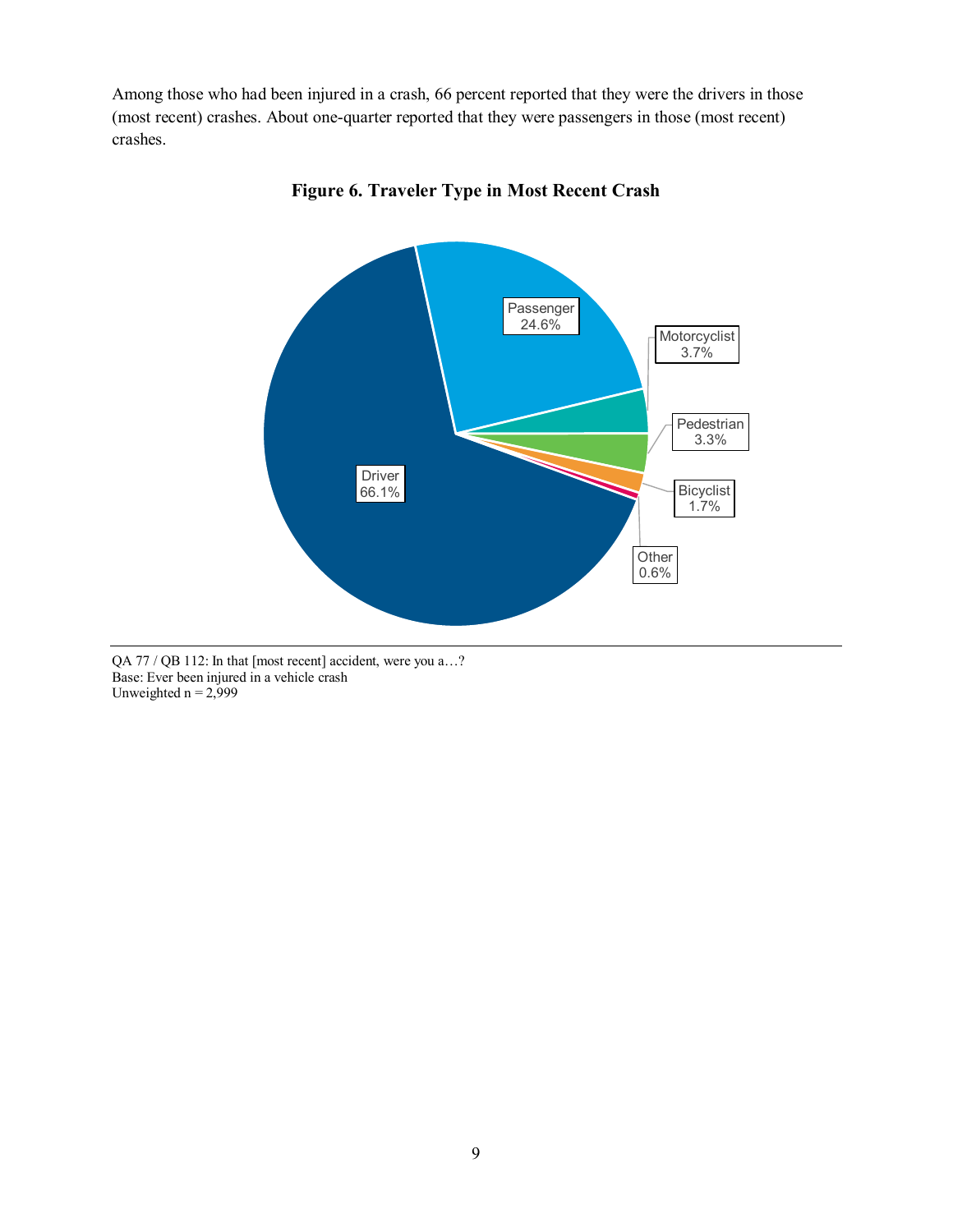While 26 percent reported being injured from a vehicle crash, 12 percent indicated that crash-related injuries prevented them from performing their normal activities (work, school, household) for at least a week, and 3 percent reported experiencing at least a year of reduced activity.

<span id="page-15-0"></span>

**Figure 7. Level of Disability Resulting From Vehicle Crash**

QA 74/QB 109: Have YOU ever been injured in a motor vehicle accident? Please include injuries as a driver, as a motor vehicle passenger, as a motorcyclist, as a bicyclist hit by a motor vehicle, and as a pedestrian hit by a motor vehicle. Only count injuries that required medical attention.

QA 83/QB 118: Did your injuries from [that/the most recent] accident prevent you from performing any of your normal activities (work, school, household) for…?

QA 84/QB 119: Prior to your most recent accident in which you were injured, had you ever received injuries from a motor vehicle accident that prevented you from performing any of your normal activities (work, school, household) for…? Base: Total population age 18+

Unweighted  $n = 11,236$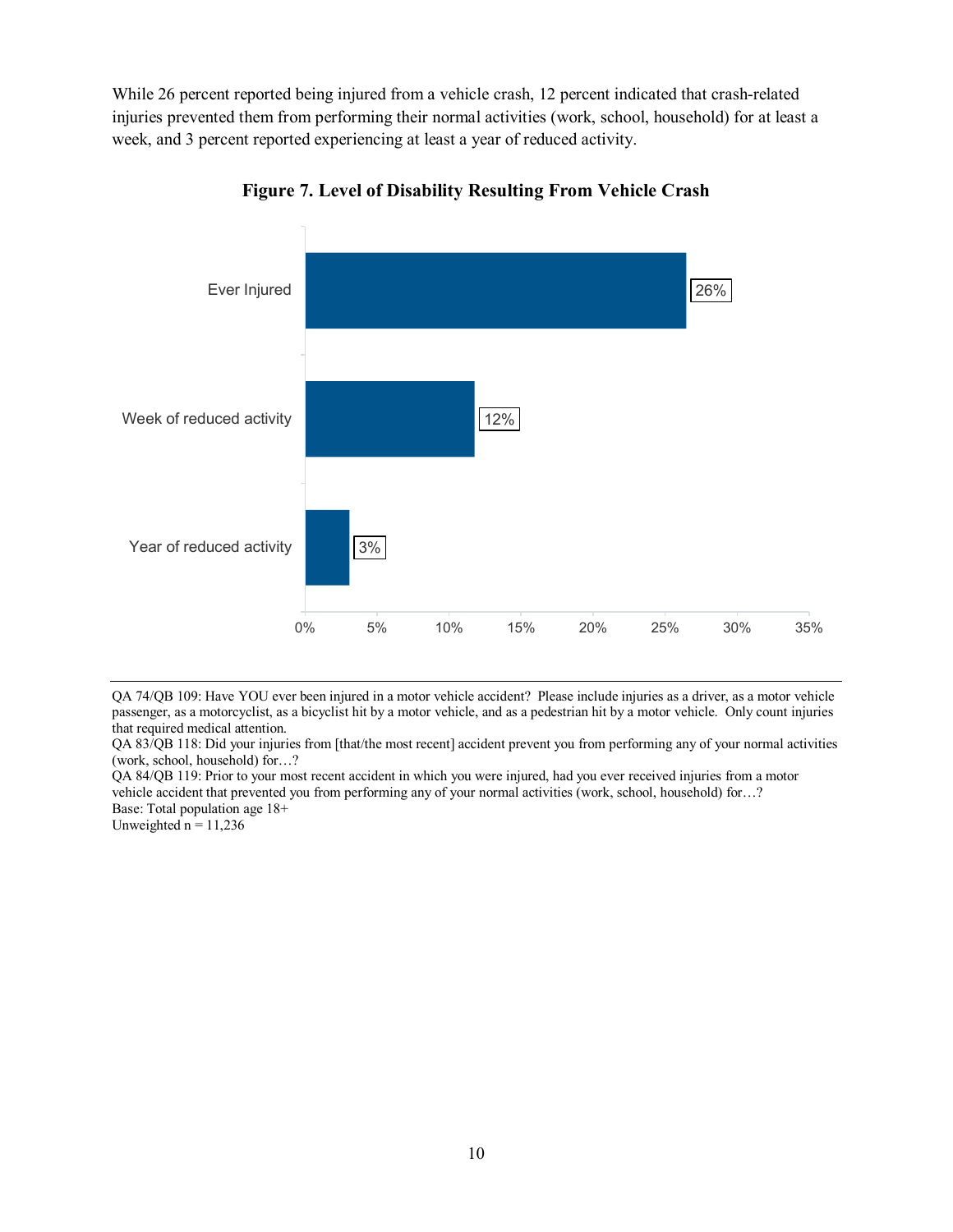## <span id="page-16-0"></span>**EMS and Situations**

<span id="page-16-1"></span>Fifty-seven percent of respondents reported having called 9-1-1 or some other emergency number for help.



#### **Figure 8. Ever Called Emergency Phone Number**

QB 89: Have you, personally, ever called 911 or another emergency number for help? Please include any type of emergency, not just those involving motor vehicle crashes. Base: Total population age 18+ Unweighted  $n = 5,351$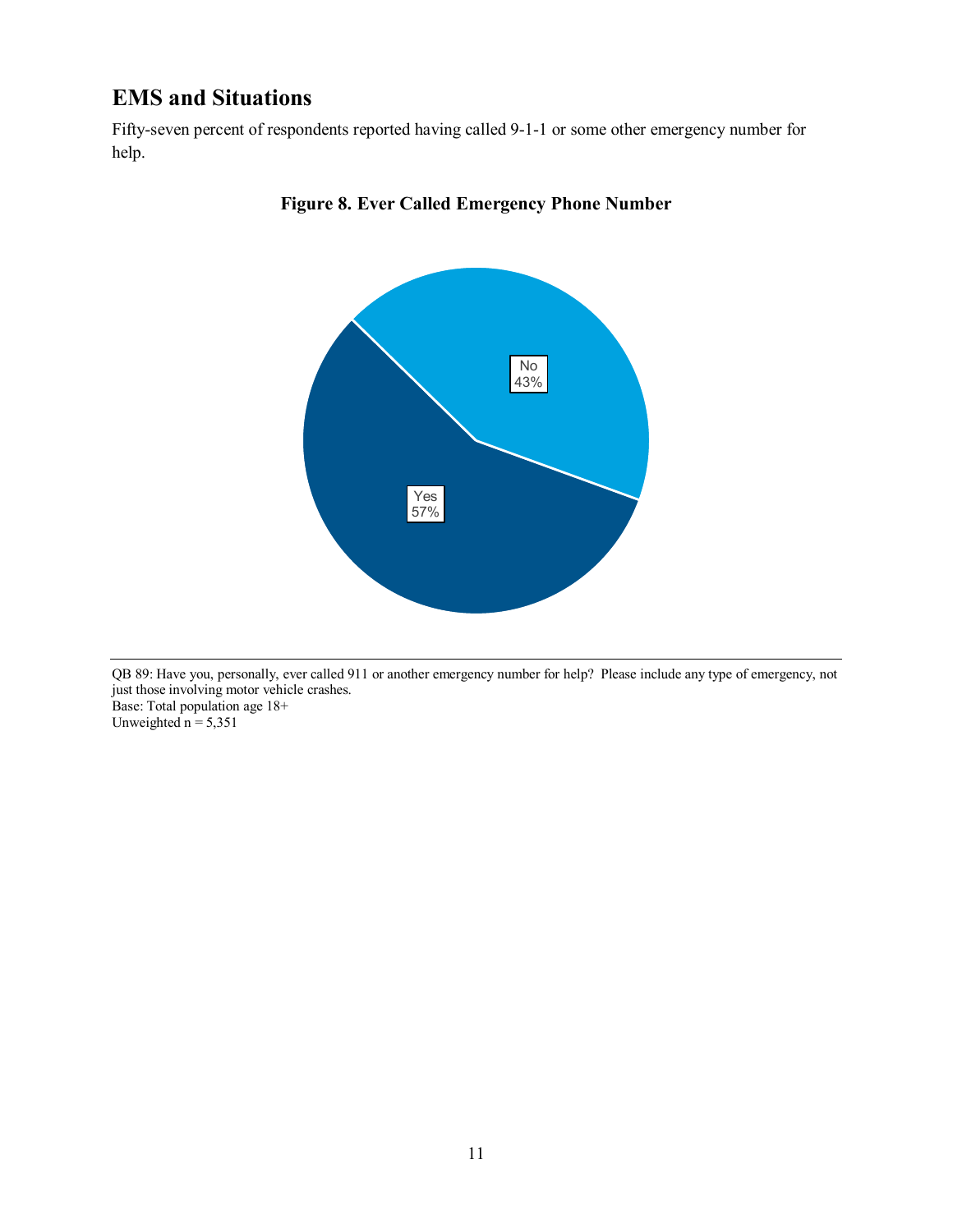<span id="page-17-0"></span>Among individuals who had ever called 9-1-1 or some other emergency response number, over two-thirds indicated that the most recent call had occurred more than a year ago. About one-quarter indicated that the call had been placed more than a month ago but less than a year ago.



**Figure 9. How Long Ago Most Recent Emergency Call Took Place**

QB 90: How long ago did that occur? If you have called more than once, then indicate how long it has been since the most recent time you called 9-1-1 or another emergency number. Base: Have ever called 9-1-1 or other emergency number Unweighted  $n = 3,026$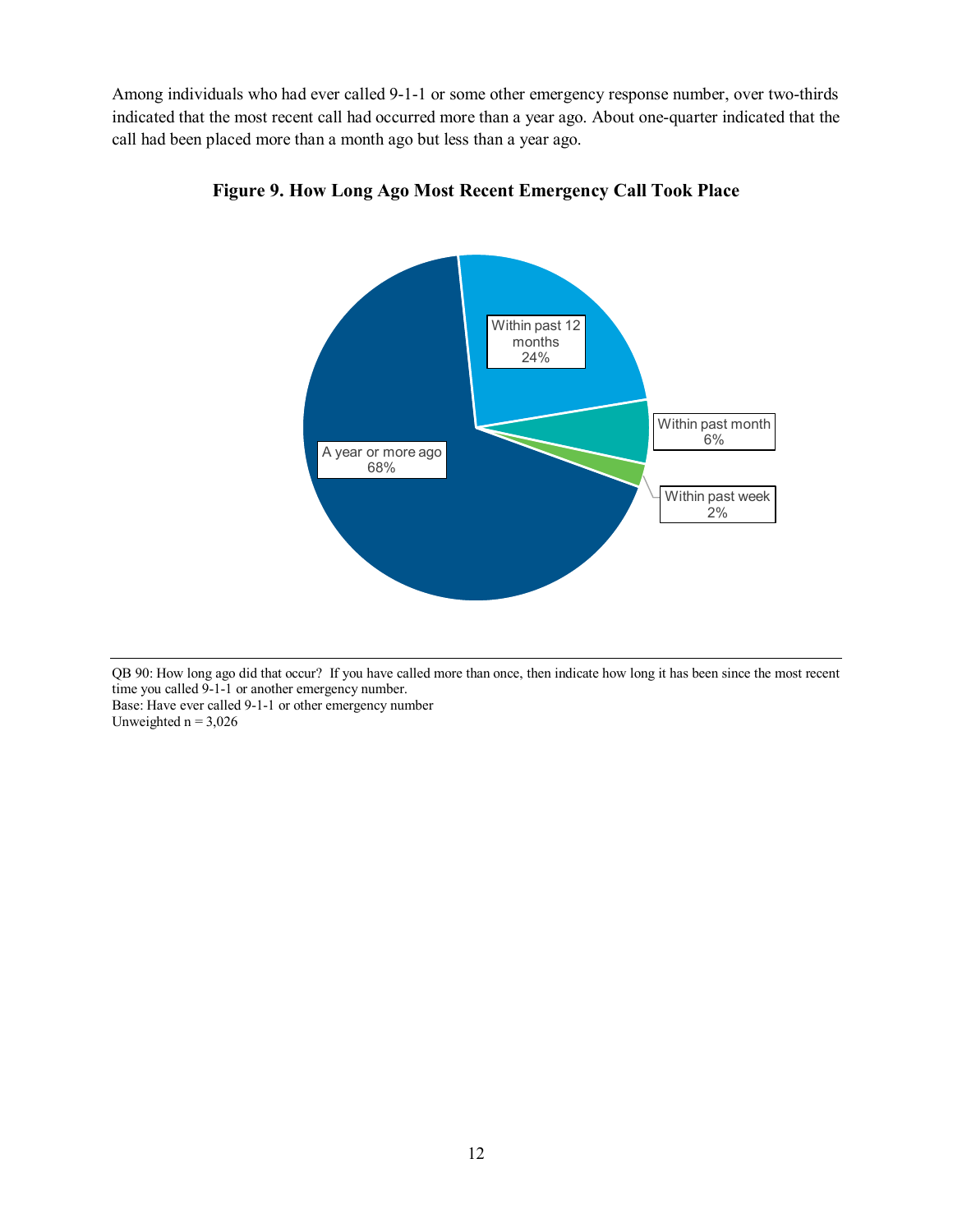<span id="page-18-0"></span>About one-third of respondents indicated that they had used a wireless phone to report an emergency while driving or riding in a motor vehicle.





QA 66: Have you ever used a cell phone or other type of wireless phone to report an emergency while you were driving or riding in a motor vehicle? Base: Total population age 18+ Unweighted  $n = 5,950$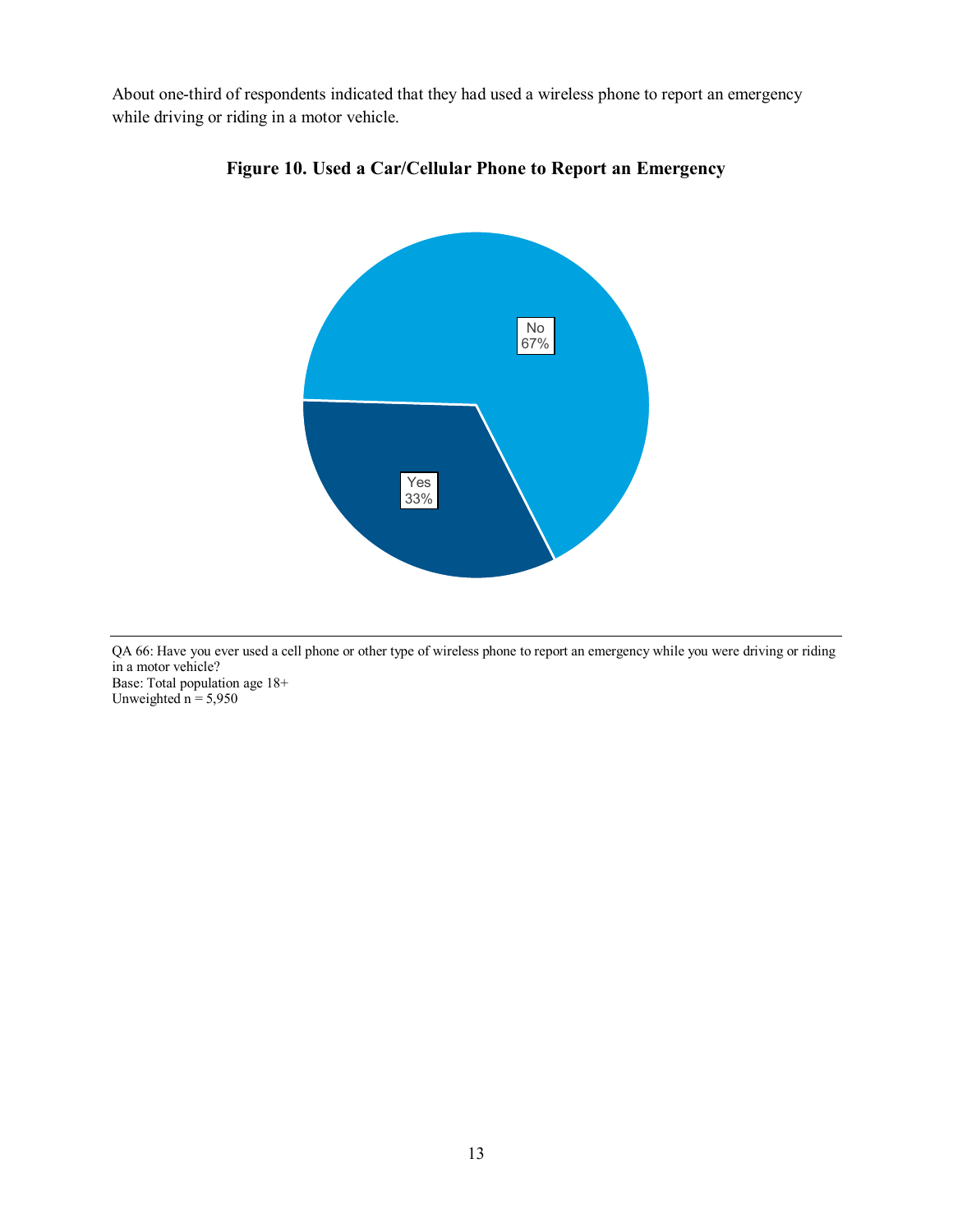Those who had used a wireless phone to report an emergency while driving or riding in a motor vehicle were then asked to indicate the types of emergency reported.

<span id="page-19-0"></span>

| <b>Kind of Emergency</b>                 | Percentage |
|------------------------------------------|------------|
| Motor vehicle crash                      | 62%        |
| Reckless/aggressive driver               | 31%        |
| Drunk driver                             | 29%        |
| Broken down or disabled vehicle          | 26%        |
| Fire (unspecified)                       | 13%        |
| Criminal behavior                        | 10%        |
| Debris or dead/injured animal on roadway | $4\%$      |
| Animal walking on roadway                | $2\%$      |
| Person in distress/medical emergency     | $2\%$      |
| Pedestrian walking or cycling on roadway | $1\%$      |
| Other                                    | $1\%$      |

## **Table 2. Kind of Emergency Reported\***

QA 66a: What kind of emergency did you call about? Was it…?

Base: Those who used a wireless phone in motor vehicle to report an emergency

Unweighted  $n = 1,944$ 

\*Total exceeds 100% because multiple responses were accepted.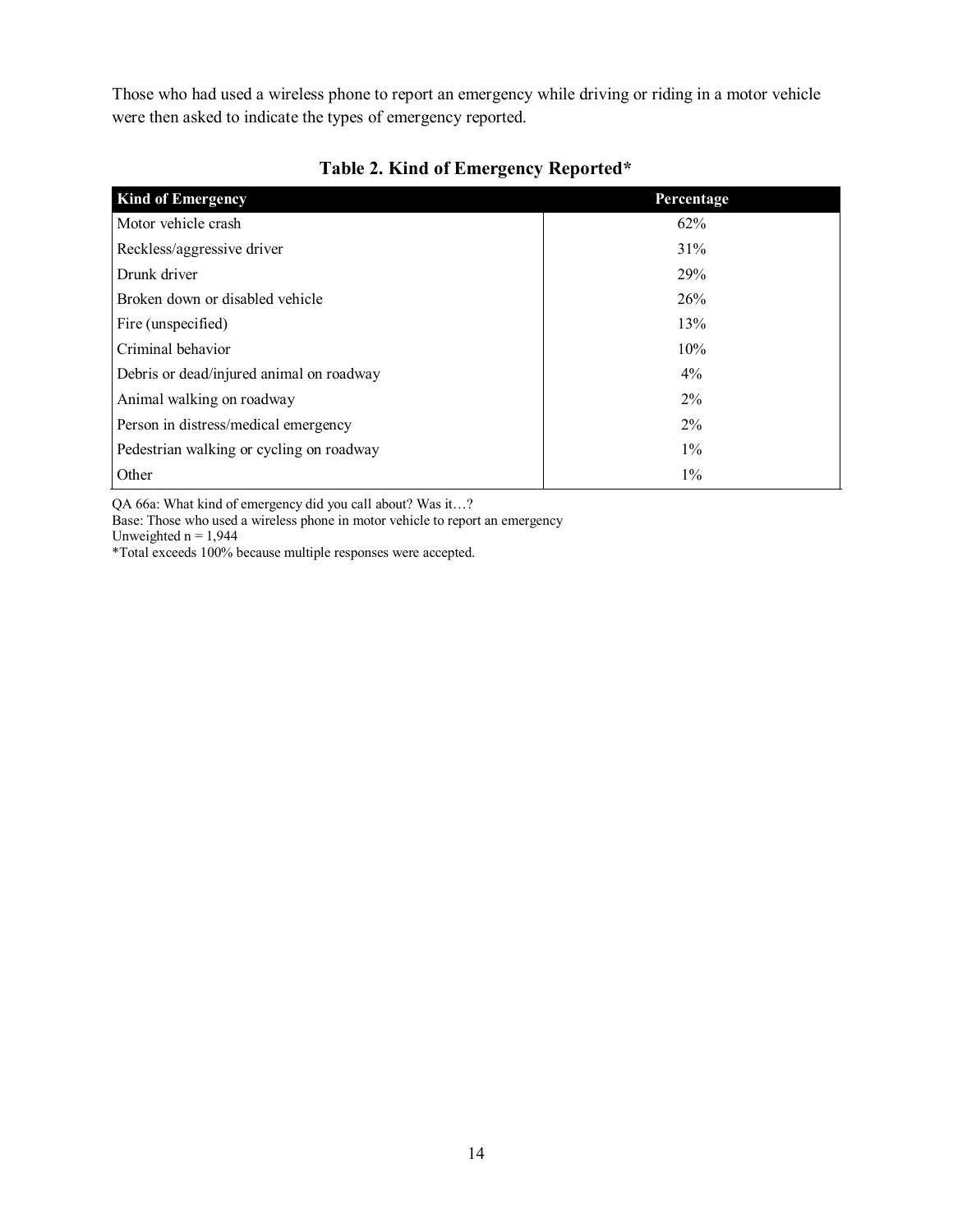Of respondents who had ever placed an emergency call, about half indicated that their most recent call had been placed to request an ambulance, rescue squad, or EMS, and 45 percent had called for police. Ten percent had called for the fire department.

<span id="page-20-0"></span>



QB 91: Did you call for police, fire, an ambulance or something else? Again, please include any type of emergency, not just those involving motor vehicle crashes. If you have called more than once, then answer for the most recent time you called 9-1-1 or another emergency number.

Base: Have ever called 9-1-1 or other emergency number

Unweighted  $n = 3,032$ 

\*Totals for each category exceed 100% because multiple responses were accepted.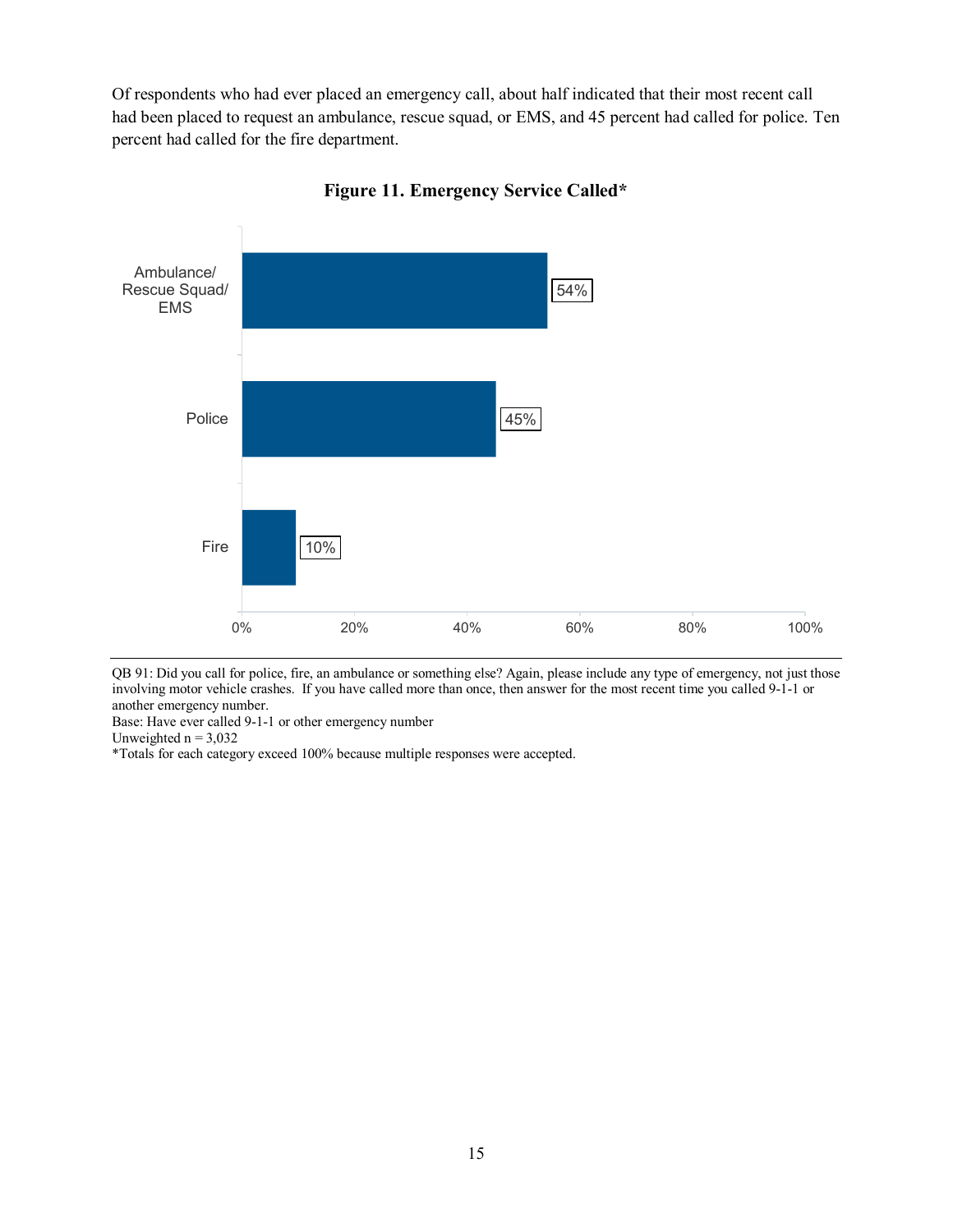<span id="page-21-0"></span>All respondents were asked to indicate whether their 9-1-1 Call Center could identify the respondent's location without being told. Fifty-seven percent of all respondents did not know whether their 9-1-1 call center could locate them without prompt, and 30 percent thought that the emergency call center would be able to locate them.



**Figure 12. Can 9-1-1 Identify Your Location Without You Telling Them**

QB 92: If you used a cell phone to call 9-1-1 about an emergency in your community, can the 9-1-1 Call Center identify your location without you telling them? Base: Total population age 18+ Unweighted  $n = 5,314$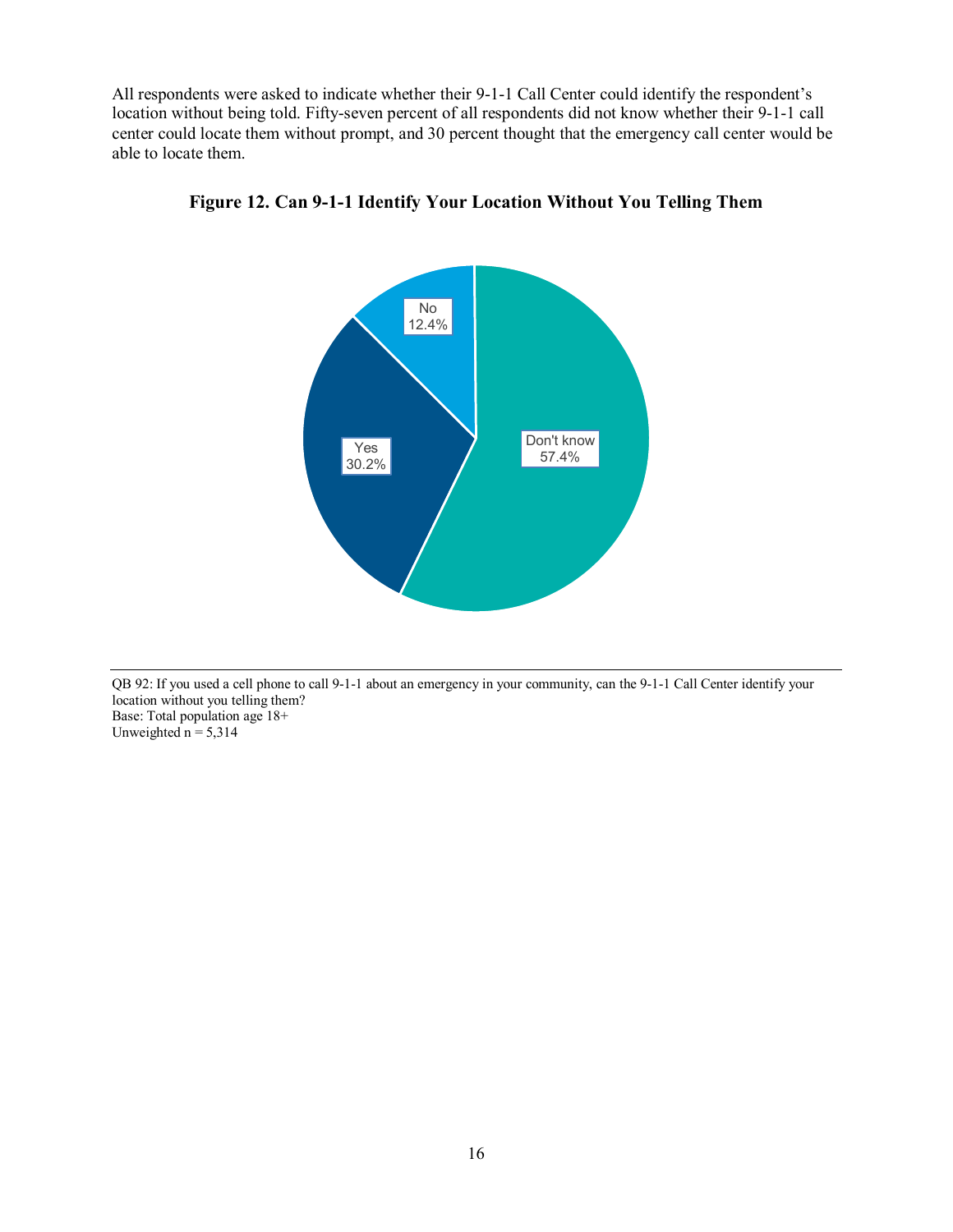<span id="page-22-0"></span>Ninety-one percent of all respondents indicated that, in a medical emergency, they expected 9-1-1 operators would provide instructions on how to provide care while waiting for an ambulance to arrive.



**Figure 13. Expect 9-1-1 to Give Instructions for Providing Care**

QB 93: If you called 9-1-1 for a medical emergency that someone else was having, would you expect 9-1-1 to give you instructions on how to provide care while you were waiting for the ambulance to arrive? Base: Total population age 18+ Unweighted  $n = 5,323$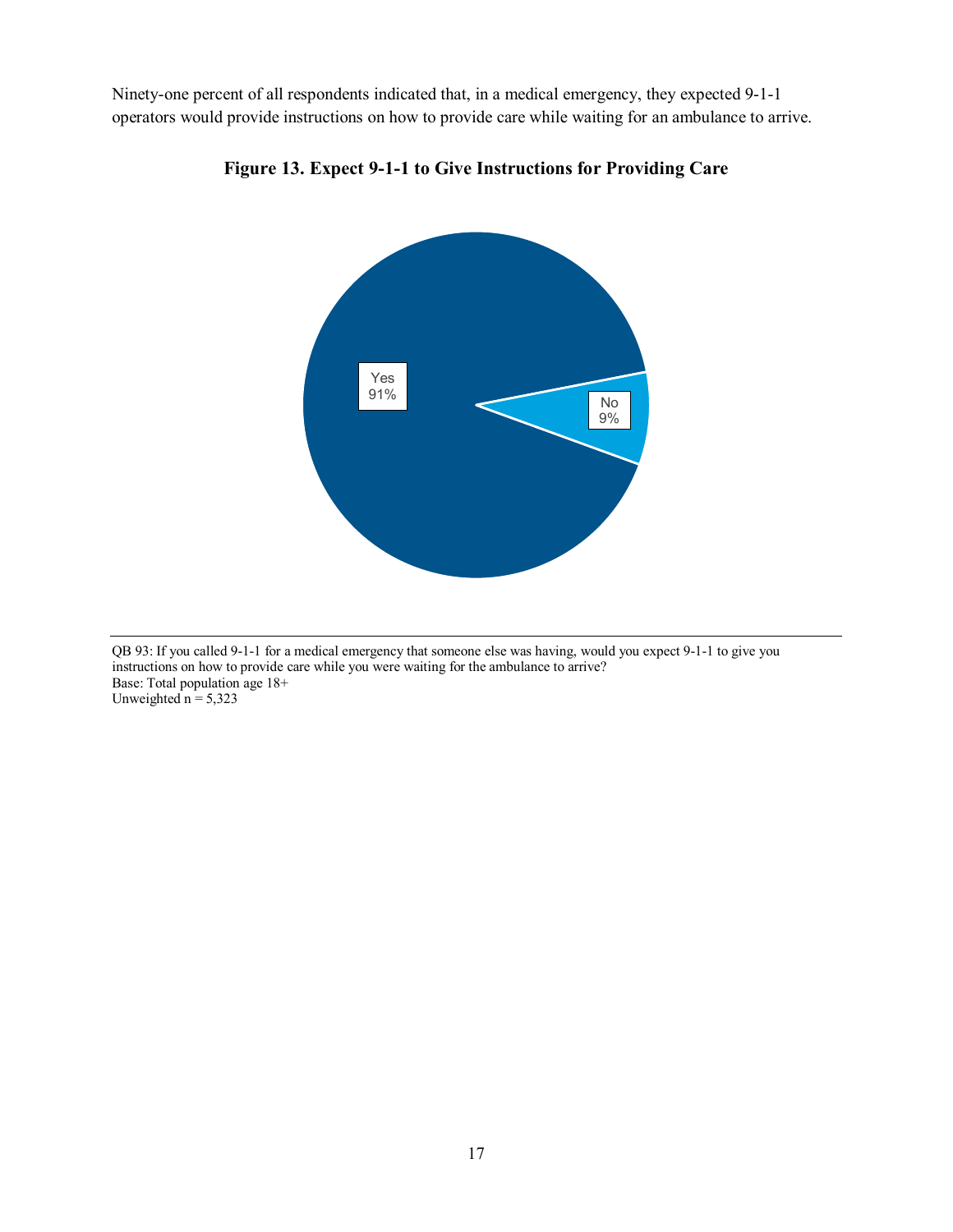<span id="page-23-0"></span>All respondents were asked whether it would be acceptable for a 9-1-1 operator to transfer a call to a licensed nurse if the call was not deemed to be a true medical emergency (i.e., after the operator had asked the caller a series of questions).



**Figure 14. Acceptability of 9-1-1 Transferring Call to Licensed Nurse**

QB 94: When 9-1-1 is called, the 9-1-1 operator asks the caller a series of questions to decide how to respond to the call. Suppose you called 9-1-1, and the 9-1-1 operator decided from your answers that your problem was not a true medical emergency. How acceptable would it be to you if 9-1-1 did not send an ambulance but instead transferred your call to a licensed nurse to give you medical instructions? Would you say…? Base: Total population age 18+ Unweighted  $n = 5,337$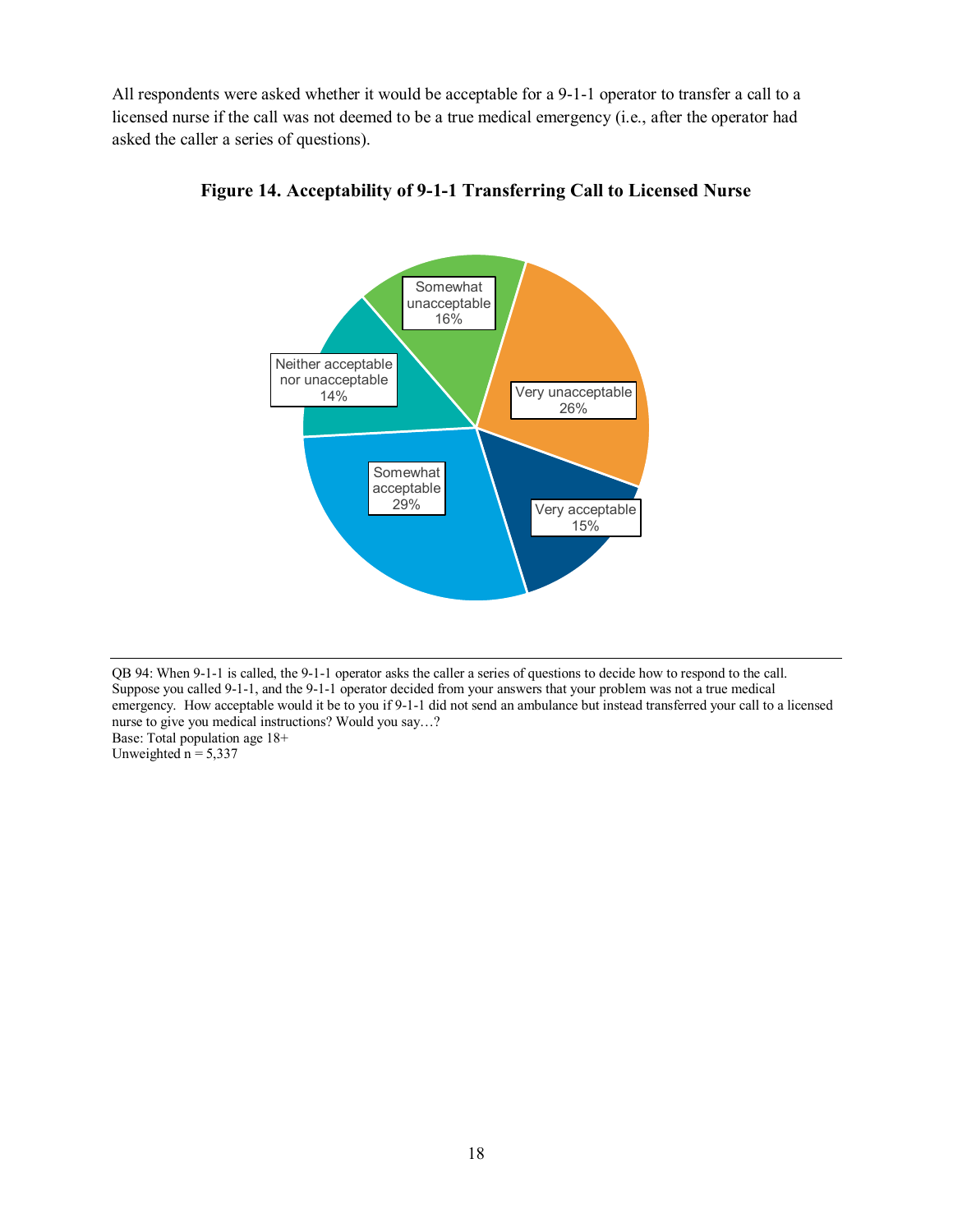Respondents reported reasons for considering a 9-1-1 operator transferring a call to a licensed nurse as acceptable or unacceptable.

<span id="page-24-0"></span>

| Table 3. Reasons for Opinion on Acceptability of 9-1-1 Transferring Call to Licensed Nurse |  |  |
|--------------------------------------------------------------------------------------------|--|--|
|                                                                                            |  |  |

| Reason                                                                    | Percentage |
|---------------------------------------------------------------------------|------------|
| Acceptable ( $n = 2,192$ )                                                |            |
| Saves money, time, and resources/lowers volume for first<br>responders.   | 17%        |
| 9-1-1 operator's judgment can be trusted.                                 | 12%        |
| As long as adequate care is provided in response to the emergency.        | $2\%$      |
| Unacceptable $(n = 2,043)$                                                |            |
| If situation severe enough to contact 9-1-1, it warrants an<br>ambulance. | 19%        |
| 9-1-1 operator's judgement cannot be trusted; are not qualified.          | 16%        |
| Relies on an accurate description of the emergency.                       | 8%         |

QB 94b: In the previous question, the 9-1-1 operator decided that an ambulance was not necessary. What is the primary reason why you said it was acceptable or unacceptable for the call to be transferred to a licensed nurse to provide instructions? Base: Indicated that transfer to a nurse was "very acceptable" or "somewhat acceptable". Indicated that transfer to a nurse was "very unacceptable" or "somewhat unacceptable"

Unweighted n's listed above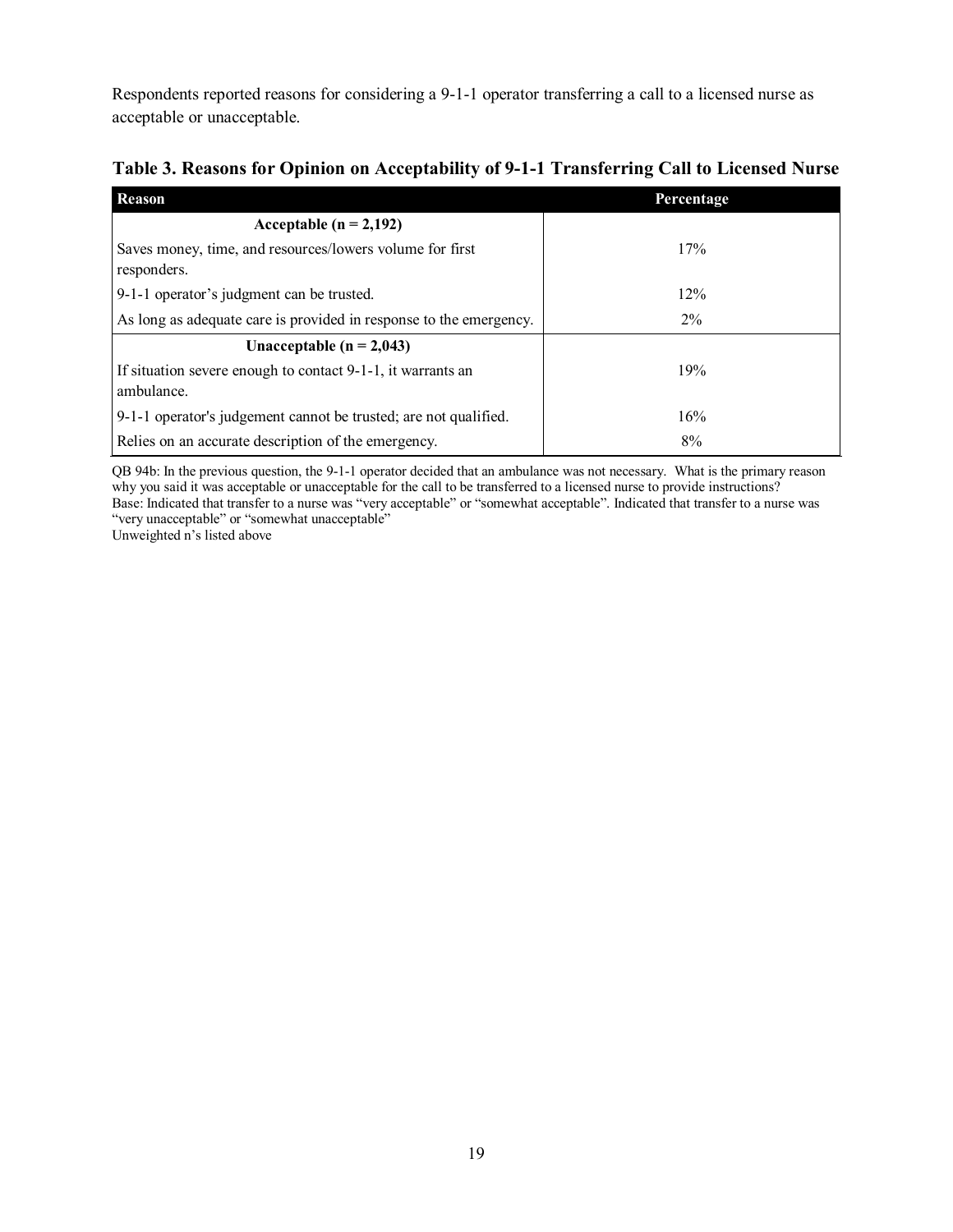Respondents were asked to indicate whether they approved of emergency medical technicians (EMTs) providing certain types of care (in cases when treatment at a hospital is not needed).

<span id="page-25-0"></span>

**Figure 15. Approval of EMTs Providing Types of Care**

QB 96: If emergency medical technicians (EMTs) arrive at a site and find that treatment at a hospital is not needed, do you approve or disapprove of the EMTs providing the following non-emergency services? Base: Total population age 18+

Unweighted n's for each item listed above.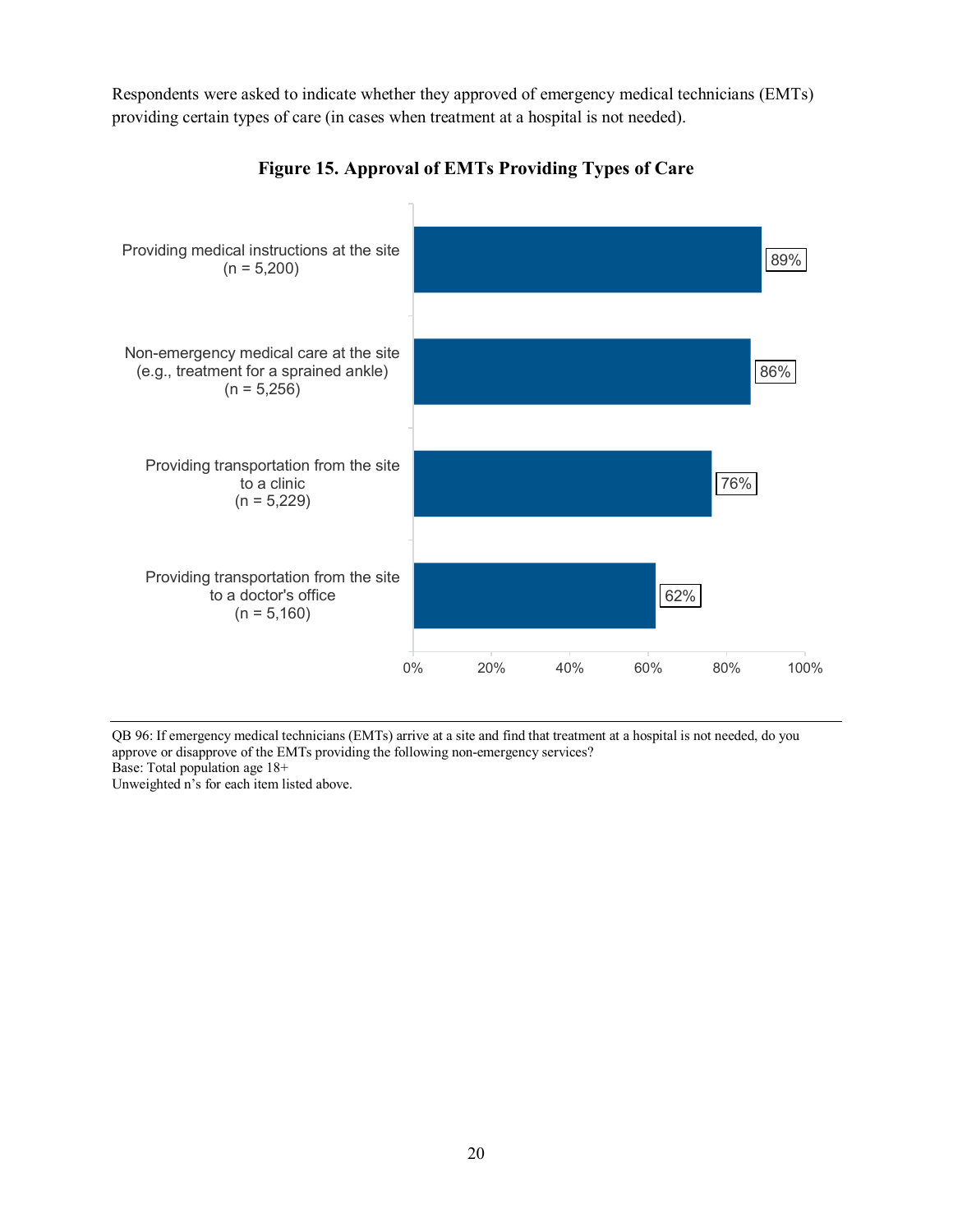<span id="page-26-0"></span>Ninety-two percent of all respondents felt that EMS should be considered an essential government service, like law enforcement or fire department services.





QB 87: In many communities, both law enforcement and fire department services are considered essential government services, meaning that an interruption in their service would endanger the community. In your opinion, should EMS also be considered an essential government service? Base: Total population age 18+ Unweighted  $n = 5,355$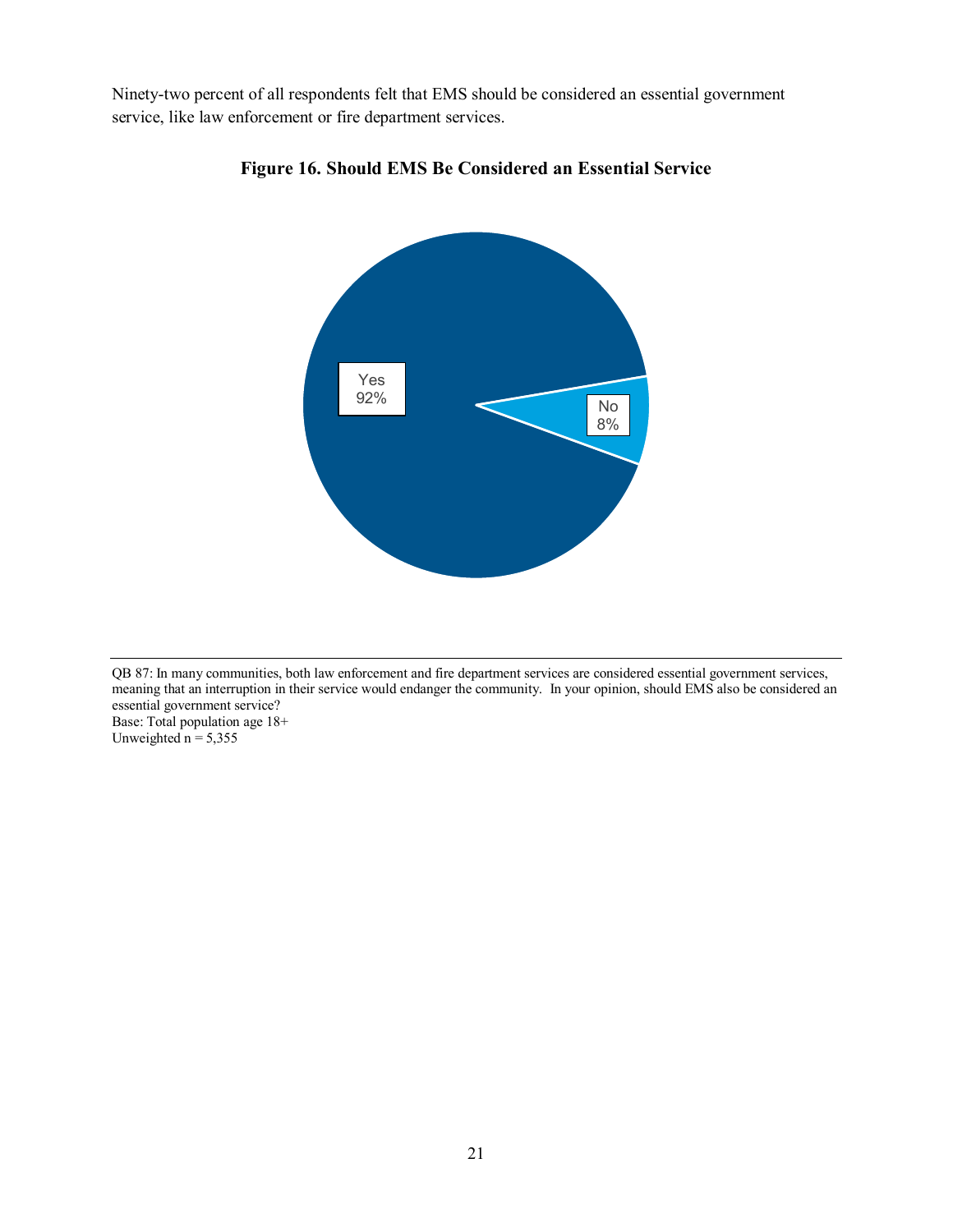About 77 percent of all respondents reported that communities should pay for EMS in the same way as police and fire department services.



## <span id="page-27-0"></span>**Figure 17. Should Communities Pay for EMS in the Same Way as Police and Fire Department Services**

QB 88: In your opinion, should communities pay for EMS in the same way that they pay for police and fire department services? Base: Total population age 18+ Unweighted  $n = 5,327$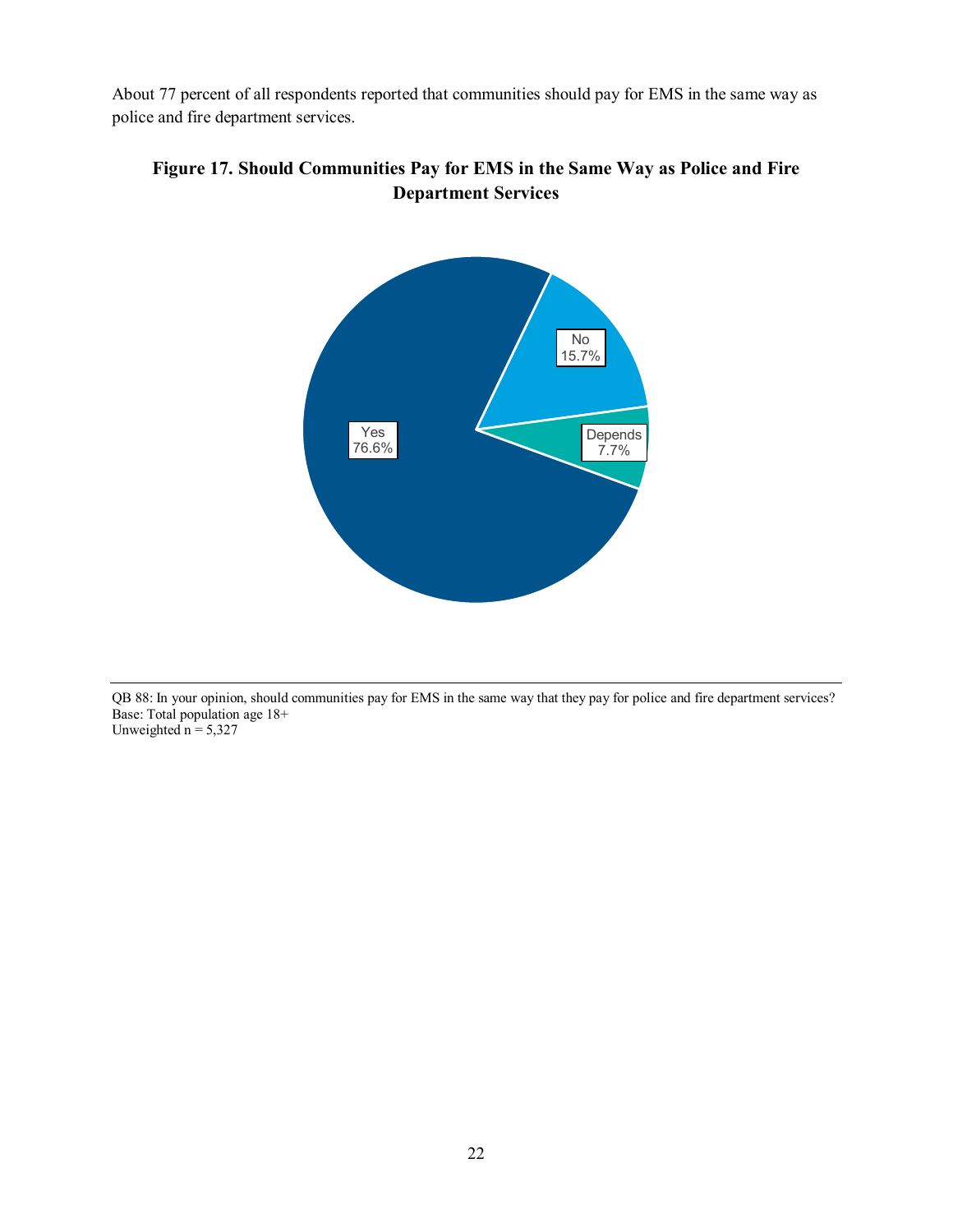Respondents reported willingness to pay more in fees or taxes to enable 9-1-1 call services to be able to locate callers faster, and 69 percent of respondents reported being willing to pay \$5 or more above what they currently pay for 9-1-1 call services to locate callers faster.

<span id="page-28-0"></span>

#### **Figure 18. Willingness to Pay for 9-1-1 to Locate Callers Faster**

QB 105: Communities pay for 9-1-1 call services through fees or taxes collected from the public. Would you be unwilling or willing, to pay more than you currently pay for 9-1-1 call services to locate callers faster? Base: Total population age 18+ Unweighted  $n = 5,257$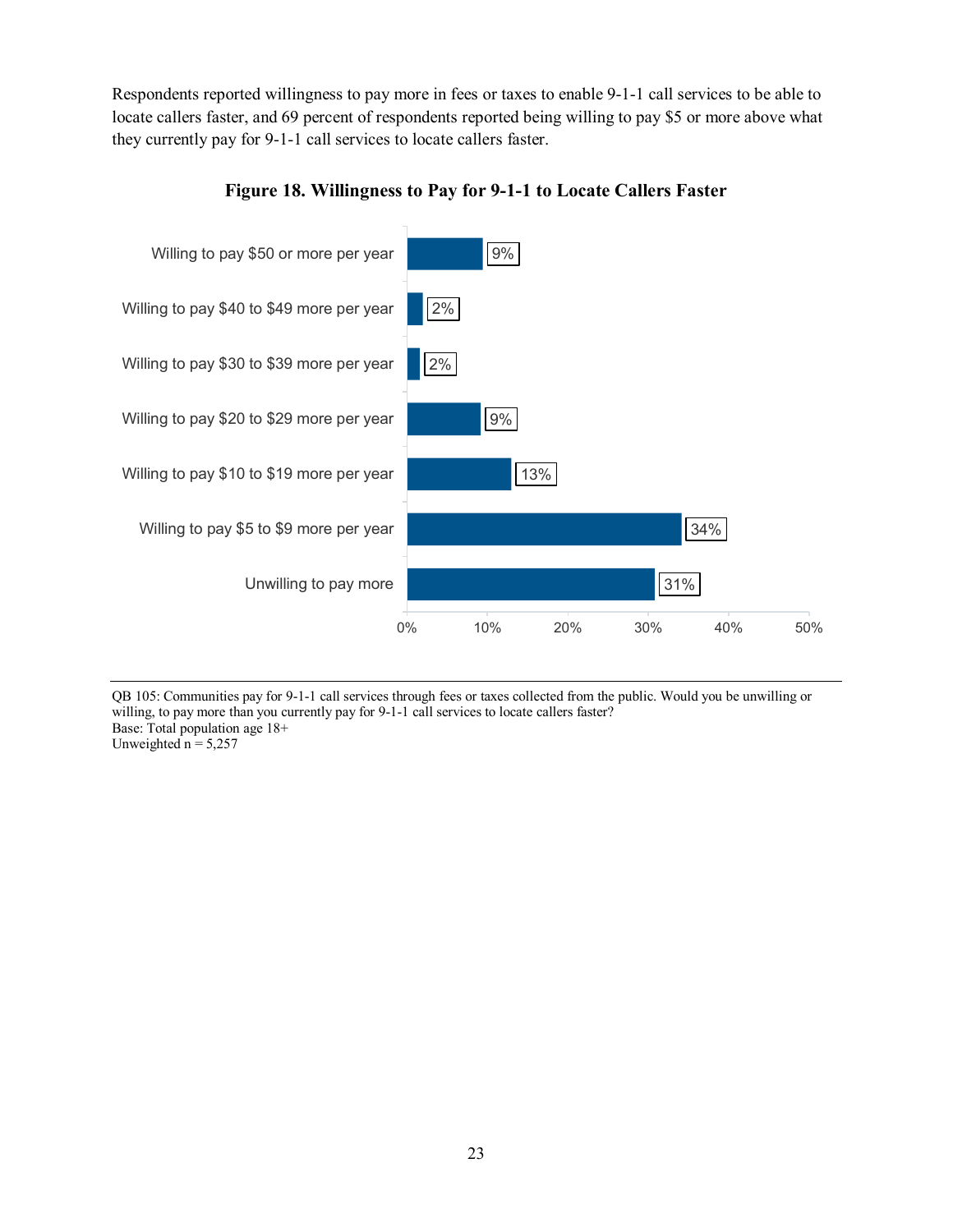Respondents reported willingness to pay to improve EMS training and equipment, and 72 percent of respondents reported being willing to pay \$5 or more above what they currently pay for their community's EMS system to improve EMS equipment and training.

## <span id="page-29-0"></span>**Figure 19. Willingness to Pay for Community's EMS System to Improve EMS Equipment and Training**



QB 106: Communities use other fees and taxes collected from the public to help pay for their EMS systems, which include ambulances, rescue squads, and hospital emergency services. Would you be unwilling or willing to pay more than you currently pay for your community's EMS system to improve EMS equipment and training? Base: Total population age 18+ Unweighted  $n = 5,262$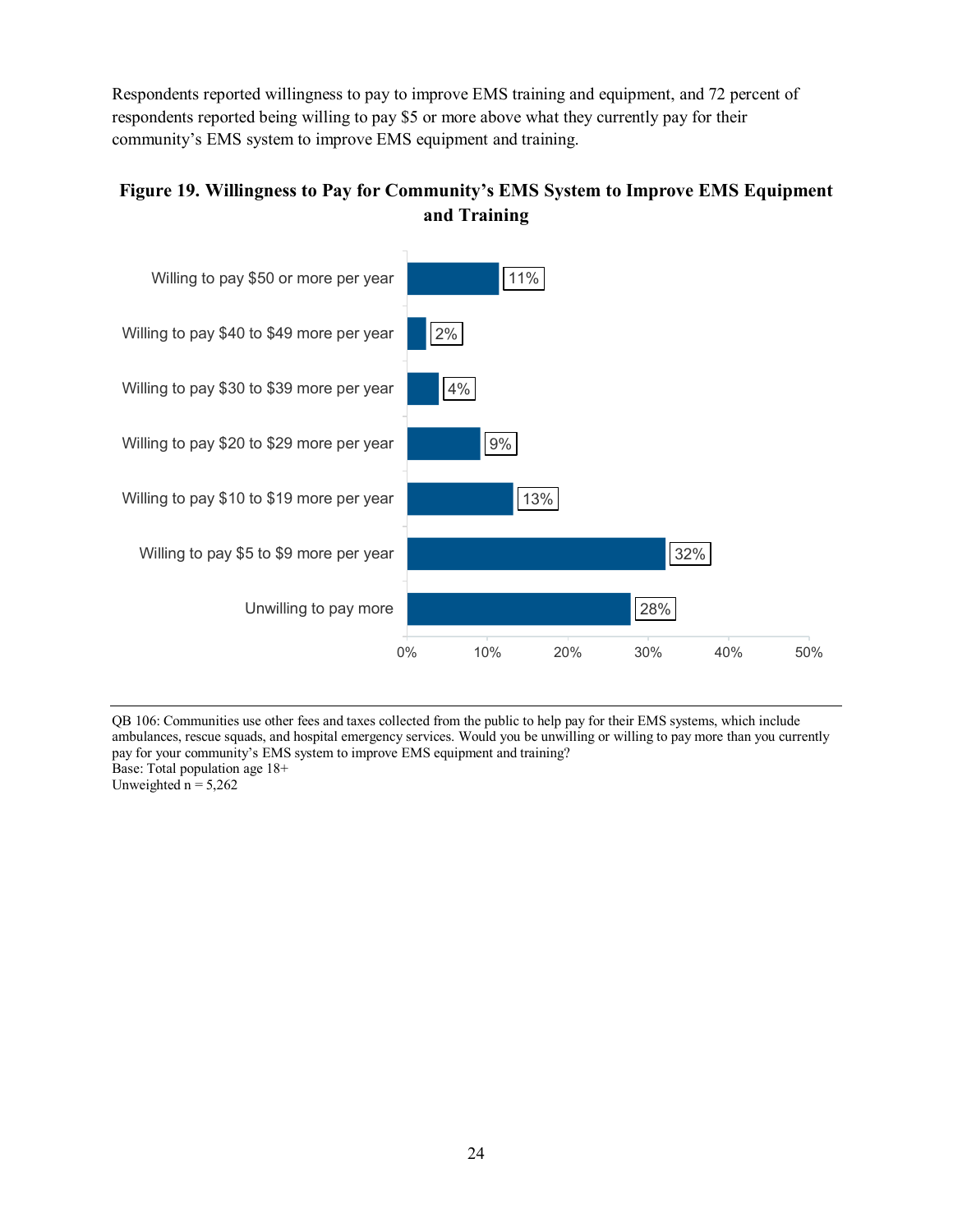<span id="page-30-0"></span>Three-quarters of respondents were "very confident" that an arriving ambulance or emergency worker would know what to do, and an additional 24 percent were "somewhat confident."



#### **Figure 20. Confidence in Ambulance or Emergency Workers**

QB 95: Suppose you called 9-1-1 about a medical emergency and an ambulance was sent. Regardless of the type of medical emergency, how confident are you that the arriving ambulance or other emergency workers would know what to do? Would you say…?

Base: Total population age 18+ Unweighted  $n = 5,320$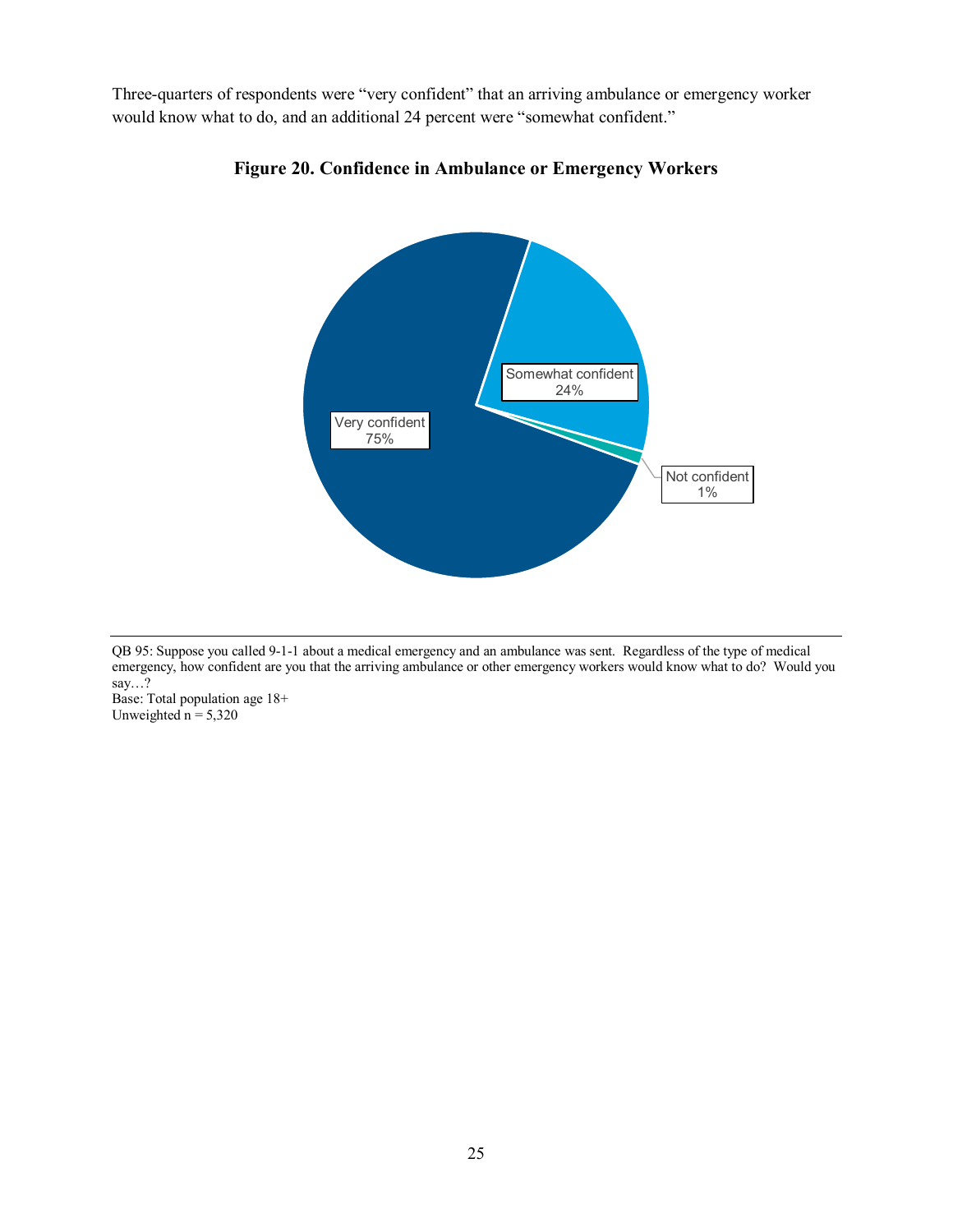About one-quarter of respondents indicated they would be either very interested or somewhat interested in training to become a paramedic or EMT if the training was reasonably priced and in a convenient location.



#### <span id="page-31-0"></span>**Figure 21. Interest in Training to Become a Paramedic or Emergency Medical Technician**

QB 107: How interested would you be in becoming a paramedic or emergency medical technician if the training was reasonably priced and in a convenient location? Base: Total population age 18+ Unweighted  $n = 5,289$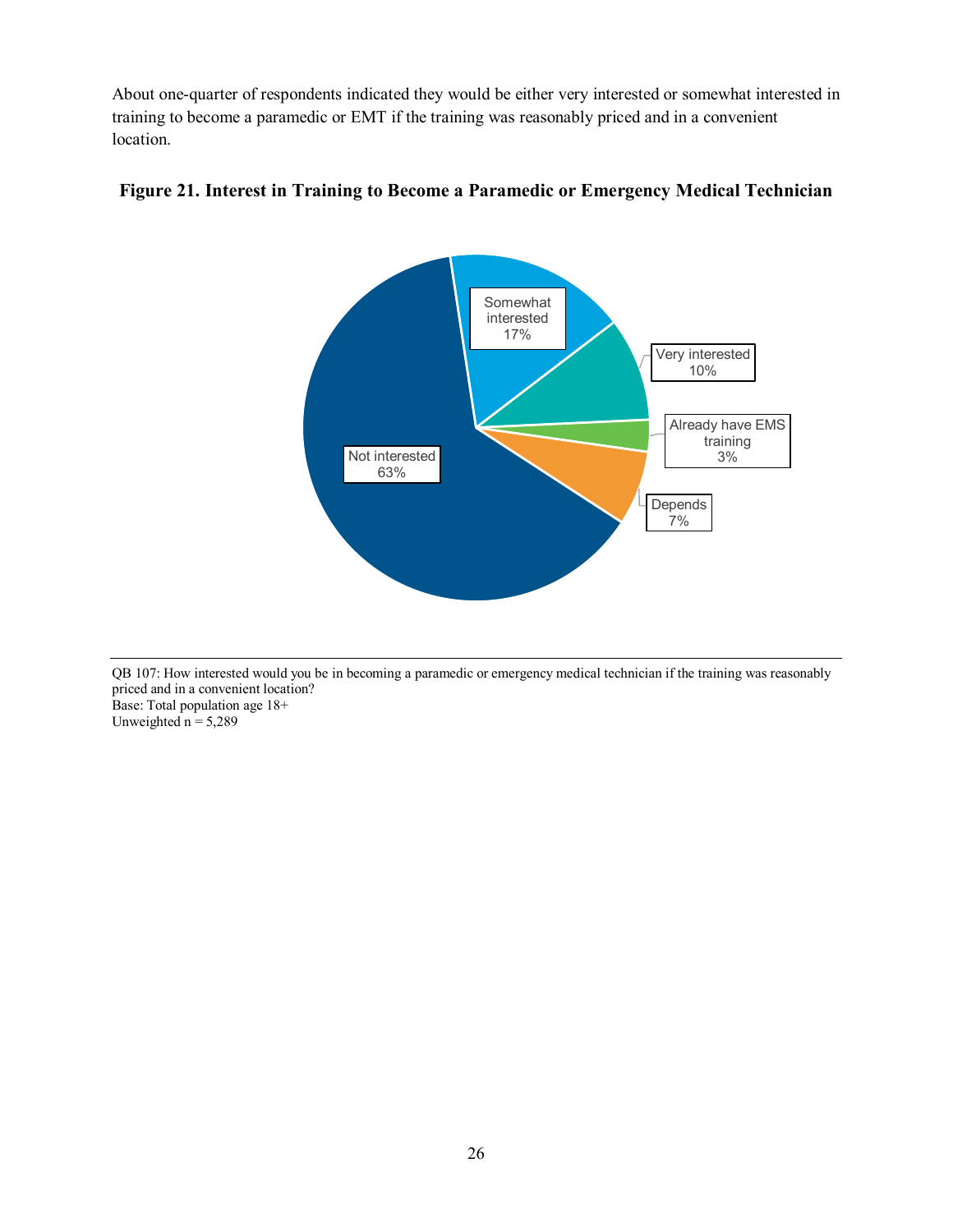The 2016 questionnaire included a new section of questions regarding others' medical emergencies. Respondents were first asked to indicate when they had most recently witnessed someone else experiencing a medical emergency.

## <span id="page-32-0"></span>**Figure 22. Last Time at Location Where Someone Else Was Having a Medical Emergency\***



QB 97: How long ago was the last time you were at a location where someone else was having a medical emergency? Base: Total population age 18+

Unweighted  $n = 5,313$ 

\*Figure percentages do not sum to 100% due to rounding.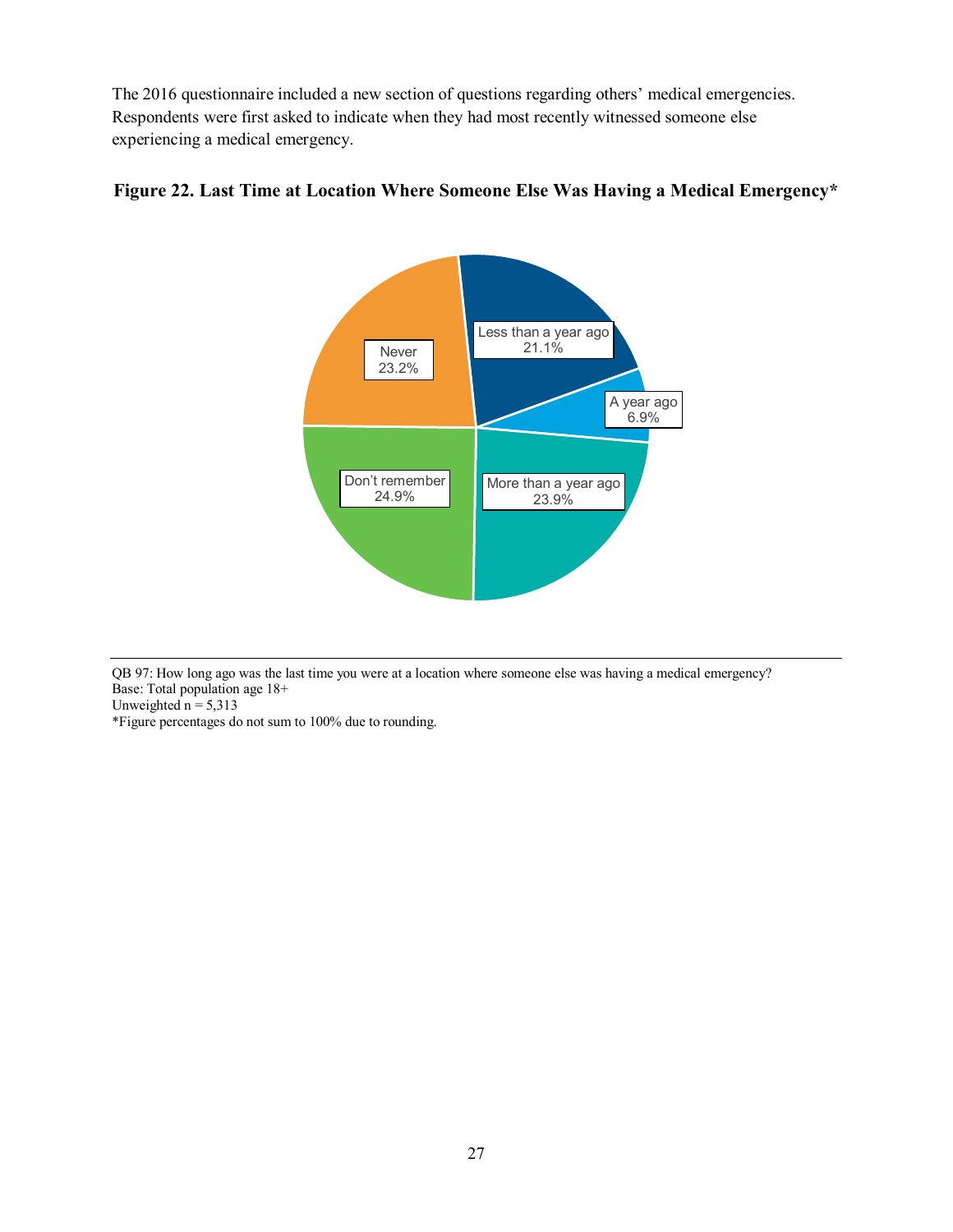Respondents who had ever been at a location where someone else was experiencing a medical emergency were then asked to indicate the cause of the most recent medical emergency they had witnessed.

<span id="page-33-0"></span>

| <b>Reason</b>                                             | Percentage |
|-----------------------------------------------------------|------------|
| A medical condition (heart attack, seizure, stroke, etc.) | 53%        |
| A fall                                                    | 19%        |
| A motor vehicle crash                                     | 16%        |
| A cut or bleeding                                         | 6%         |
| A violent act by someone                                  | 3%         |
| An object falling on someone                              | $1\%$      |
| Other                                                     | $5\%$      |

## **Table 4. Cause of Medical Emergency Witnessed\***

QB 98: The last time you were at a location where someone else was having a medical emergency, what caused the medical emergency? Was it…?

Base: Ever witnessed a medical emergency

Unweighted  $n = 2,754$ 

\*Total exceeds 100% because multiple responses were accepted.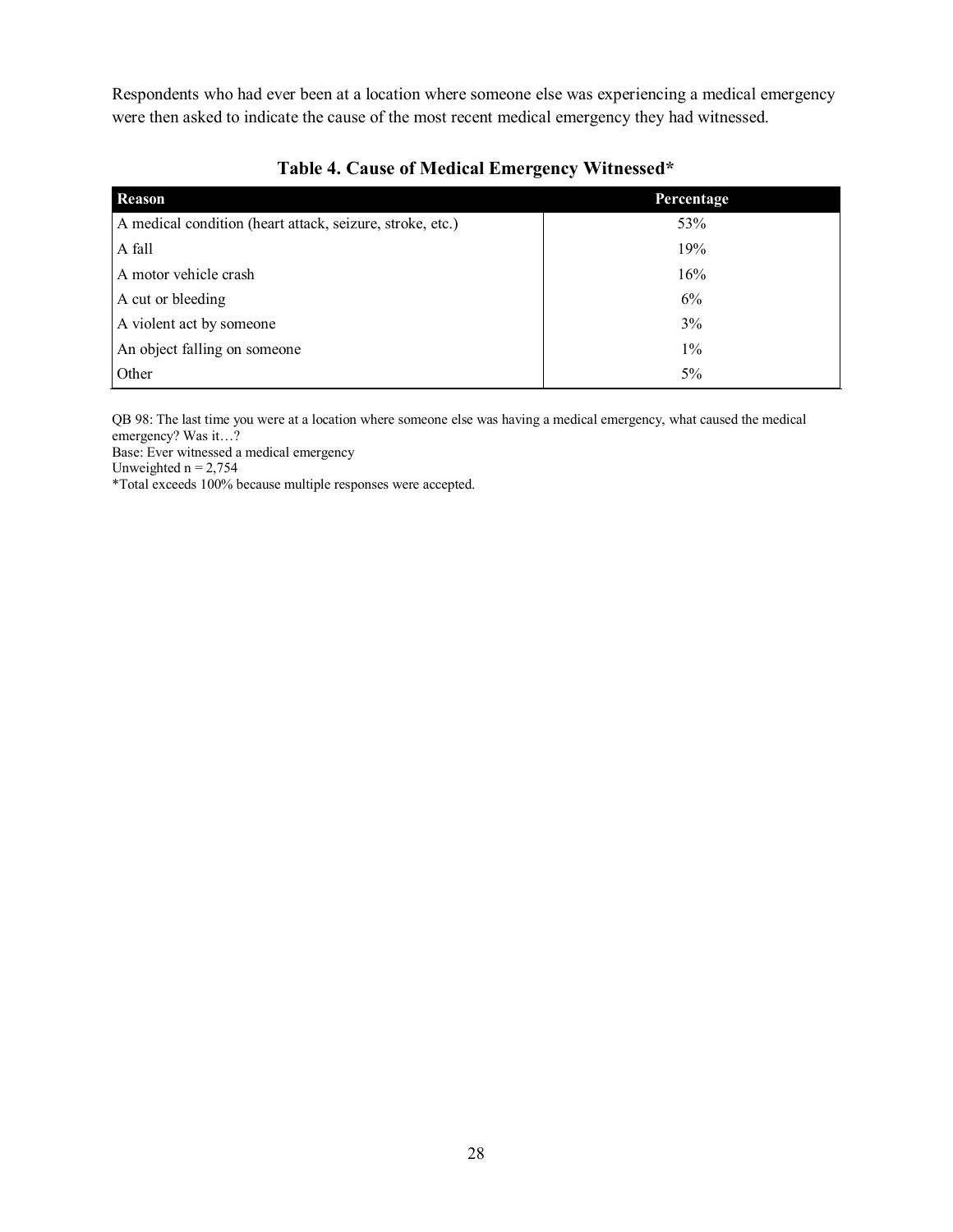<span id="page-34-0"></span>Among those who had ever witnessed a medical emergency, 71 percent reported that there had been other people at the location when someone else was experiencing the emergency.[4](#page-34-1) Twenty-three percent reported that they had been the only person at the location, apart from the individual experiencing the medical emergency.



**Figure 23. Other Witnesses to Medical Emergency**

QB 99: The last time you were at a location where someone else was having a medical emergency, were there other people there besides yourself and the persons having the medical emergency when you first saw the emergency? Base: Ever witnessed a medical emergency Unweighted  $n = 2,756$ 

 $\overline{a}$ 

<span id="page-34-1"></span><sup>&</sup>lt;sup>4</sup> Data are presented only for the most recently witnessed medical emergency.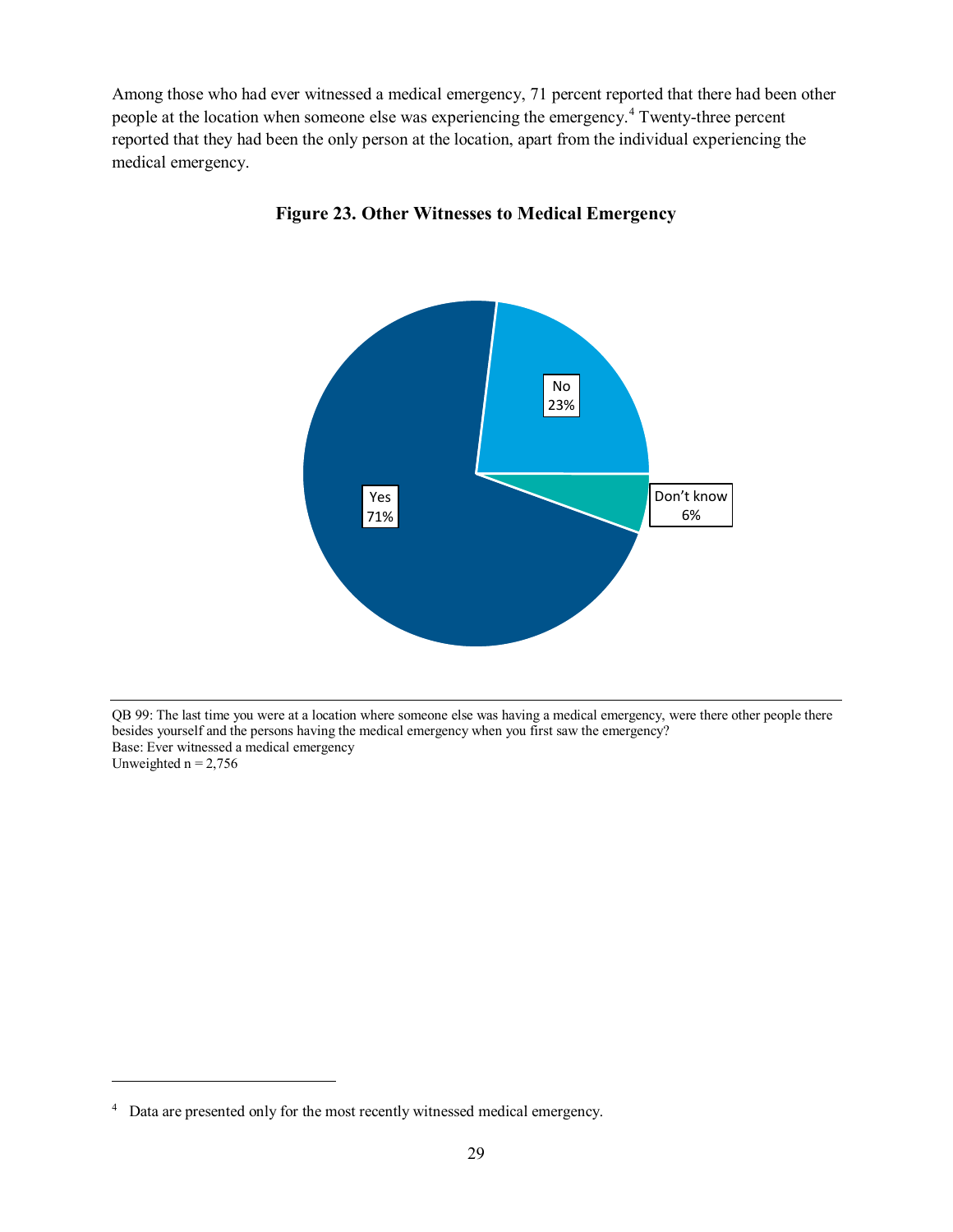Those who had witnessed others' medical emergencies also indicated whether they had taken certain types of action in response.<sup>[5](#page-35-1)</sup>

<span id="page-35-0"></span>

| <b>Action Taken</b>                                              | Percentage |
|------------------------------------------------------------------|------------|
| Call 9-1-1                                                       | 49%        |
| Ask person if s/he was OK                                        | 42%        |
| Provide comfort                                                  | 39%        |
| Stay out of the way so others could help                         | 29%        |
| Call for help                                                    | 19%        |
| Help to manage the scene (e.g., directing traffic or controlling |            |
| entry)                                                           | 17%        |
| Assist other who were performing medical care                    | 12%        |
| Attempt to stop the bleeding                                     | $5\%$      |
| Perform CPR                                                      | 3%         |
| Other                                                            | 8%         |

## **Table 5. Action Taken When Witnessing Medical Emergency\***

QB 100: During that last time when you were at a place where someone was having a medical emergency, what did you do? Did  $you...?$ 

Base: Ever witnessed a medical emergency

Unweighted  $n = 2,772$ 

 $\overline{a}$ 

\*Total exceeds 100% because multiple responses were accepted.

<span id="page-35-1"></span><sup>5</sup> Data are presented only for the most recently witnessed medical emergency.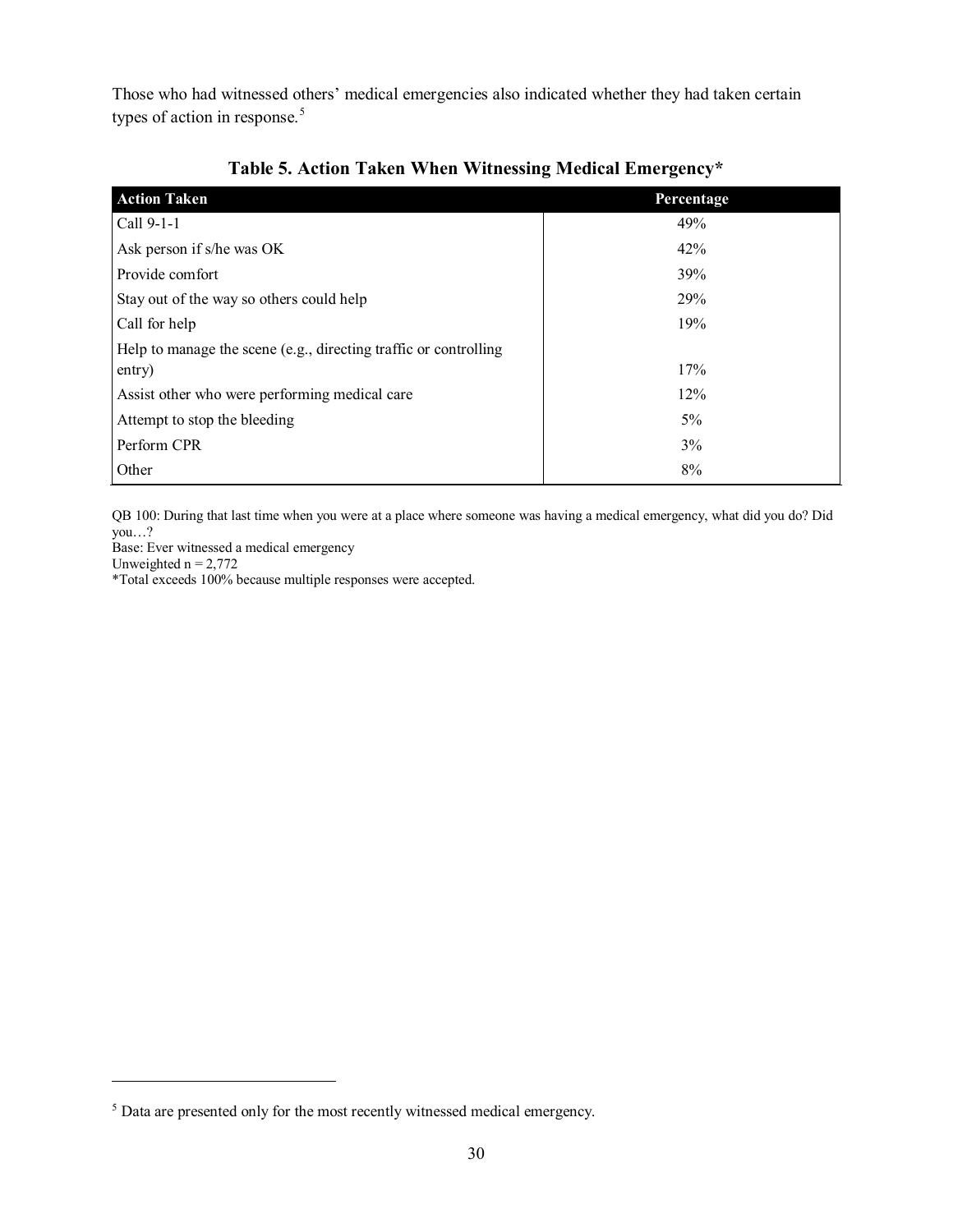All respondents were asked to imagine a hypothetical situation in which they had experienced an explosion in a public setting. Assuming they themselves were largely unhurt, respondents were asked to report on how they would respond.

| <b>Response</b>                                                            | Percentage |
|----------------------------------------------------------------------------|------------|
| Call 9-1-1                                                                 | 83%        |
| Try to help the injured                                                    | 72%        |
| Help to manage the scene (e.g., directing traffic or controlling<br>entry) | 38%        |
| Look for someone trained to handle this type of situation                  | 37%        |
| Leave the area because it may still be unsafe                              | 28%        |
| Call family or friends to let them know you were unhurt                    | <b>24%</b> |
| Text family or friends to let them know you were unhurt                    | 19%        |
| Check for information about the blast using a phone or tablet device       | 6%         |
| Post information about the blast on social media                           | 3%         |
| None of these                                                              | $1\%$      |

### **Table 6. Response to Disaster Situation\***

QB 101: Suppose you went to a public place by yourself, an explosion occurred, and you didn't know the source of the explosion. You see several people injured, but you and others nearby are unhurt or have only scratches. During the first few minutes after the explosion, which if any of the following would you likely do? Would you...? Base: Total population age 18+

Unweighted  $n = 5,374$ 

\*Total exceeds 100% because multiple responses were accepted.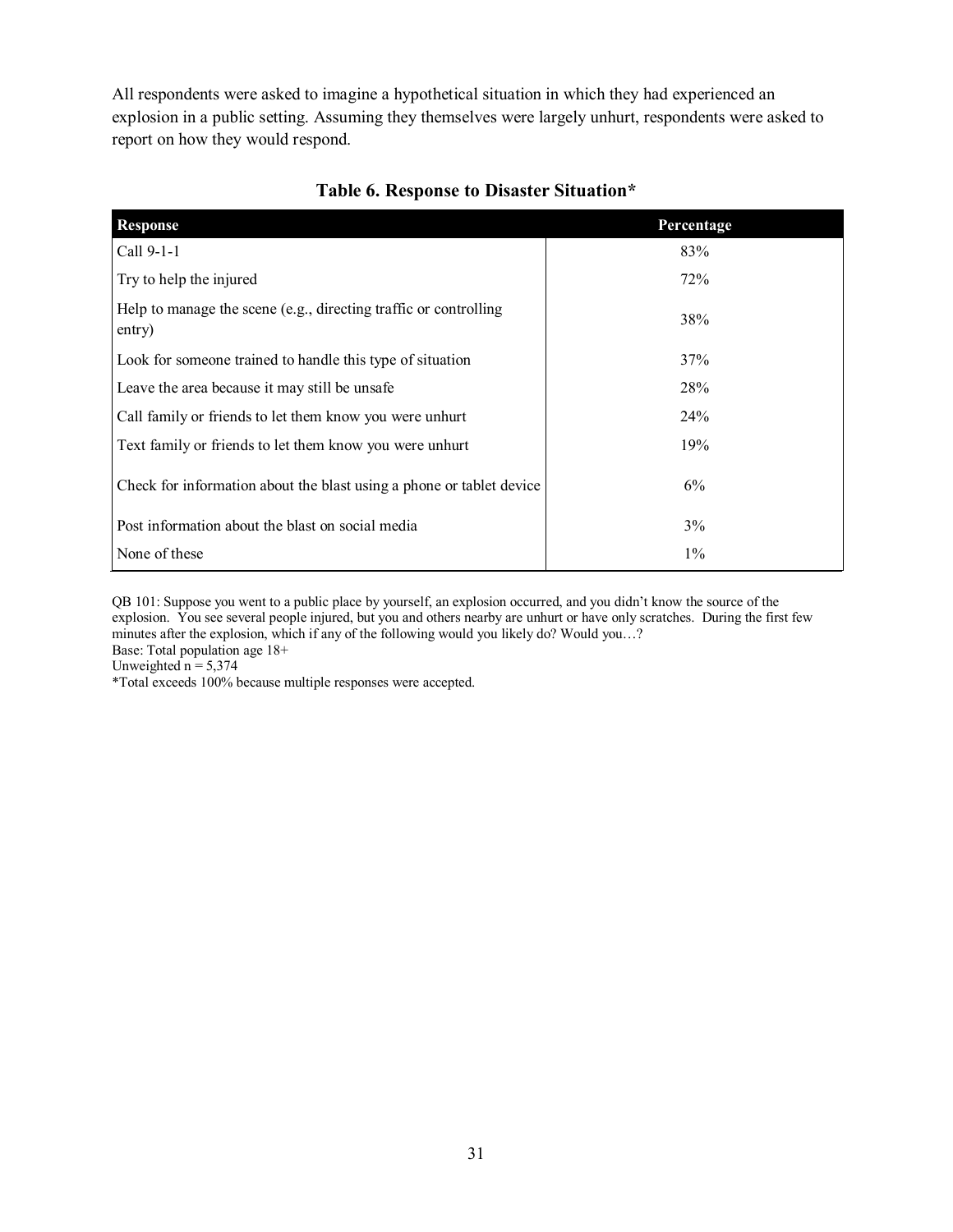Eighty-seven percent of all respondents reported that Good Samaritan laws make people more willing to provide assistance to injured or ill persons.



### **Figure 24. Whether Good Samaritan Laws Encourage Helping an Injured or Ill Person**

QB 103: Good Samaritan laws offer legal protection to people who give reasonable assistance to those who are injured, ill, or in peril. In general, do you think Good Samaritan laws make people more willing to help if they see an injured or ill person? Base: Total population age 18+ Unweighted  $n = 5,327$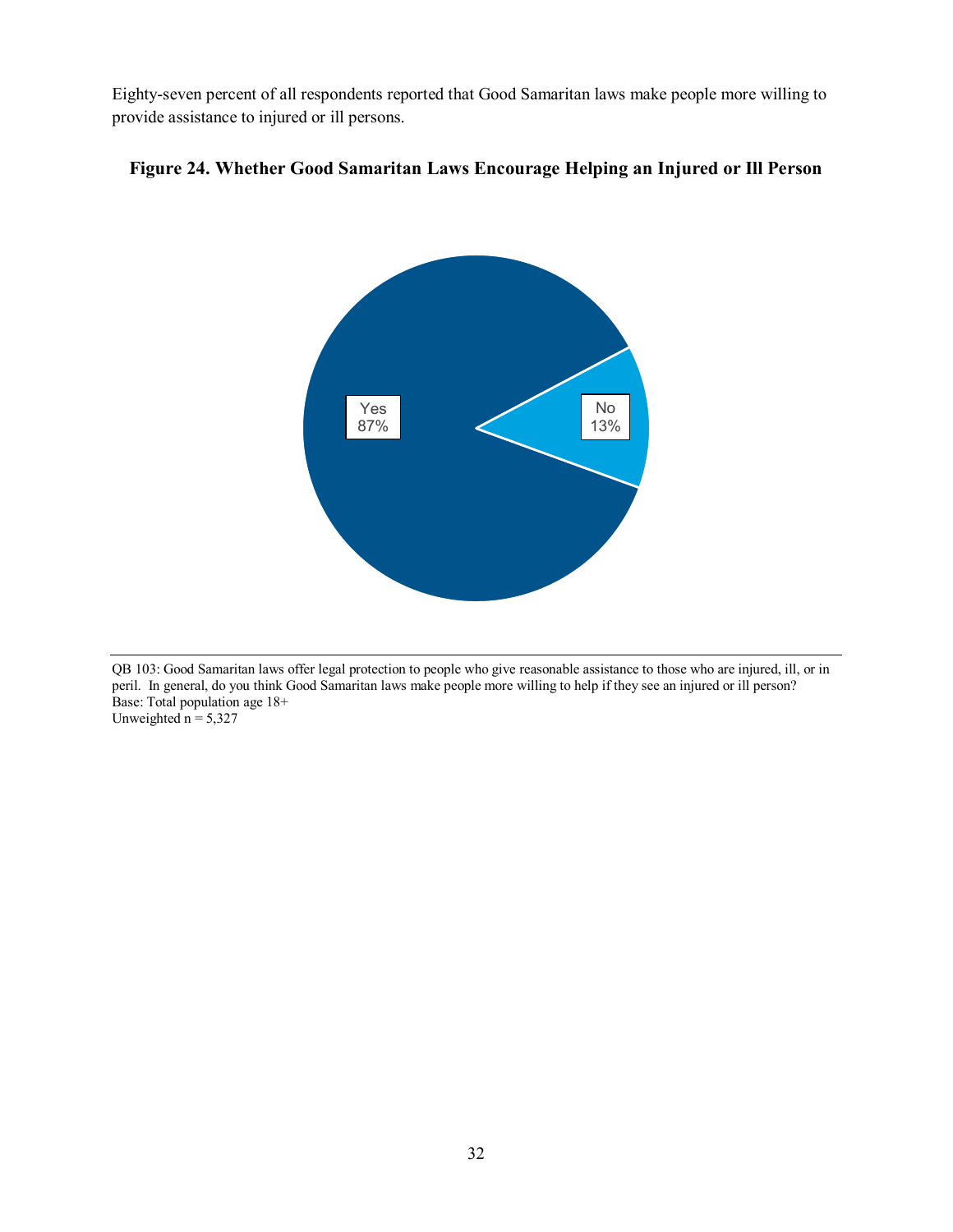All respondents were asked an open-ended question about what they would do if the call system was overloaded during a disaster situation.

| <b>Response</b>                                                        | Percentage |
|------------------------------------------------------------------------|------------|
| Text message                                                           | 21%        |
| Physically move to get help (drive, walk, etc.)                        | 18%        |
| Internet-driven (social media, e-mail, etc.)                           | 17%        |
| Call someone directly for help (police, fire department, doctor, etc.) | 8%         |
| Send someone for help or ask someone nearby to help                    | 7%         |
| Yell for help                                                          | 6%         |
| Call family or friends to keep trying to call to get advice            | $5\%$      |
| Would keep calling                                                     | $5\%$      |
| Radio, CB radio, ham radio                                             | 2%         |
| Ask someone else in the area to call                                   | $1\%$      |
| Other                                                                  | 11%        |

### **Table 7. Response if Call System Is Overloaded During Disaster Situation\***

QB 104: If you tried to call for help during a disaster situation, but found that the call system was overloaded and you couldn't get through, what communication method would you go to next to reach someone for help?

Base: Total population age 18+

Unweighted  $n = 4,848$ 

\*Total exceeds 100% because multiple responses were accepted.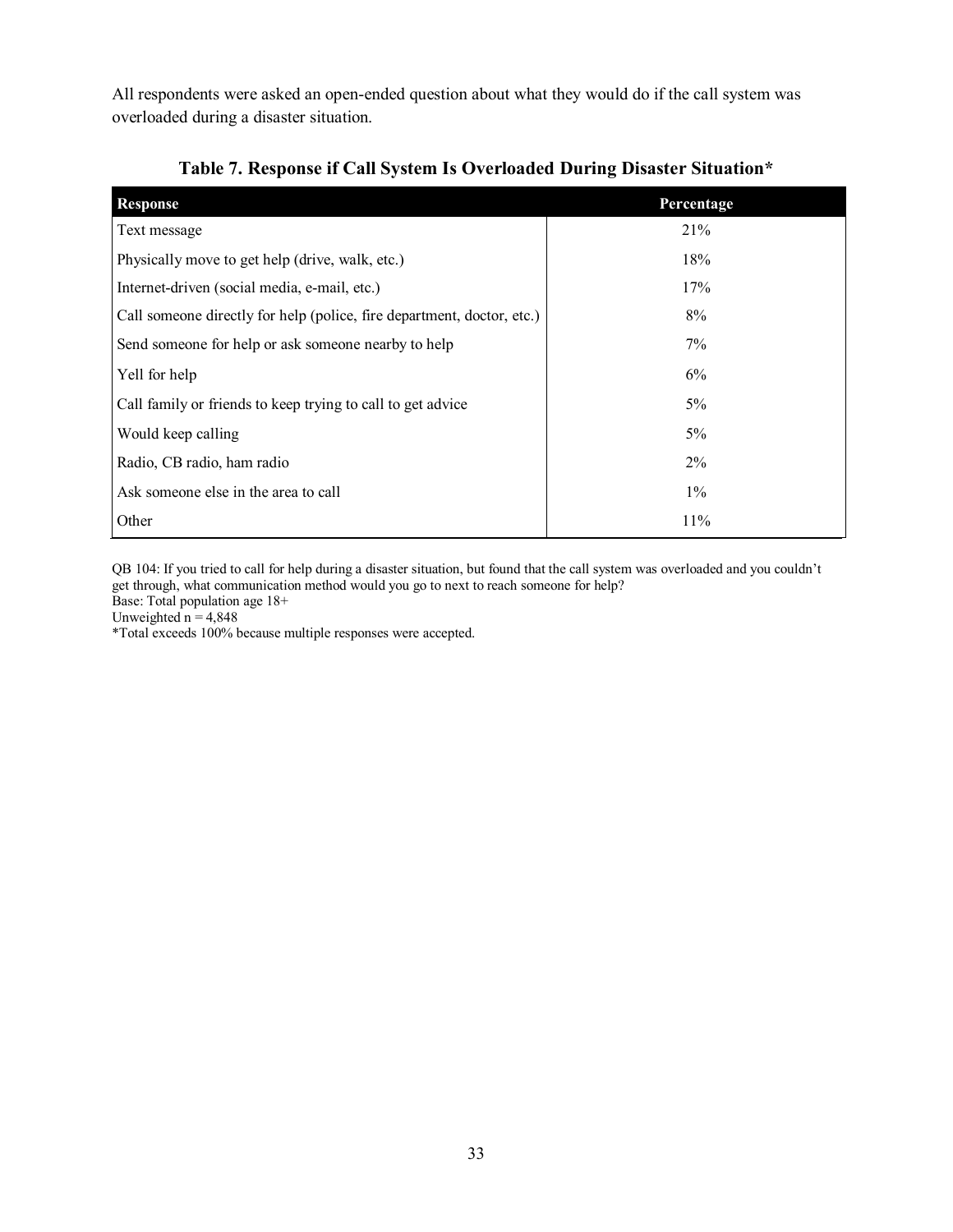# **Cell Phone Use**

About half of respondents reported that their state had a law banning handheld cell phone use, while just over one-quarter reported that their state did not have such a ban. The remaining quarter of respondents did not know whether their state had a legal ban on handheld cell phone use.



### **Figure 25. Believe Their State Has a Law Banning Handheld Cell Phone Use While Driving**

QA 65: Does your State have a law that makes it illegal to talk on a handheld cell phone while driving? Base: Total population age 18+ Unweighted  $n = 5,963$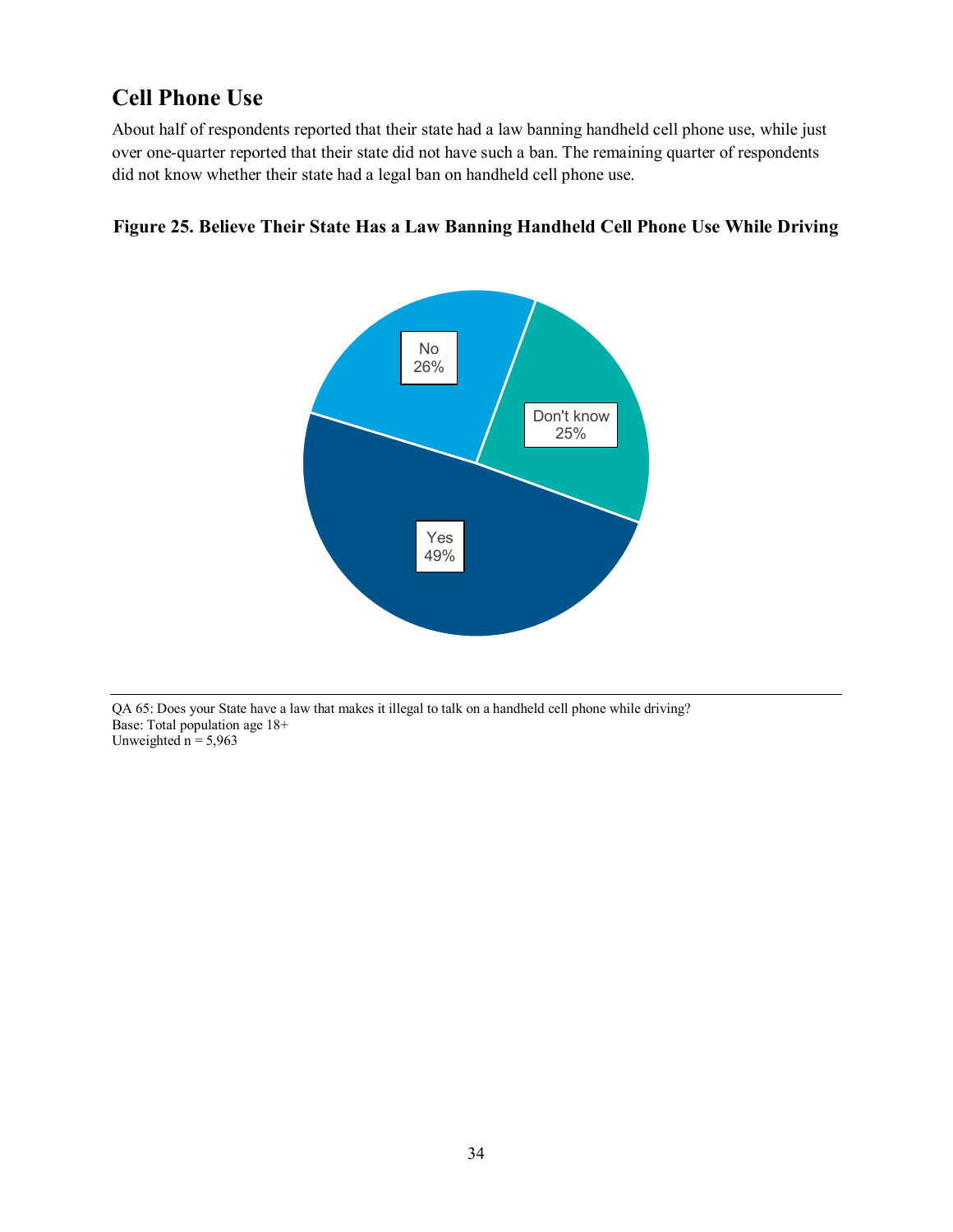Seventy-one percent of those who reported keeping a wireless phone in the vehicle when driving also reported keeping the phone on so they could receive calls for all trips.



**Figure 26. How Often Wireless Phone Is on While Driving**

QA 59: When you drive, how often would you say you keep the phone turned on so that you can receive calls? Would you say that you keep the phone turned on during…? Base: Usually have a wireless phone in vehicle

Unweighted  $n = 5,311$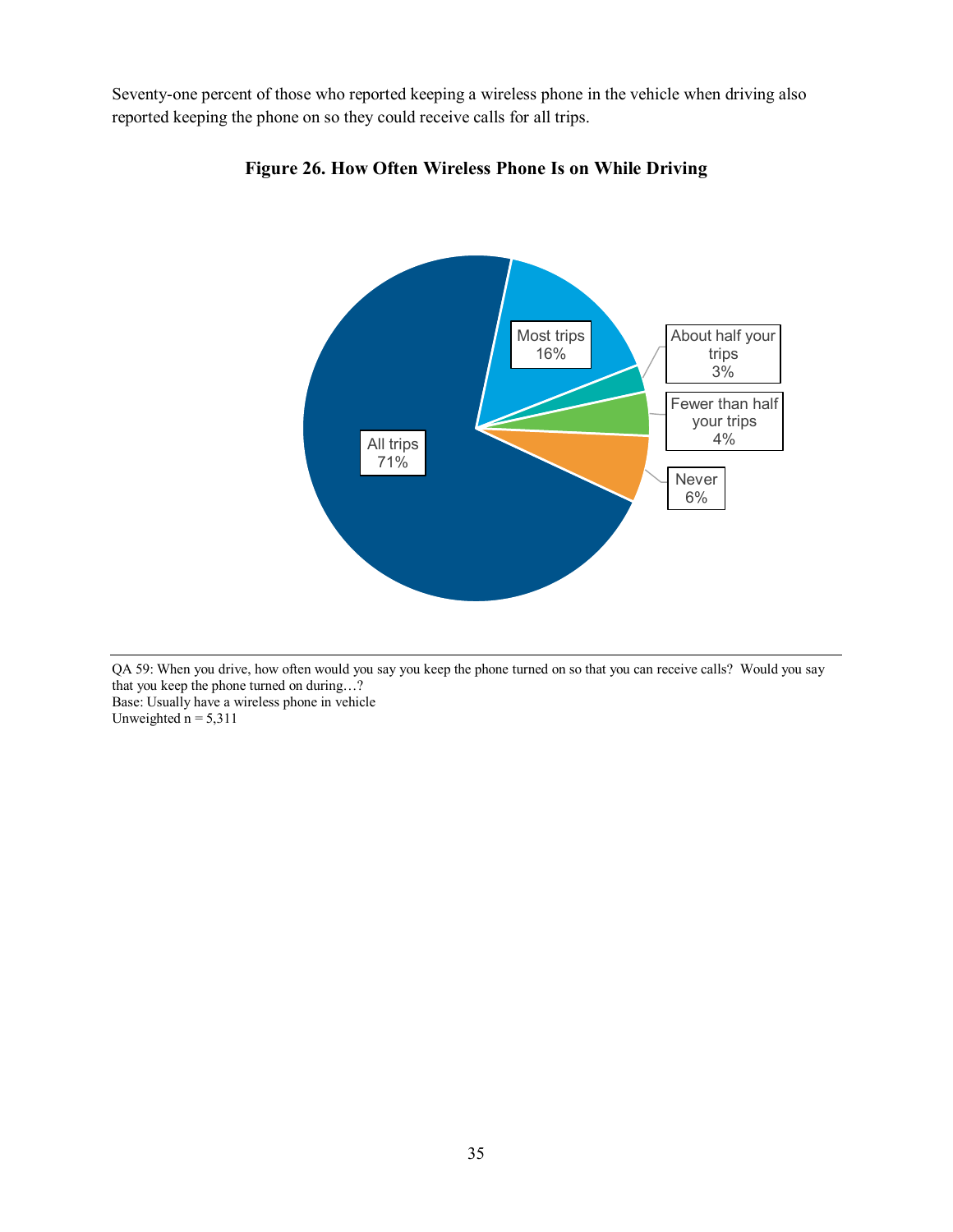Among drivers who at least sometimes keep the phone turned on when driving, about half reported that they always or usually answered incoming calls while driving.



**Figure 27. How Often Answer Wireless Phone While Driving**

QA 60: When you get a call on the phone while you are driving, how often do you answer the call? Base: Keep the phone turned on to receive calls. Unweighted  $n = 4.916$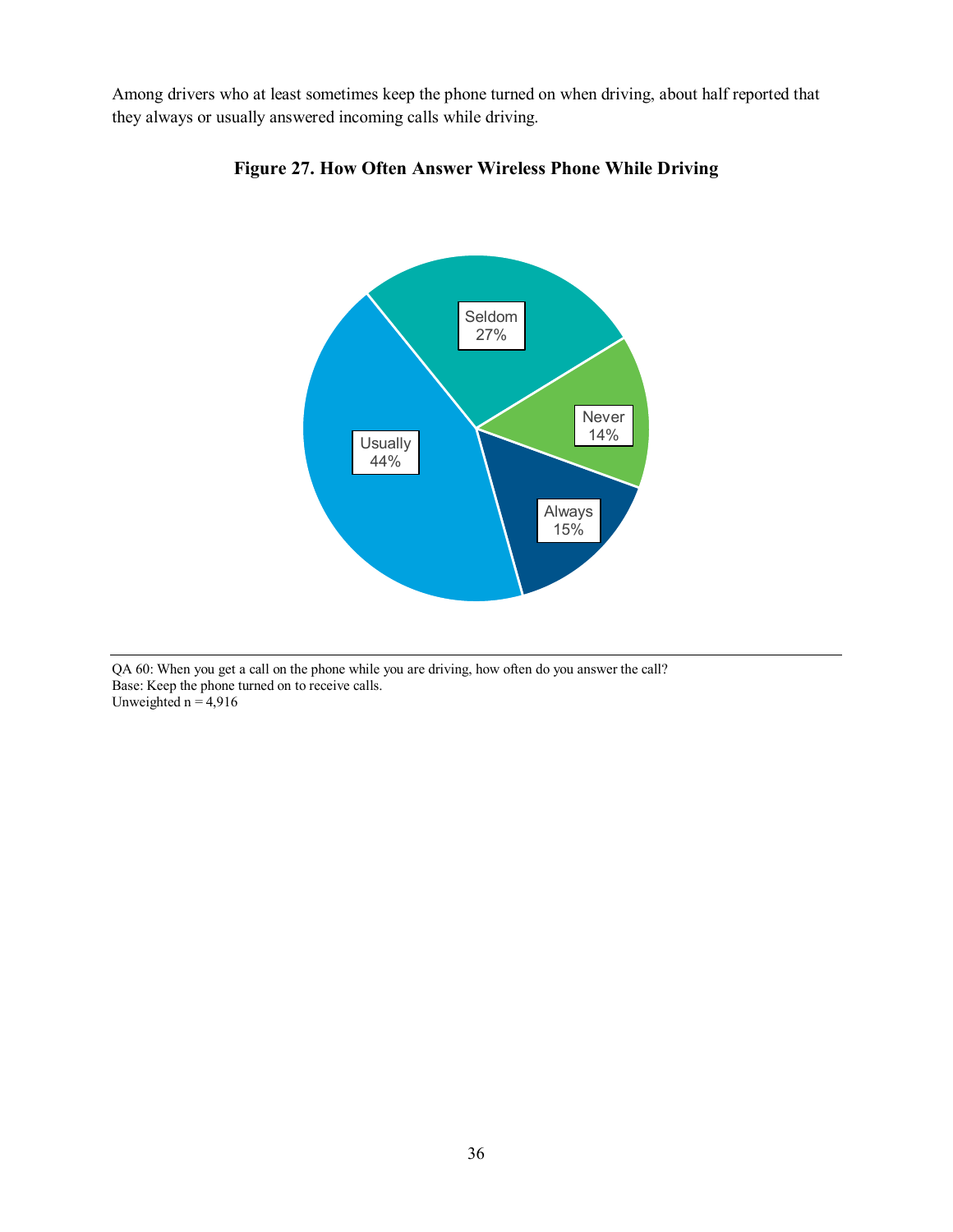Of those drivers who reported usually having a wireless phone in the vehicle when driving, about onequarter reported that they never talk on the phone while driving, and 44 percent reported that they talk on the phone during fewer than half of their trips. Almost one in five drivers said that they talk on the phone during all or most trips.



**Figure 28. How Often Talk on Phone While Driving**

QA 61: How often do you talk on the phone while you are driving? Would you say you talk on the phone while driving during…?

Base: Usually have a wireless phone in vehicle Unweighted  $n = 5,299$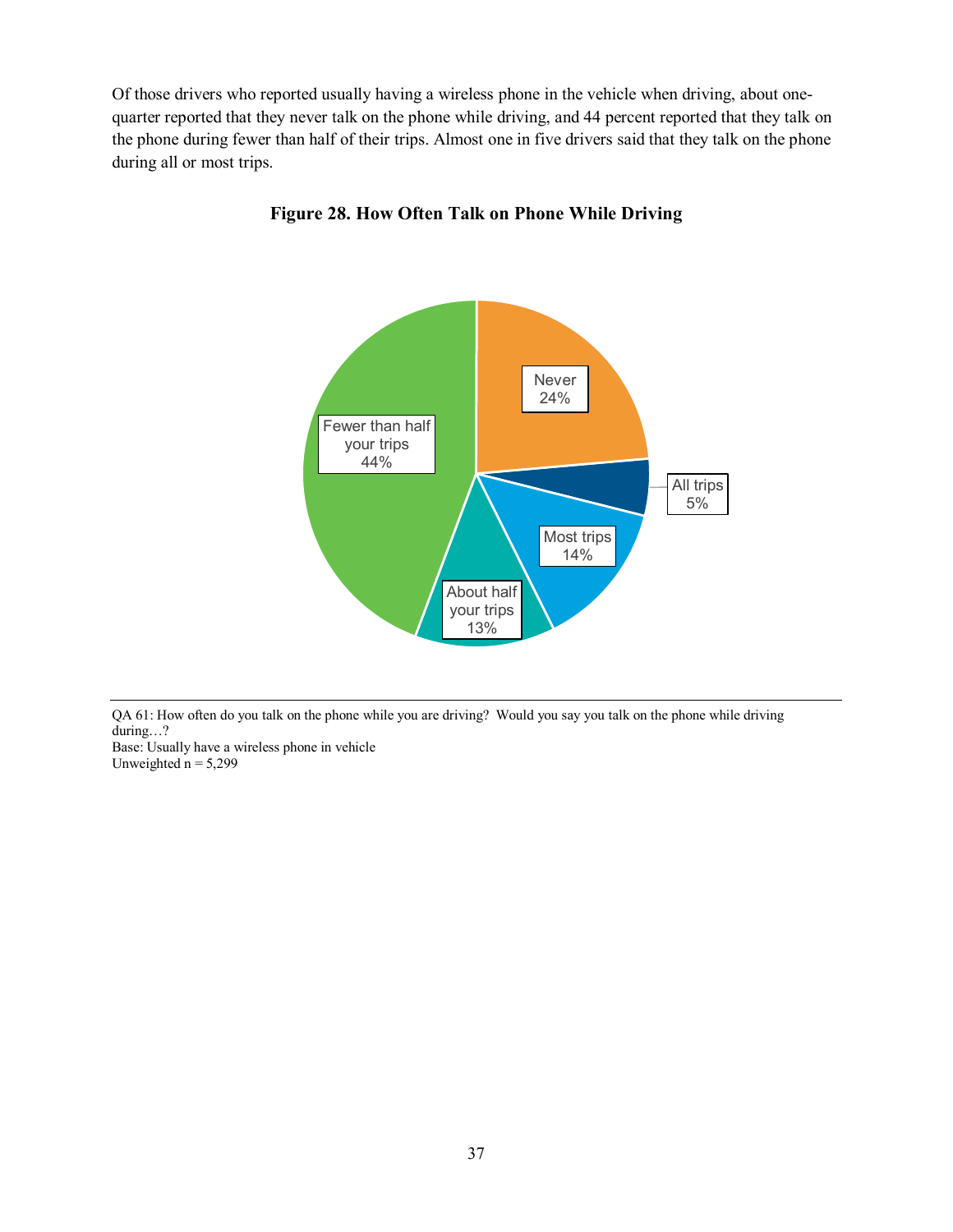Among those who talked on the phone at least on occasion while driving, two-thirds said that they tend to use the phone hands free. About one-third indicated that they tend to hold their phones with their hands when they use them.



**Figure 29. Usually Holds Phone With Hand or Usually Uses Phone Hands Free** 

QA 62: When you are talking on the phone while driving, do you tend to hold the phone with your hand or do you tend to use the phone hands free?

Base: At least on occasion talks on phone while driving Unweighted  $n = 4,078$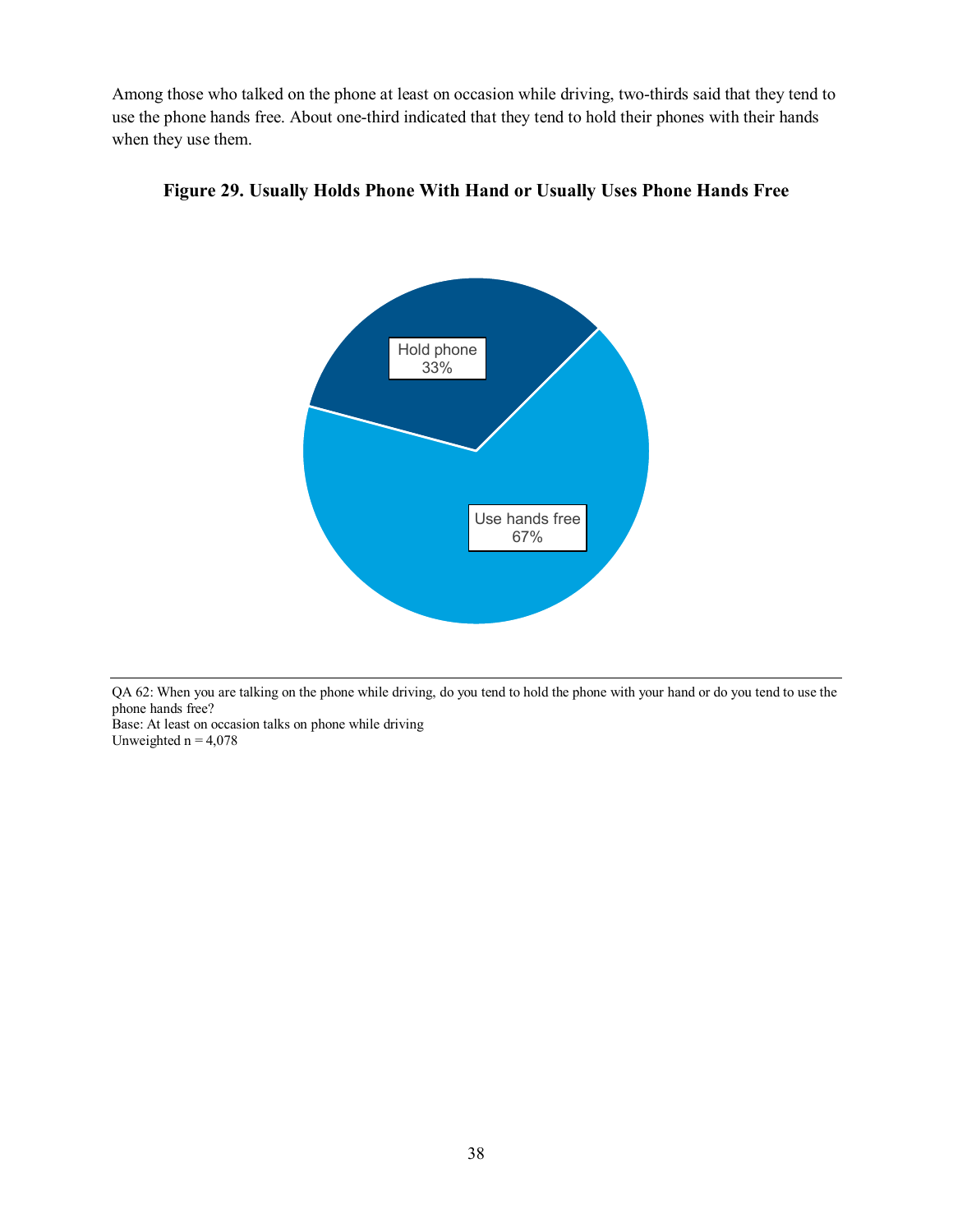Drivers who indicated that they tend to use the phone hands free while driving were then asked whether they always use the phones hands free or whether they sometimes hold their phones with their hands. Almost three quarters reported that they always use the phone hands free.



### **Figure 30. How Often Use Wireless Phone Hands Free While Driving**

QA 62a: Do you always use the phone hands free when you are talking on the phone while driving, or do you sometimes hold the phone by hand when driving and talking on the phone?

Base: Tend to use the phone hands free when talking while driving Unweighted  $n = 2,654$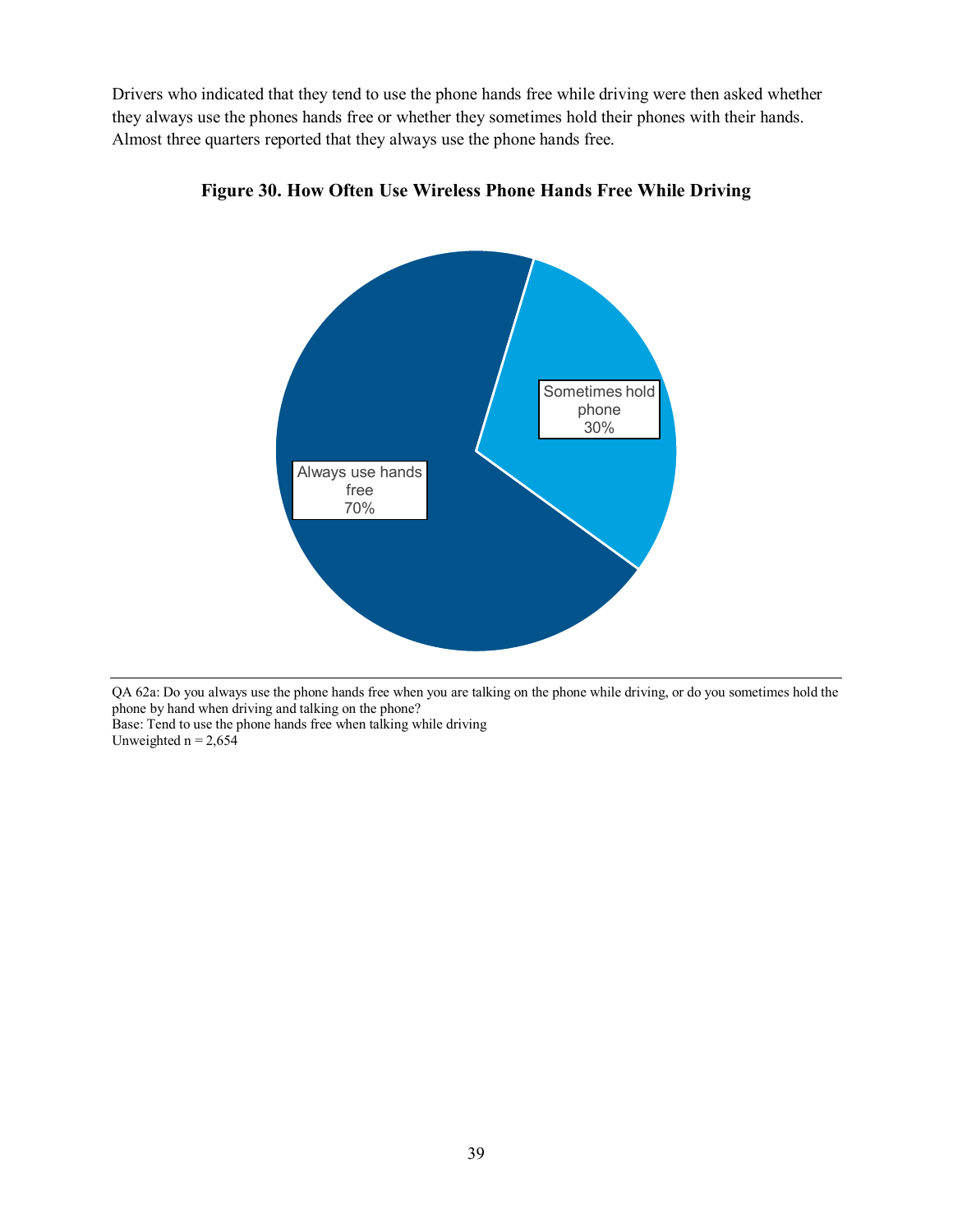Among those who tend to use the phone hands free when driving, 61 percent reported using a speakerphone. Twenty-two percent reported using a Bluetooth speaker or other Bluetooth device, and 15 percent reported using earpieces and headsets.





QA 63: When you are talking on the phone while driving, do you usually use an earpiece or headset to talk, do you usually use a speakerphone to talk, or do you usually use something else to talk? Base: Tend to use the phone hands free when talking while driving Unweighted  $n = 2,655$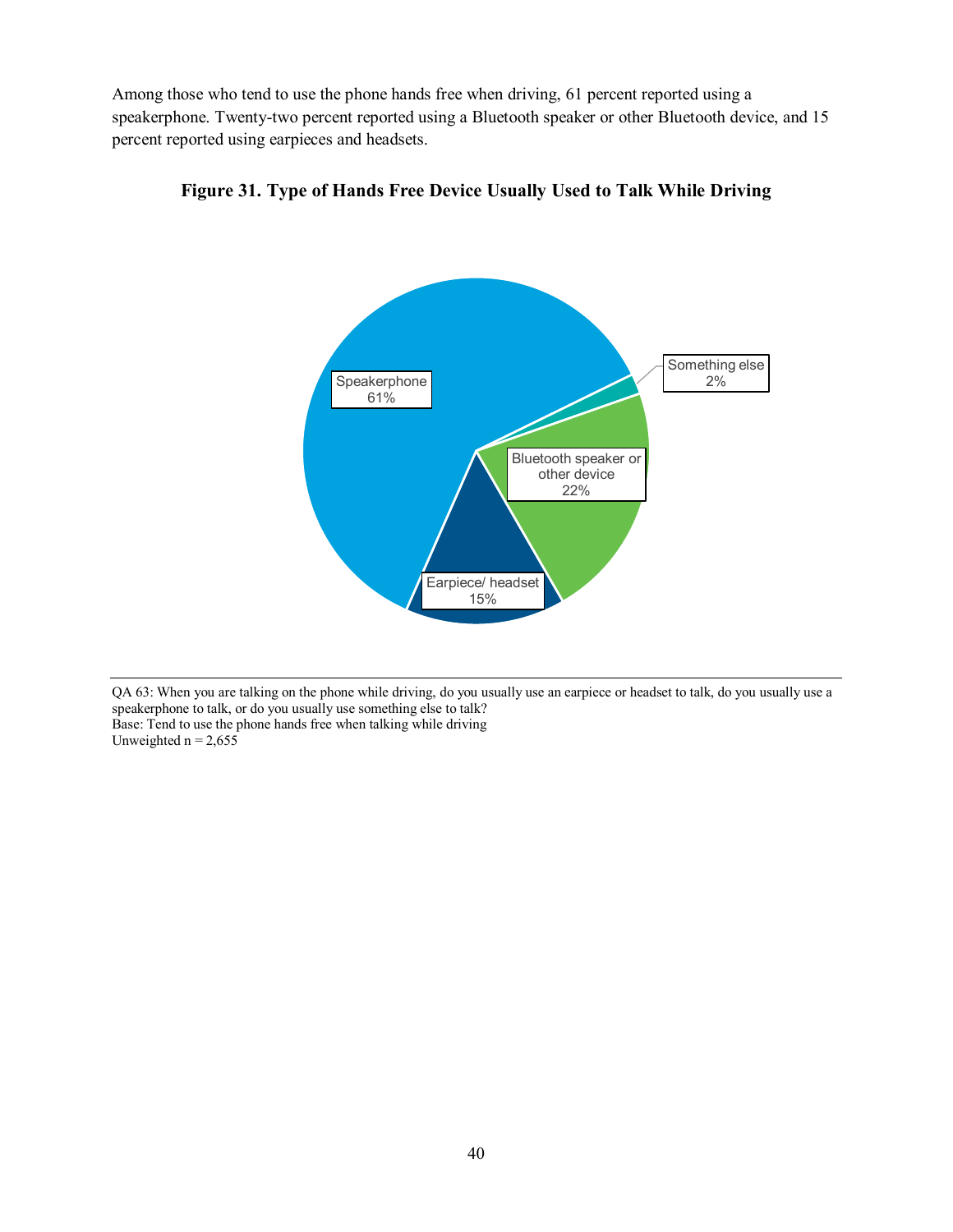Of those drivers who usually use an earpiece or headset to talk while driving, three-quarters usually put on the earpieces or headsets before they start driving. Sixteen percent usually put on the devices while driving, and 8 percent usually put them on when temporarily stopped.



**Figure 32. When Earpiece/Headset Is Usually Put On** 

QA 63a: When do you usually put the earpiece or headset on? Do you usually put the earpiece or headset on before you start driving, do you usually put it on while you are driving, or do you usually put it on while temporarily stopped? Base: Usually use an earpiece or headset when talking while driving Unweighted  $n = 372$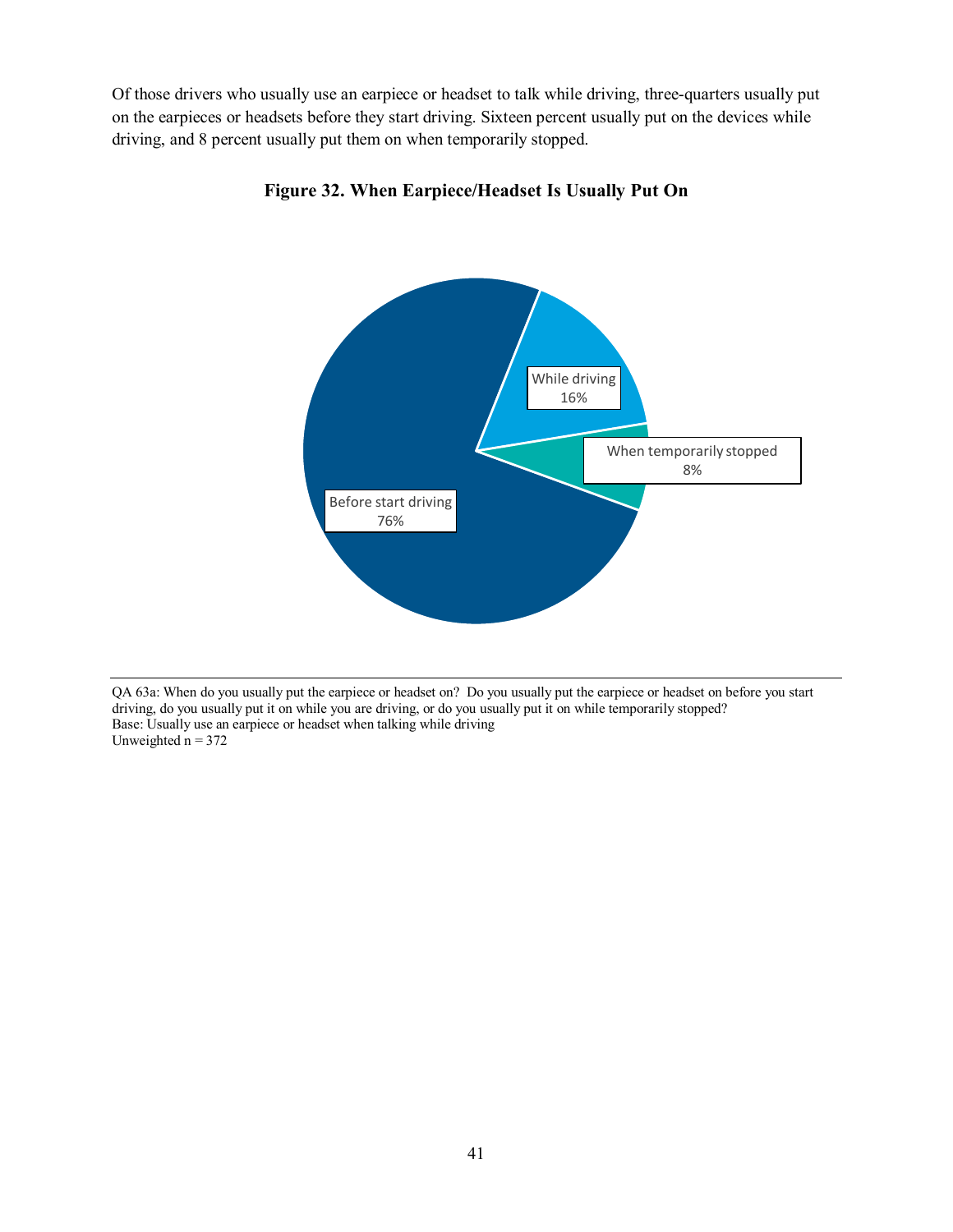Thirty-seven percent indicated that they usually dial the phones when temporarily stopped, and 14 percent reported that they pull over and stop to dial. Twenty-two percent reported that they voice-dial only, and 12 percent said they never dial the phone when driving. Sixteen percent of drivers answered that they dial the phones while driving.



#### **Figure 33. When Phone Is Dialed While Driving**

Base: At least on occasion talks on the phone while driving Unweighted  $n = 4,001$ 

QA 64: When you are driving and want to dial the phone by hand, do you tend to dial the phone WHILE you are driving, do you tend to dial the phone while you are TEMPORARILY STOPPED, or do you tend to PULL OVER AND STOP the motor vehicle before dialing?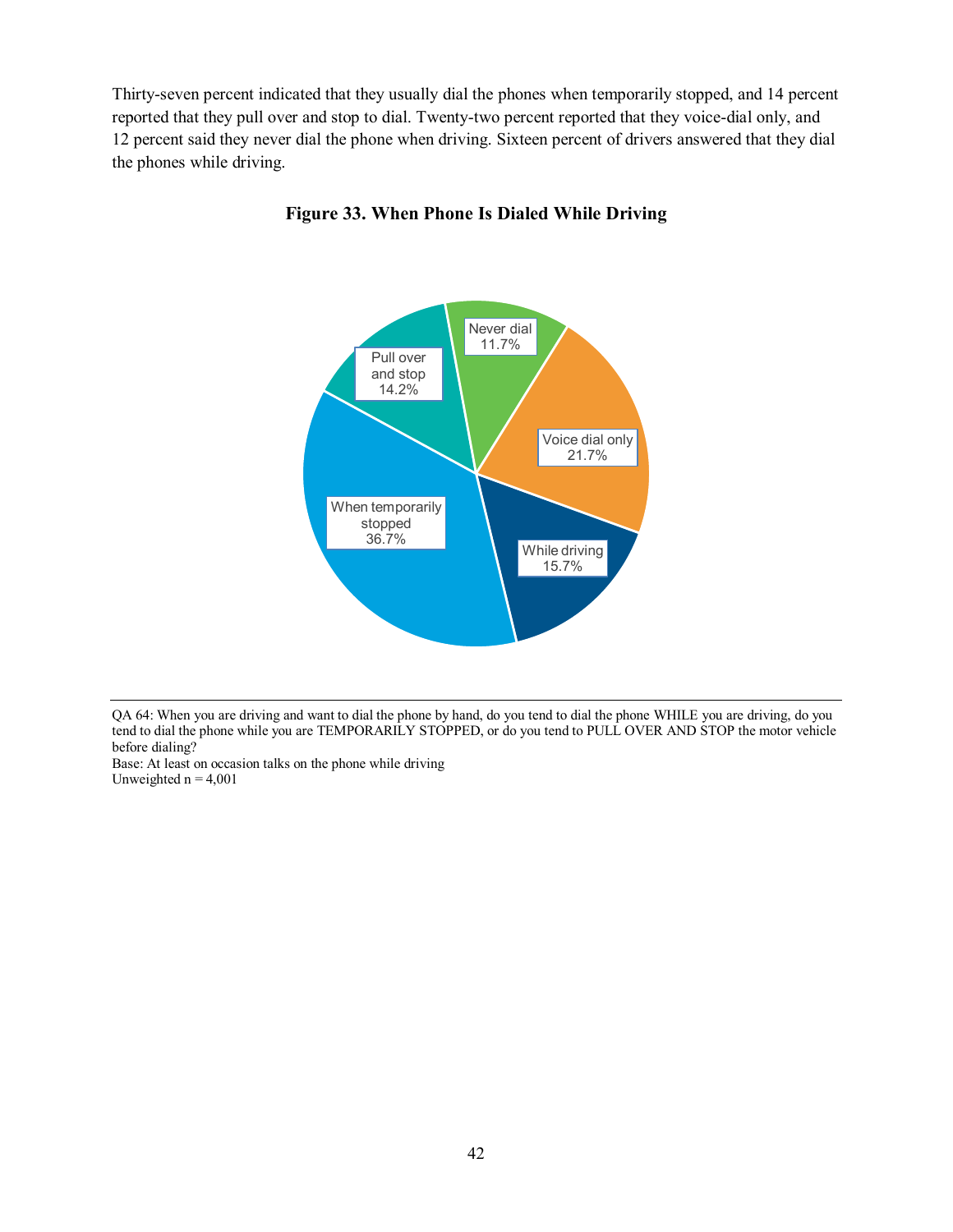# **Speed Limits and Driver Impressions**

Seventy-five percent of respondents felt that most highway speed limits are about right. About 20 percent indicate that they thought highway speed limits are too low, while 6 percent thought highway speed limits are too high.





QA 49: In general, do you think most highway speed limits are too low, too high, or about right? Base: Total population age 18+ Unweighted  $n = 5,960$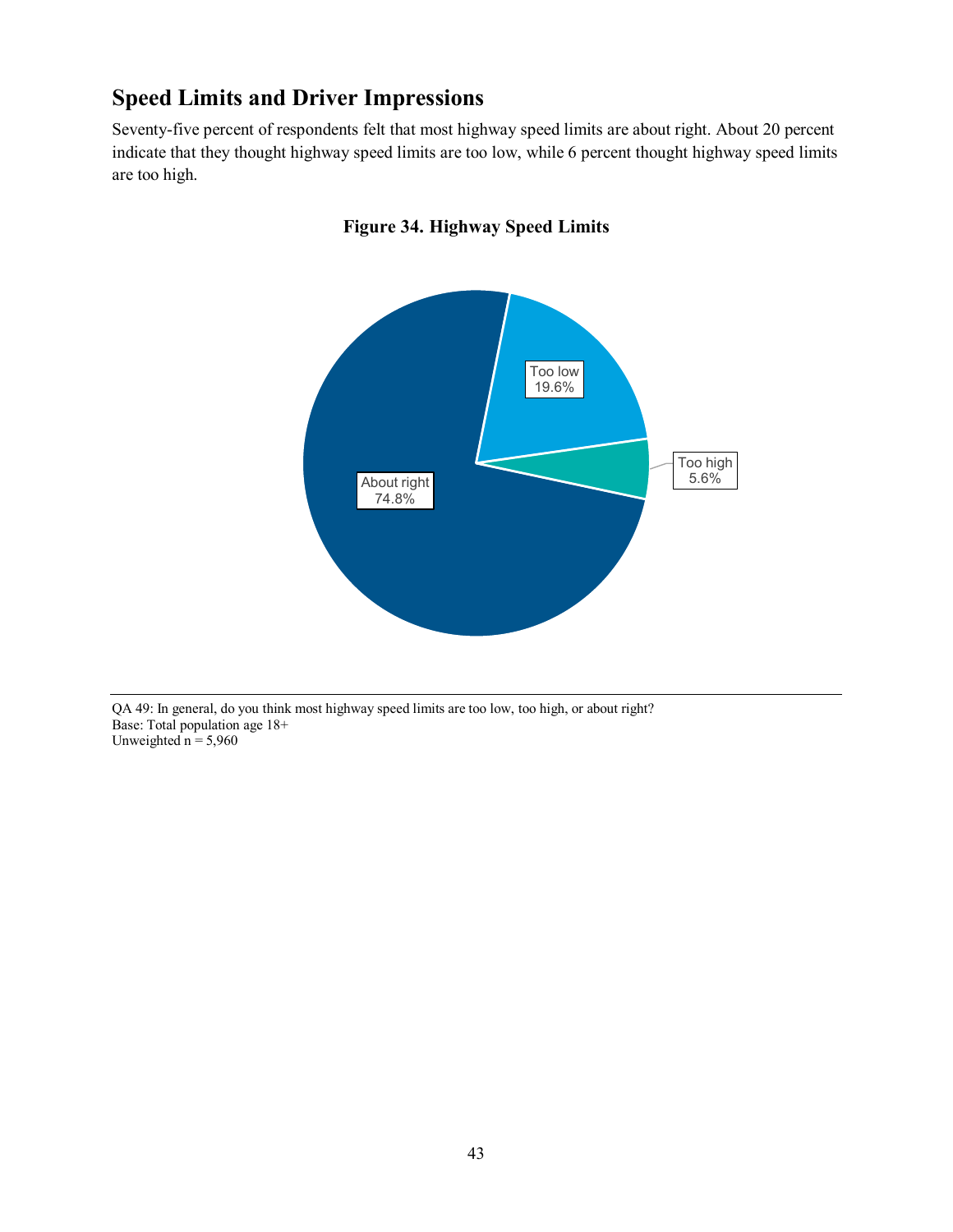About 80 percent of respondents indicated that most residential or non-highway speed limits are about right. Almost 7 percent felt that the speed limits on non-highway roadways are too high, while 12 percent thought that these speed limits are too low.



**Figure 35. Residential/Non-highway Speed Limits**

QA 50: How about residential speed limits or those not on a highway? Do you think they are too low, too high or about right? Base: Total population age 18+ Unweighted  $n = 5,967$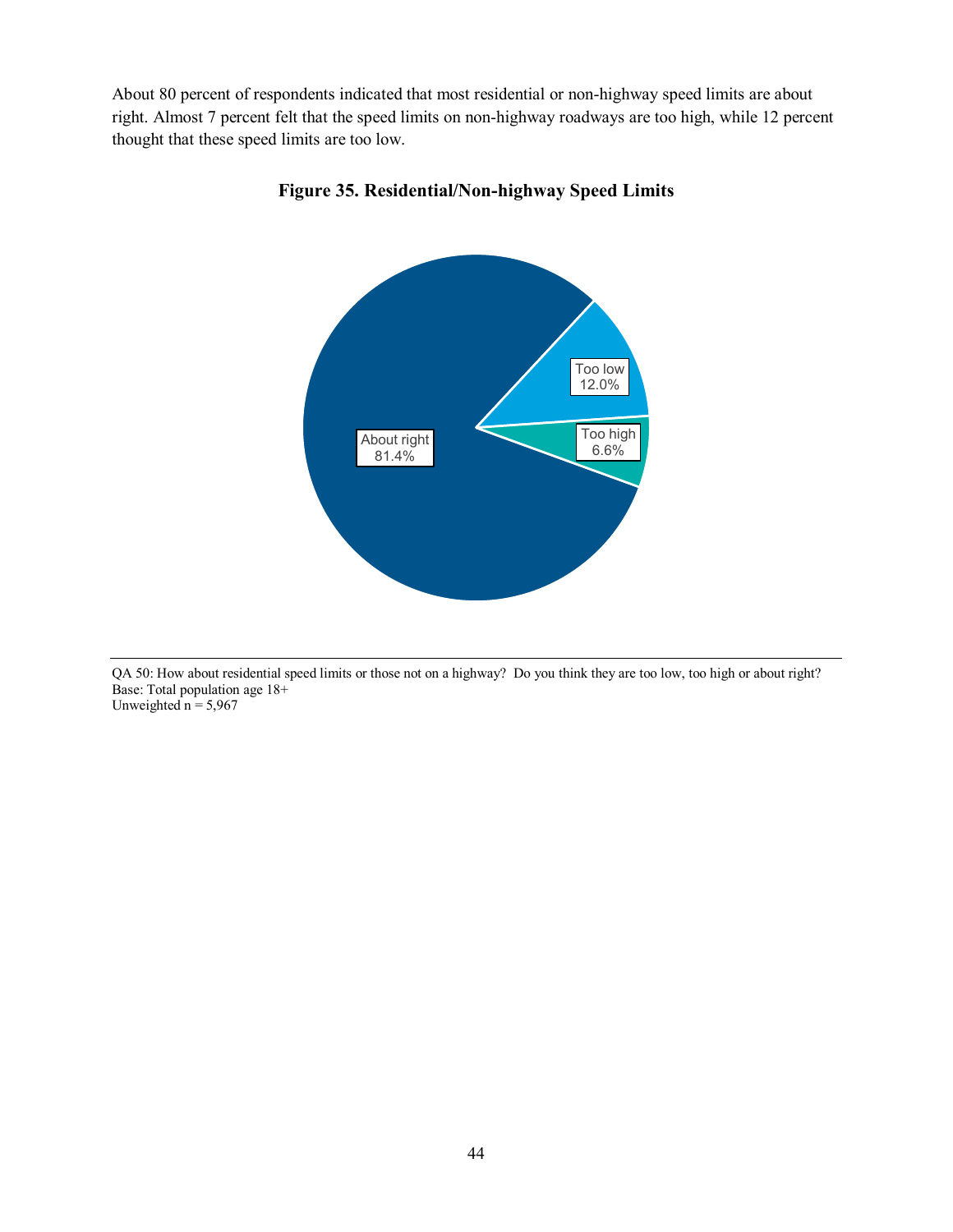About half of drivers said they felt pressure from other drivers to go faster than the speed limit very often or often. Thirty-six percent indicated that they rarely felt pressure to speed, while 11 percent said they never felt this pressure.





QA 52: How often do you feel pressure from other drivers to go faster than the speed limit? Base: Drivers Unweighted  $n = 5,734$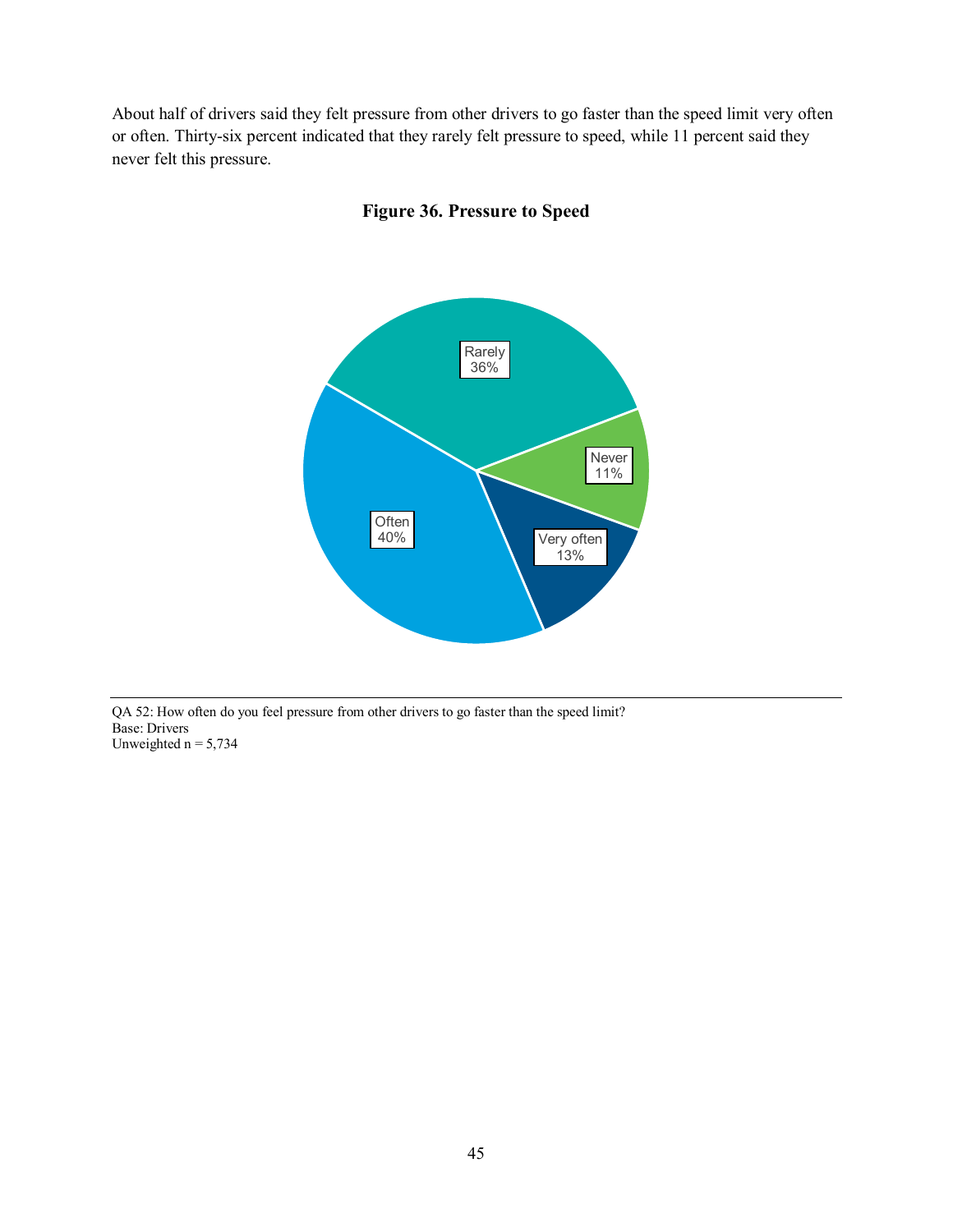Eleven percent of drivers said that they tended to pass other cars more often, while 26 percent said that they tended to be passed by other cars more often. The largest proportion of drivers felt that they both tended to pass and be passed by other drivers.

### **Table 8. Passing on Highways**

| <b>Reason</b>                                                | Percentage |  |
|--------------------------------------------------------------|------------|--|
| I tend to pass other cars more often than other cars pass me | 11%        |  |
| Other cars tend to pass me more often                        | 26%        |  |
| Both, that is, I tend to pass and others tend to pass me     | 39%        |  |
| Neither, I drive the same as most others                     | 22%        |  |
| I don't drive on highways                                    | $2\%$      |  |

QA 53: Which of the following statements best describes your highway driving? Base: Drivers

Unweighted  $n = 5,720$ 

Among drivers who said they drove on highways, 48 percent reported that they generally drove between 60 and 69 mph on highways, and 39 percent indicated that they drove between 70 and 79 mph.

| <b>Typical Speed on Highways</b> | Percentage |  |
|----------------------------------|------------|--|
| Less than 40 mph                 | 0.4%       |  |
| 40-49                            | $1\%$      |  |
| 50-59                            | 11%        |  |
| 60-69                            | 48%        |  |
| 70-79                            | 39%        |  |
| $80+$                            | $1\%$      |  |

## **Table 9. Highway Driving Speed**

QA 54: In general, how fast do you drive on highways? Base: Drivers who drive on highways Unweighted  $n = 5,378$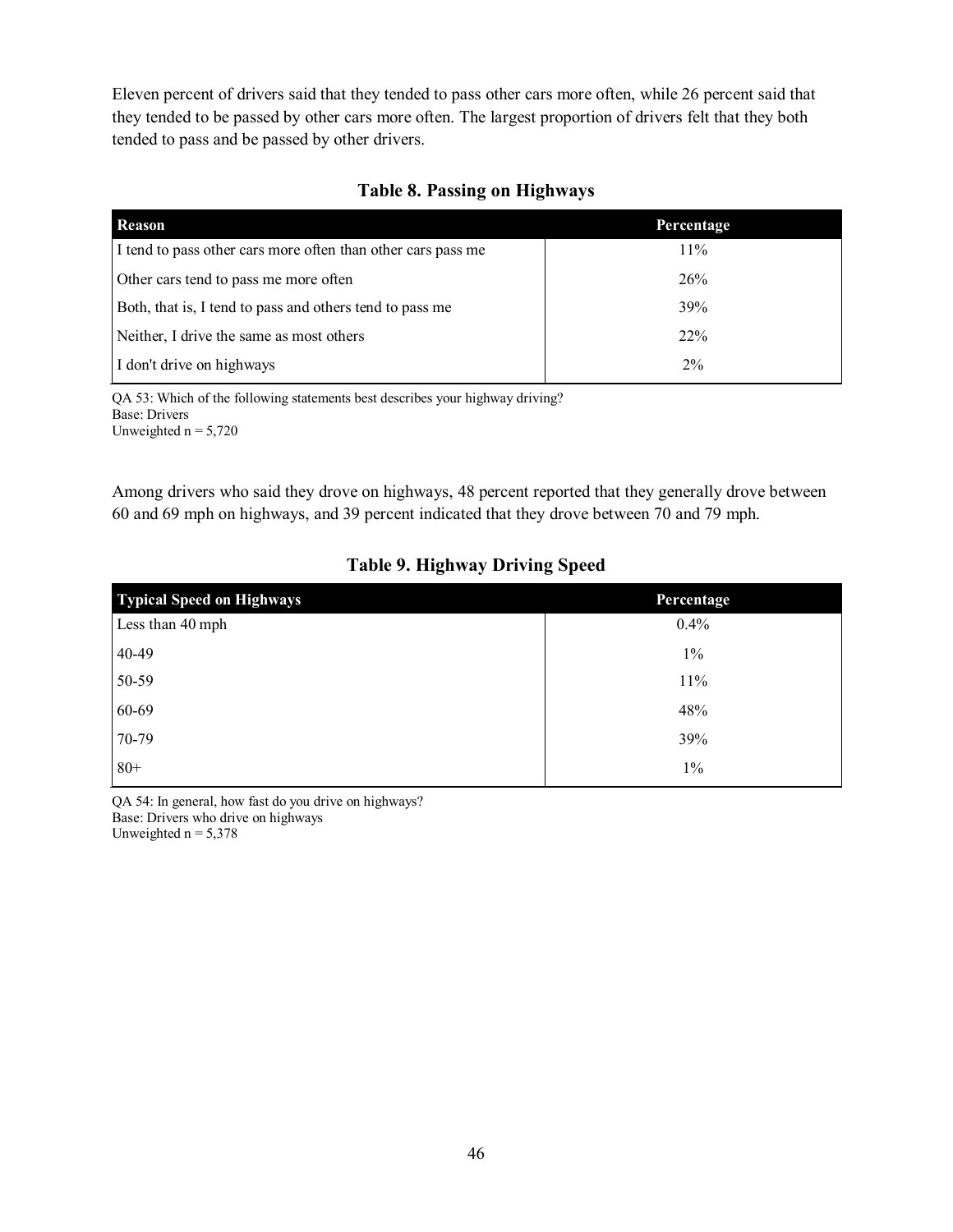About 7 percent of respondents thought that the driving of other drivers was either excellent or very good. About 80 percent said that the driving of other drivers was either good or fair. Twelve percent felt that other drivers drove poorly.



**Figure 37. Other Drivers' Driving Abilities**

QA 51: Would you say the driving of most other drivers is… Base: Total population age 18+ Unweighted  $n = 5,958$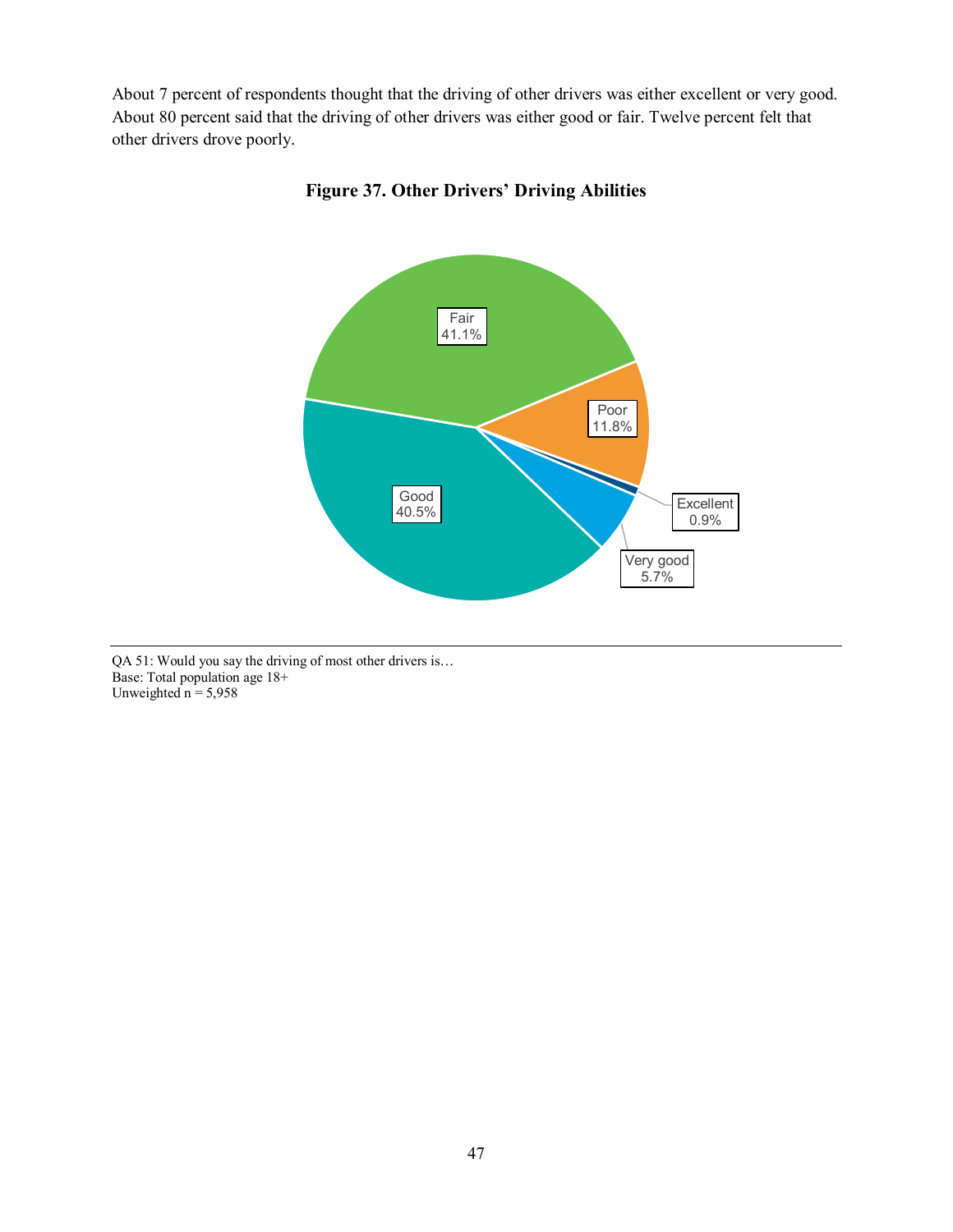# **Alcohol Use and Alcohol-Impaired Driving**

Fifty-eight percent of respondents indicated that they had consumed at least one alcoholic beverage (e.g., liquor, beer, wine, or wine coolers) in the past 12 months.



### **Figure 38. At Least One Alcoholic Beverage, Past 12 Months**

QA 67: The next few questions ask about alcohol use. During the past 12 months have you had at least one drink of any alcoholic beverage, including liquor, beer, wine or wine coolers? Base: Total population age 18+ Unweighted  $n = 5,957$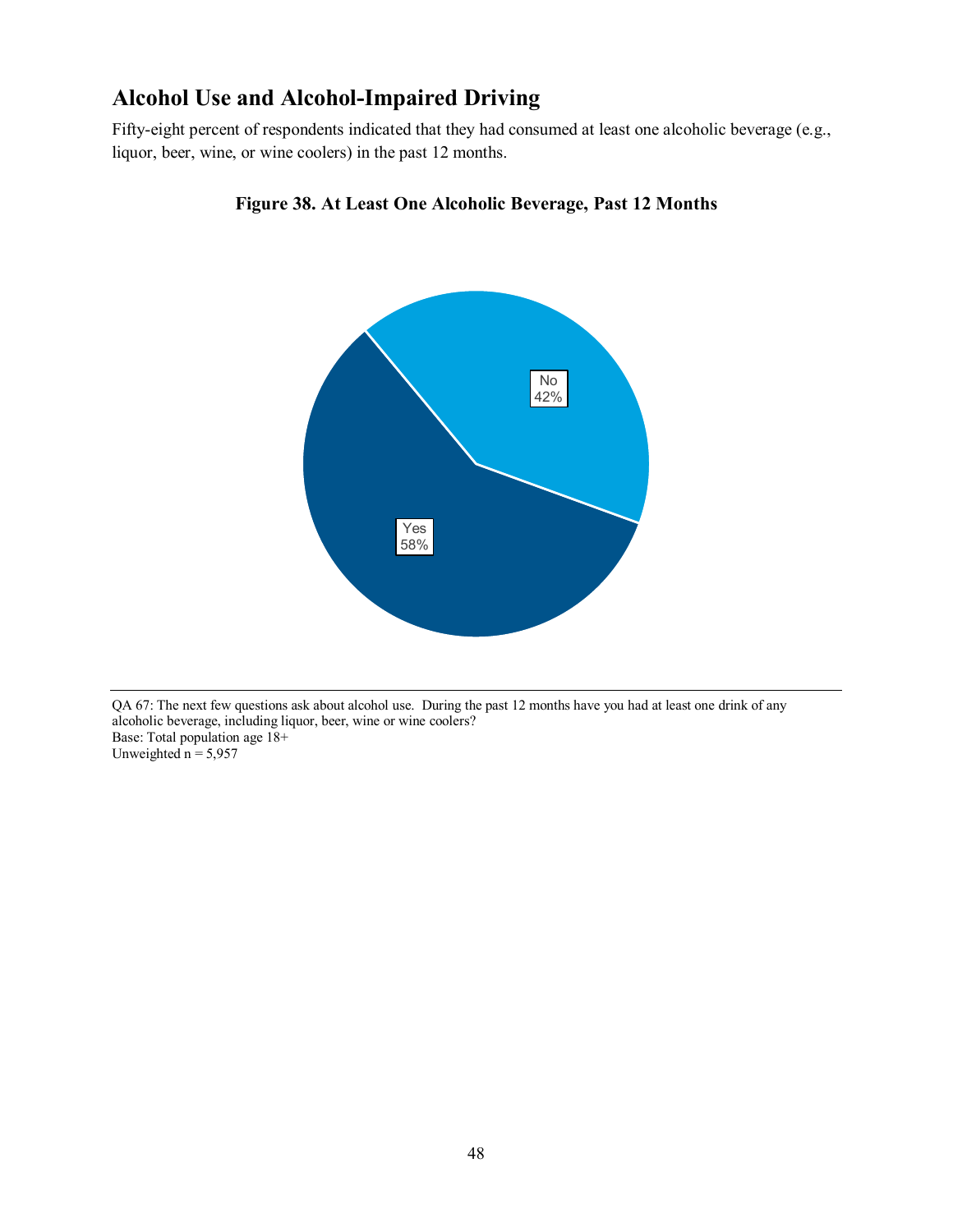Among respondents who had consumed at least one alcoholic beverage in the past 12 months, 41 percent reported that they consumed an average of 1 drink on the days they drank. An additional 37 percent reported an average of two drinks.





QA 70: On the average, how many drinks did you typically have on the days you drank? Base: Had at least one drink in past 12 months Unweighted  $n = 3,613$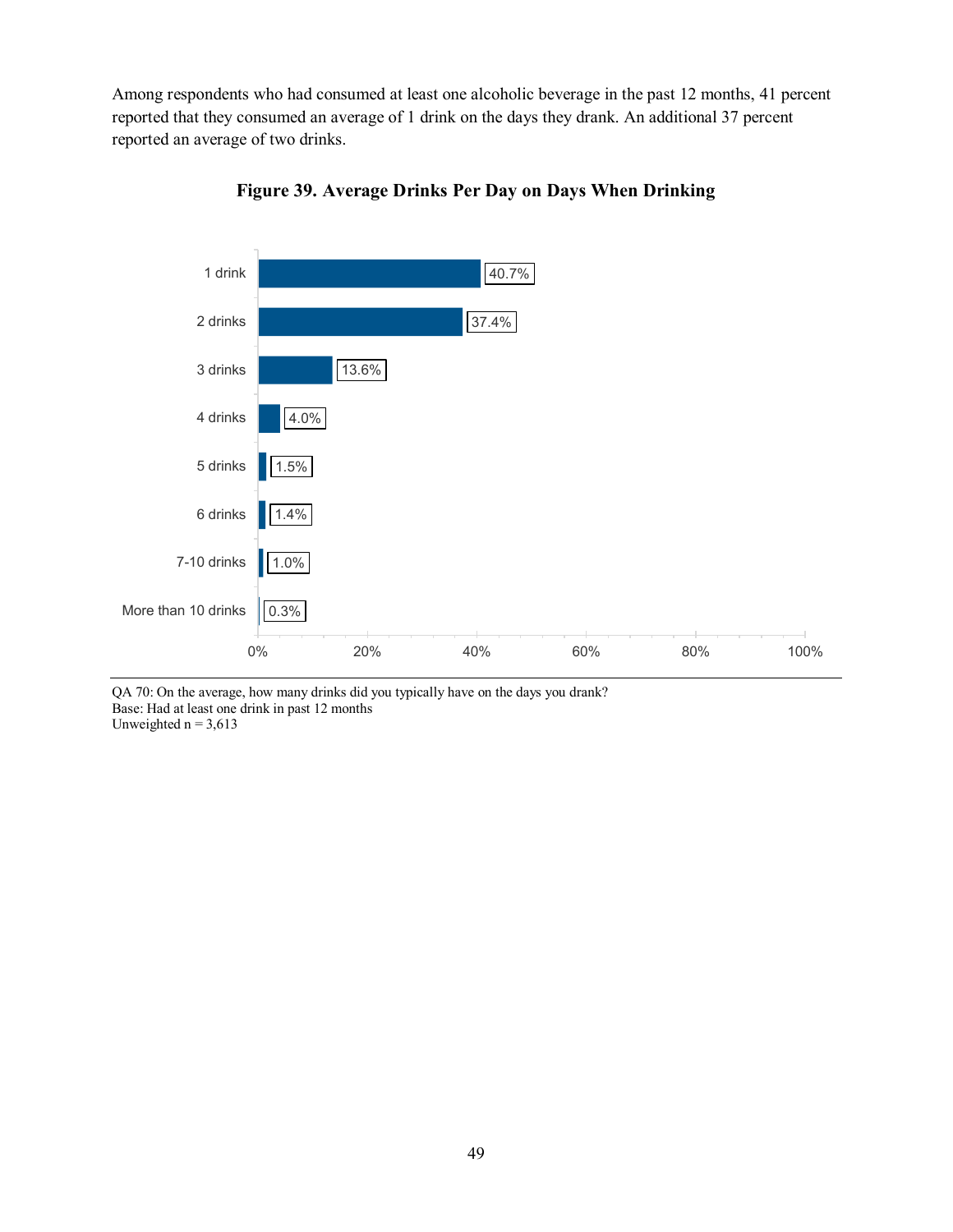Almost half of respondents indicated that they had not consumed alcohol in the past 30 days. Twenty-five percent reported that they had consumed alcohol between 1 and 4 days in the past 30 days.

|            | Percentage |  |
|------------|------------|--|
| 0 days     | 49%        |  |
| $1-4$ days | 25%        |  |
| 5-7 days   | 9%         |  |
| 8-10 days  | $6\%$      |  |
| 11-14 days | $1\%$      |  |
| 15-21 days | $6\%$      |  |
| 22-30 days | 4%         |  |

**Table 10. Number of Days Drinking, Past 30 Days**

QA 69: How many days out of the past 30 days did you drink alcoholic beverages? Base: Total population age 18+

Unweighted  $n = 5,933$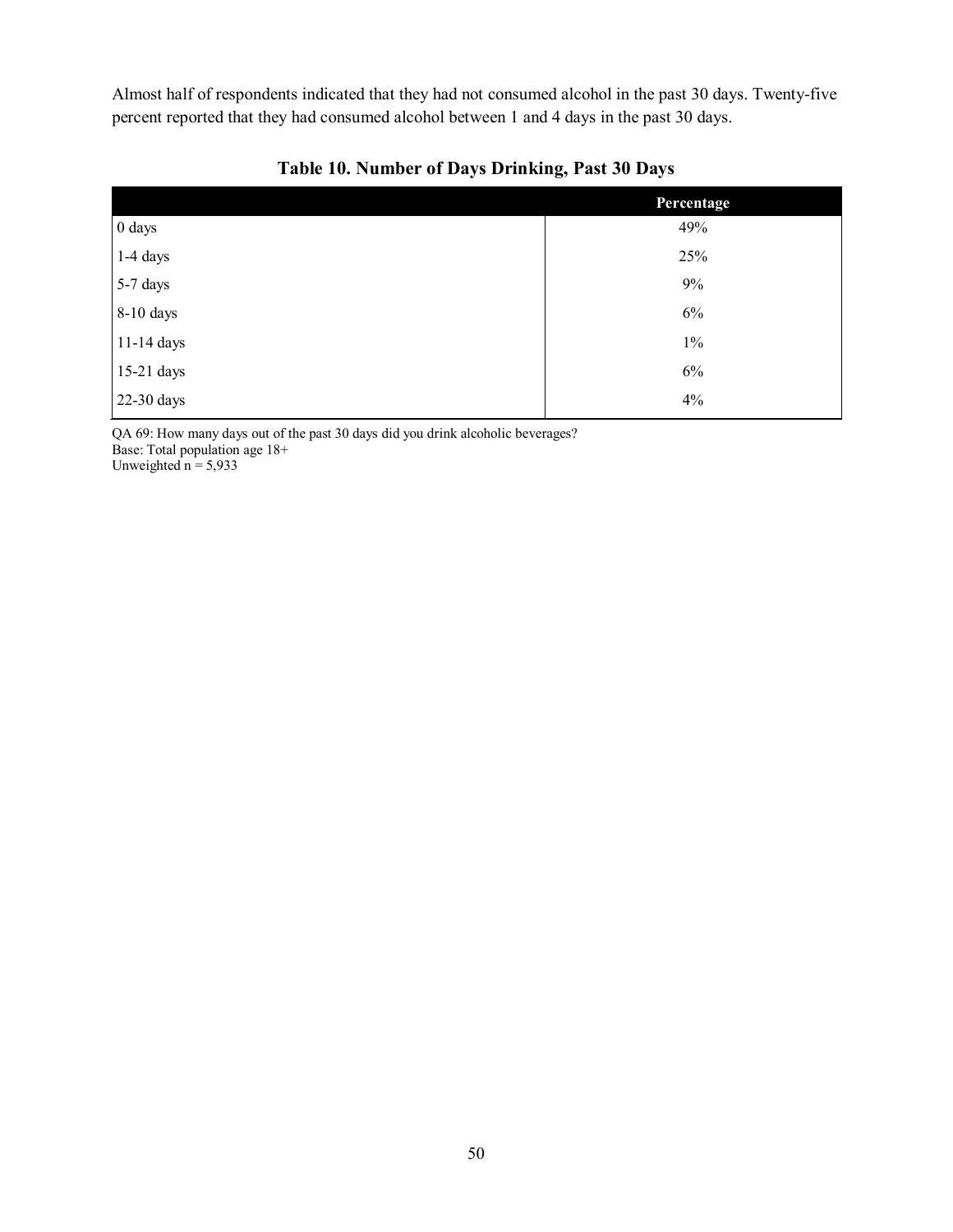Among respondents who had consumed at least one alcoholic beverage in the past 30 days, 29 percent reported that they had driven a vehicle after they had been drinking alcohol.



**Figure 40. Drove After Drinking Alcohol, Past 30 Days**

QA 71: During the past 30 days, have you driven a vehicle after you had been drinking alcohol? Base: Had at least 1 alcoholic drink in past 30 days Unweighted  $n = 2,762$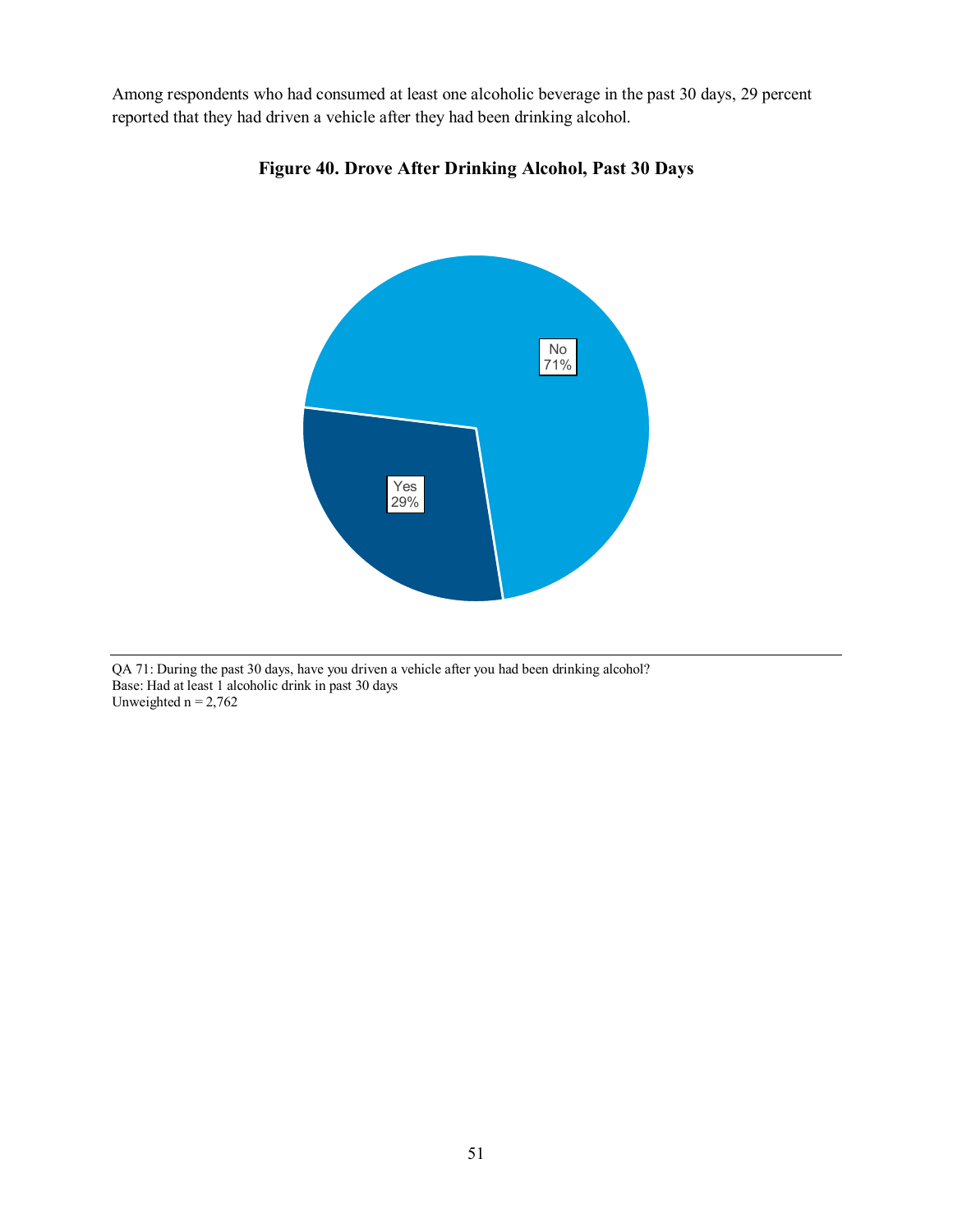Of the respondents who indicated that they had driven after drinking in the past 30 days, 64 percent reported that they had done so on 1 or 2 days.

|            | Percentage |
|------------|------------|
| 1 day      | 38%        |
| 2 days     | 26%        |
| 3 days     | 13%        |
| 4 days     | $9\%$      |
| 5-7 days   | $8\%$      |
| 8-10 days  | 4%         |
| 11-14 days | 0.1%       |
| 15-21 days | $2\%$      |
| 22-30 days | $1\%$      |

**Table 11. Number of Days Drove After Drinking, Past 30 Days**

QA 72: How many days out of the past 30 days did you drive after drinking alcoholic beverages? Base: Drove after drinking alcohol in past 30 days

Unweighted  $n = 806$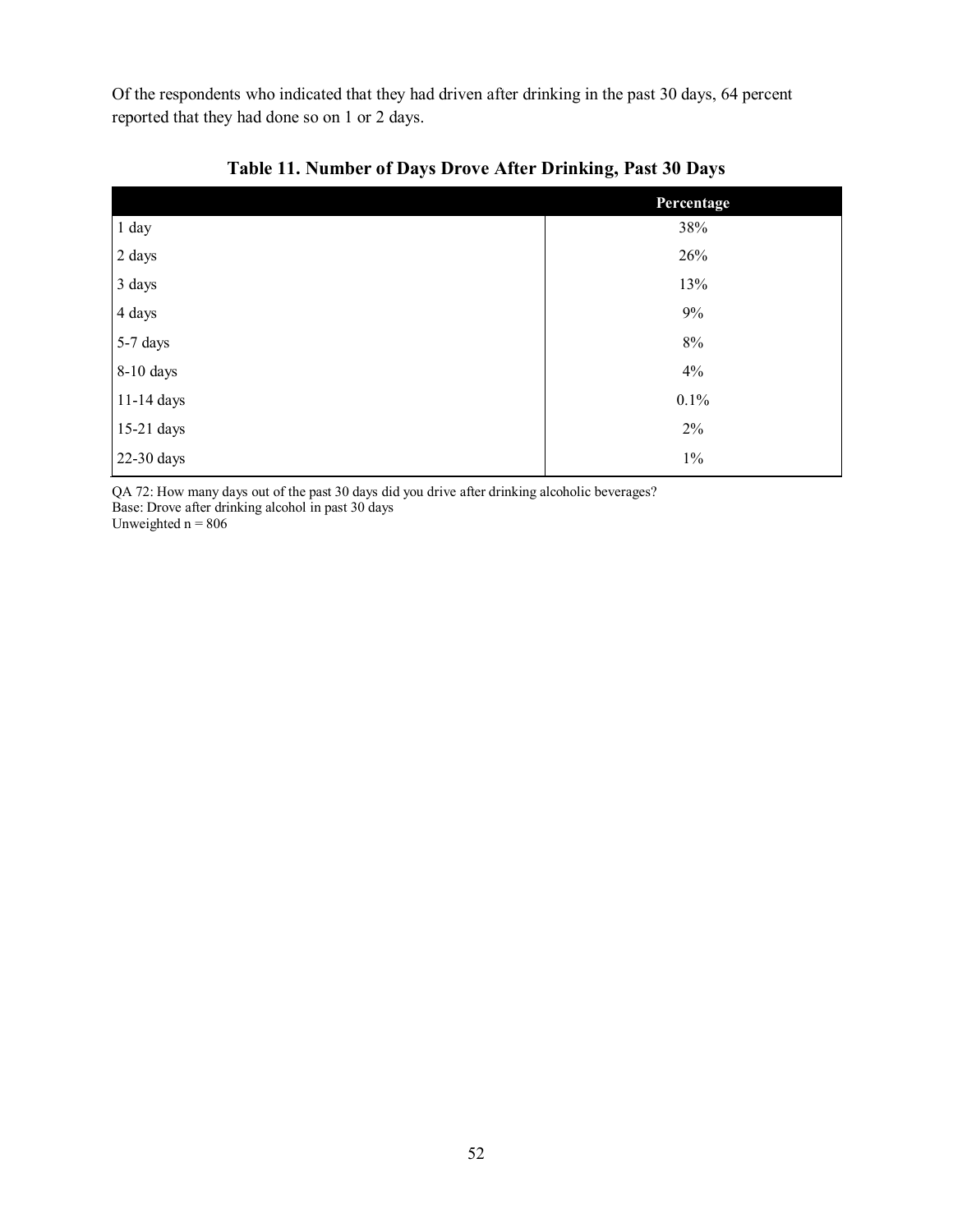Of the respondents who indicated that they had driven after drinking in the past 30 days, 4 percent reported that they had driven a vehicle when they thought they might have consumed too much alcohol.





QA 73: In the past 30 days, have you driven a vehicle when you thought you might have consumed too much alcohol to drive safely?

Base: Drove after drinking alcohol in past 30 days Unweighted  $n = 829$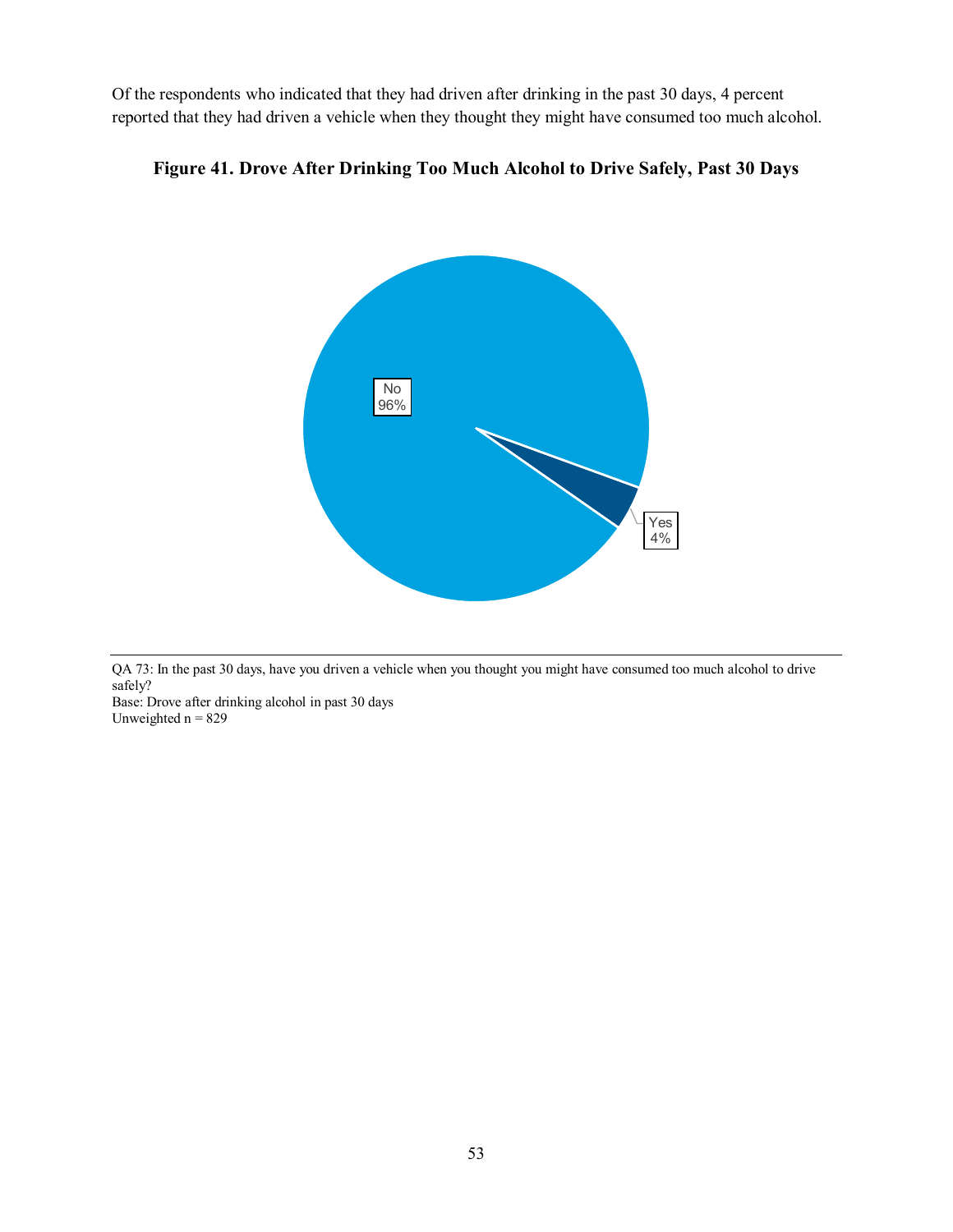# **Air Bags**

Among drivers who said they most typically drive a non-motorcycle vehicle, almost all reported the vehicle they normally drive had an air bag. Almost 2 percent indicated that their vehicle did not contain an air bag.





QA 55: Does the [vehicle/sport utility vehicle] you normally drive have an air bag? Base: Drivers, excluding those who primarily drive a motorcycle Unweighted  $n = 5,690$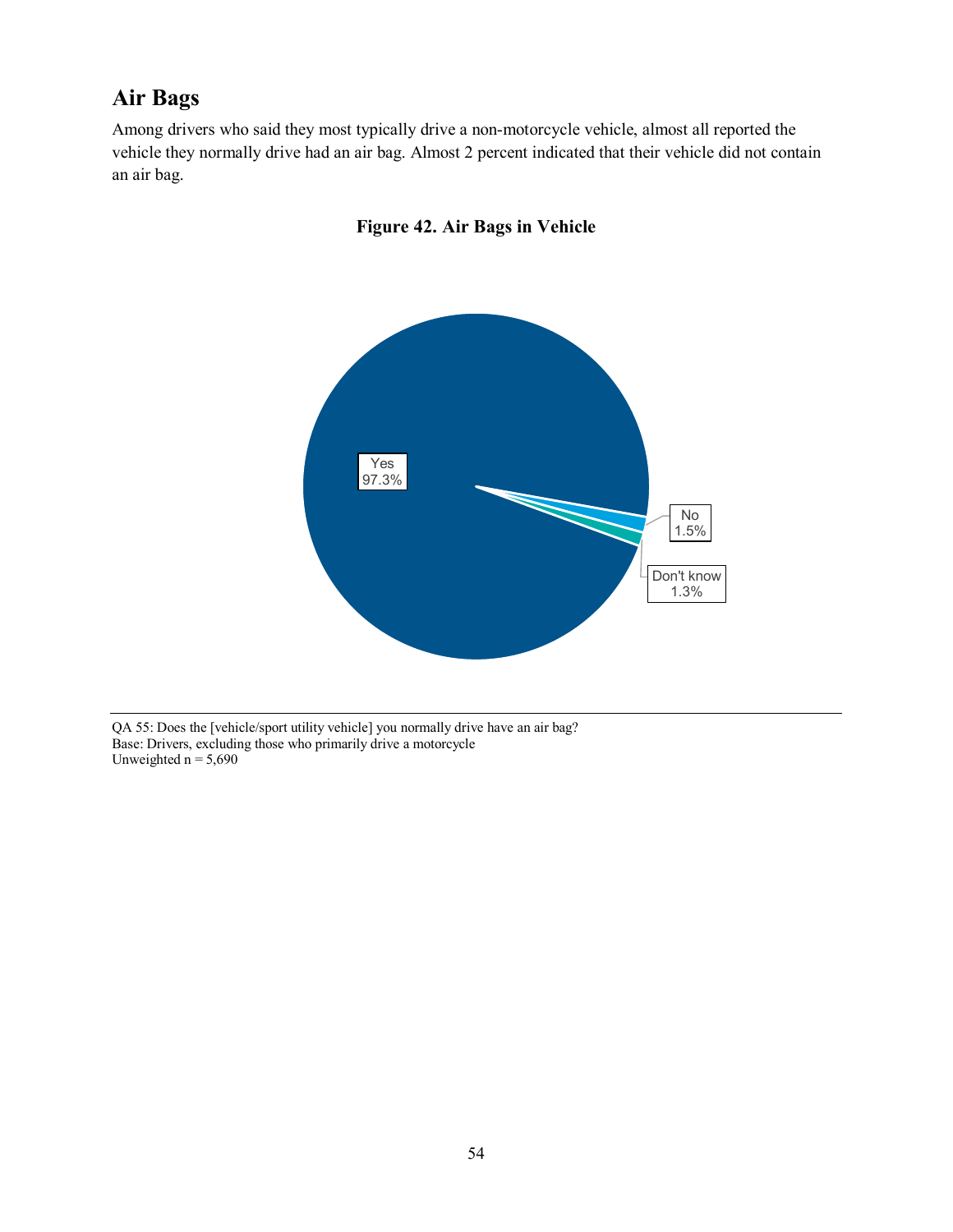Among drivers who indicated that the vehicle they typically used contained an air bag, most reported that the vehicle contained an air bag in the steering wheel in front of the driver. Eighty-six percent also reported having an air bag in the dashboard in front of the front passenger seat.

| Location                                              | Percentage |
|-------------------------------------------------------|------------|
| In the steering wheel in front of the driver          | 96%        |
| In the dashboard in front of the front seat passenger | 86%        |
| In the car doors next to the front seats              | 34%        |
| In the side of the front seats                        | 23%        |
| In the car doors next to back seats                   | 23%        |
| In the side of the back seats                         | 15%        |
| Above the side windows in the front                   | 17%        |
| Above the side windows in the back                    | 13%        |

#### **Table 12. Location of Air Bags in Vehicle\***

QA 56: Where does the vehicle you normally drive have an air bag? (Please select all that apply.)

Base: Drivers (non-motorcycle), whose regular vehicle has an air bag

Unweighted  $n = 5,506$ 

\*Total exceeds 100% because multiple responses were accepted.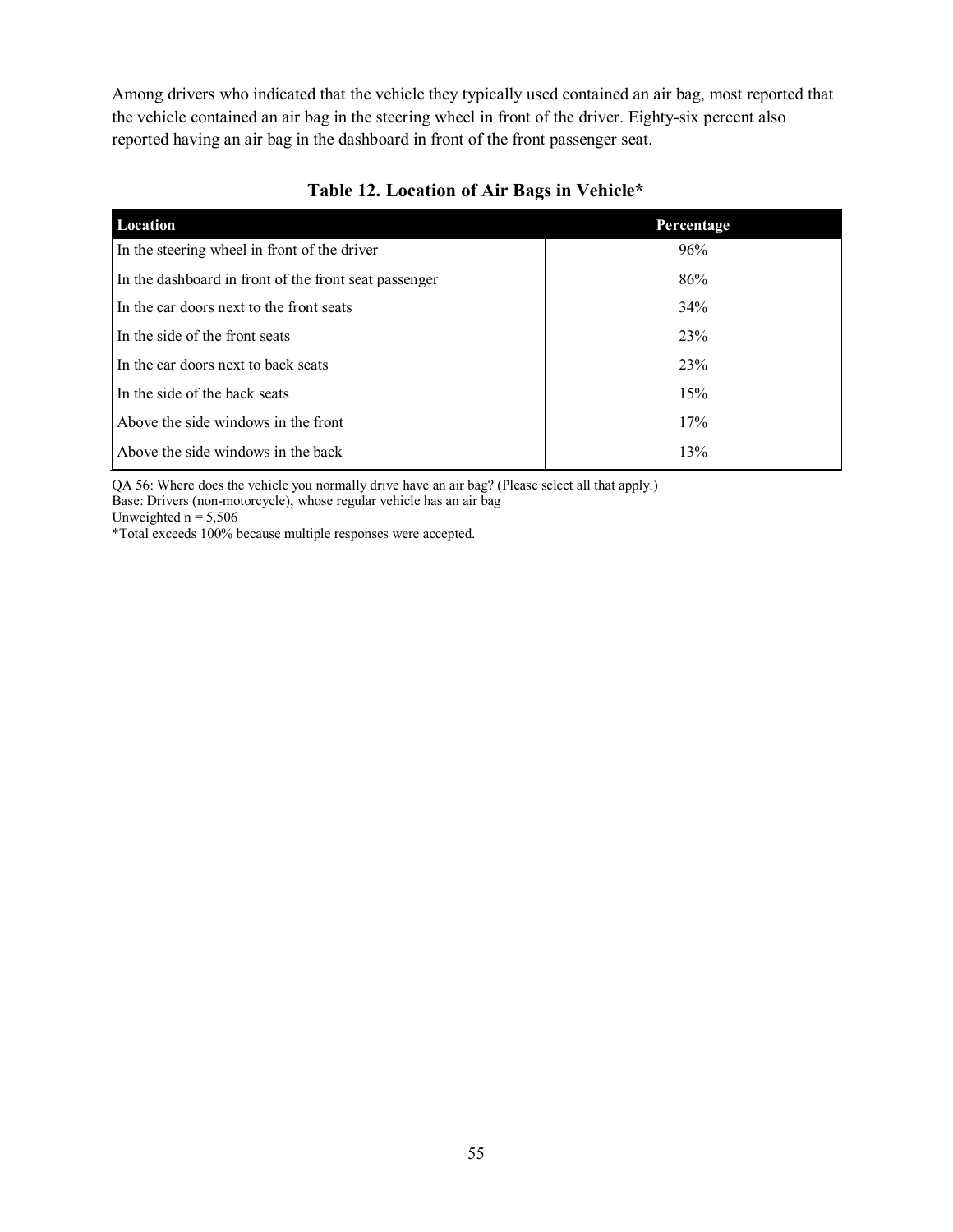Ninety-seven percent of all respondents disagreed with the statement: "If a seating position in a motor vehicle is protected by an air bag, then the person riding in that seating position does not need to wear a seat belt to keep safe."



**Figure 43. Perception of Need for Seat Belt Use With Air Bags** 

QA 57: Please tell me whether you agree or disagree with the following statement. If a seating position in a motor vehicle is protected by an air bag, then the person riding in that seating position does not need to wear a seat belt to keep safe. Base: Total population age 18+ Unweighted  $n = 5,925$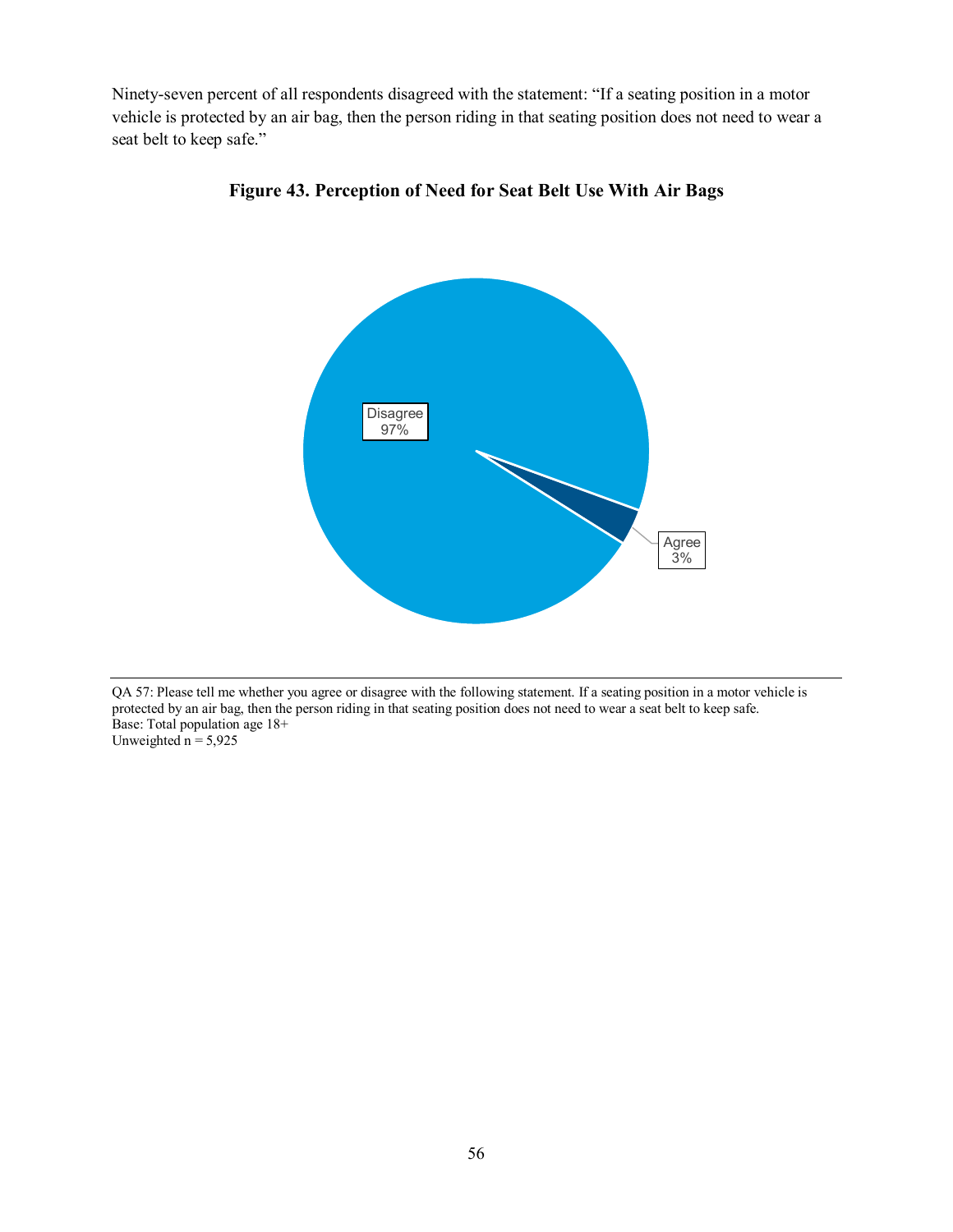# **Section 2: Supplemental Results**

# **Crash Injury Experience**



**Figure 44. Crash Injury Experience, by Gender** 

QA 74/QB 109: Have YOU ever been injured in a motor vehicle accident? Please include injuries as a driver, as a motor vehicle passenger, as a motorcyclist, as a bicyclist hit by a motor vehicle, and as a pedestrian hit by a motor vehicle. Only count injuries that required medical attention. Base: Total population age 18+ Unweighted  $n = 11,236$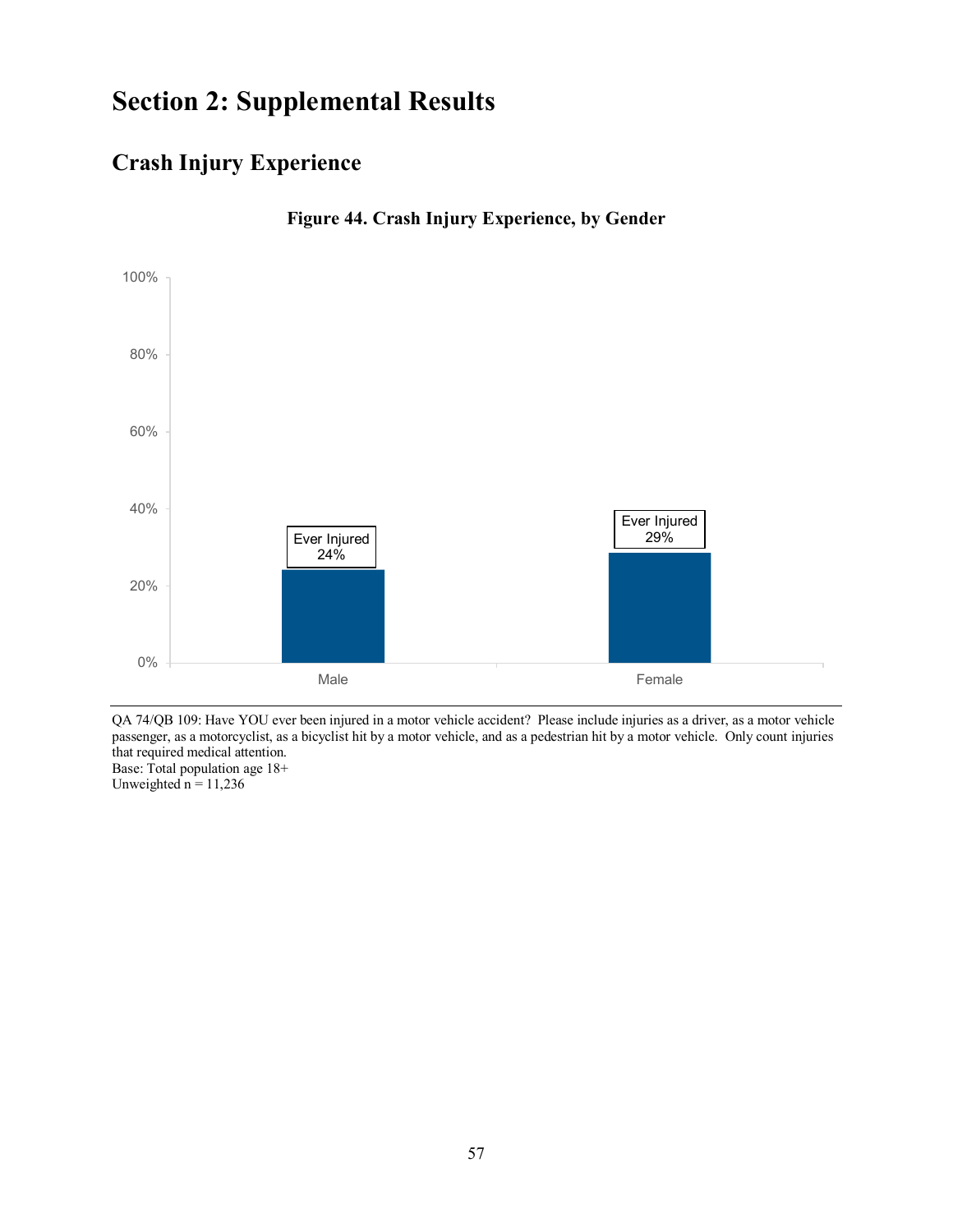**Figure 45. Percentage of Total Population Injured in a Vehicle Crash Over Time**



QA 74/QB 109: Have YOU ever been injured in a motor vehicle accident? Please include injuries as a driver, as a motor vehicle passenger, as a motorcyclist, as a bicyclist hit by a motor vehicle, and as a pedestrian hit by a motor vehicle. Only count injuries that required medical attention.

QA 76/QB 111: How long ago did [that/the most recent] accident occur?

Base: Total population age 18+

Unweighted  $n = 11,128$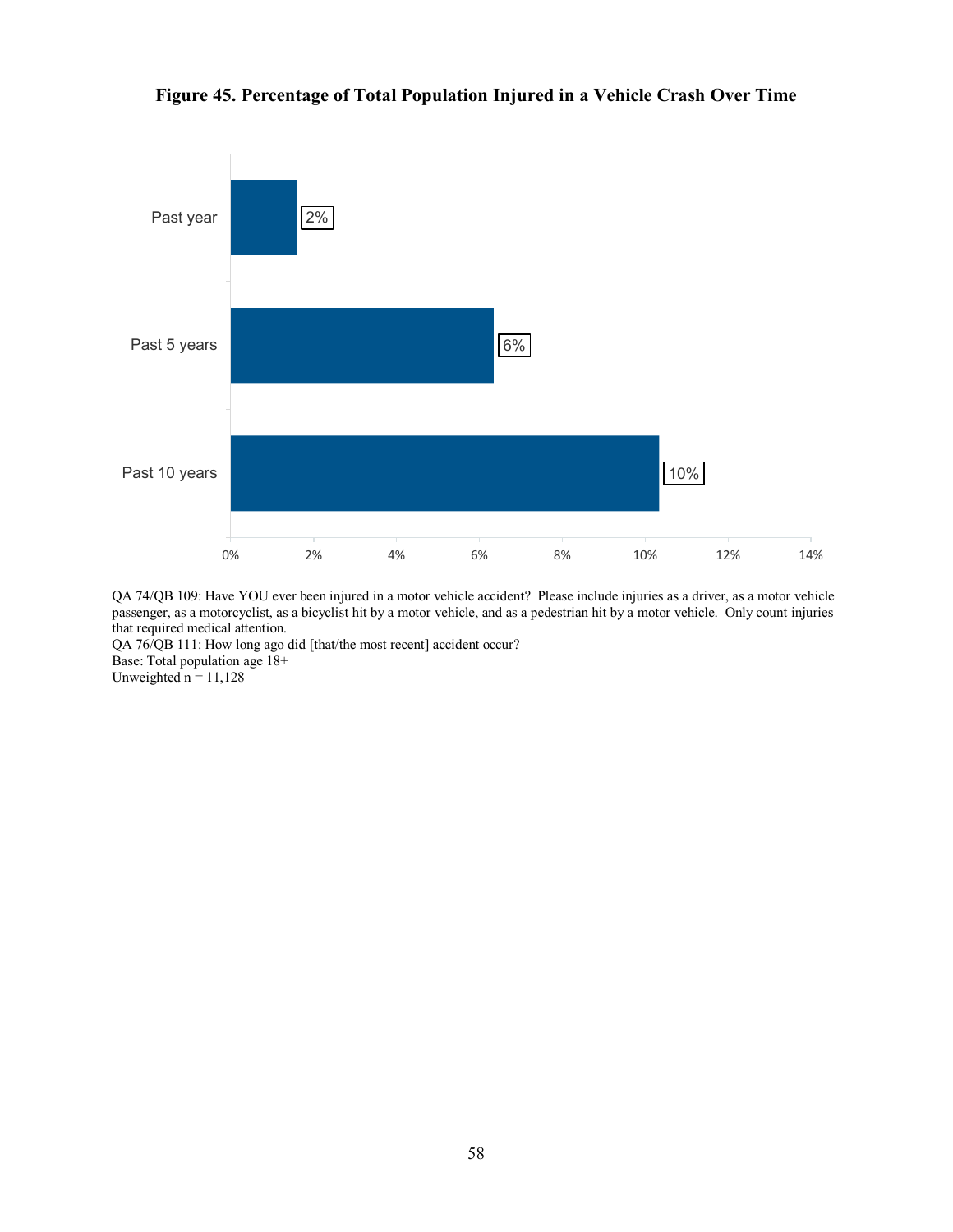

# **Figure 46. Percentage Injured in a Vehicle Crash Last Year[6](#page-64-0) by Age**

QA 76/QB 111: How long ago did [that/the most recent] accident occur? Base: Total population age 18+ Unweighted  $n=11,128$ 

 $\overline{a}$ 

<span id="page-64-0"></span><sup>6</sup> Past year/last year includes those who indicated they had been in a crash "within the past year" or "one year ago."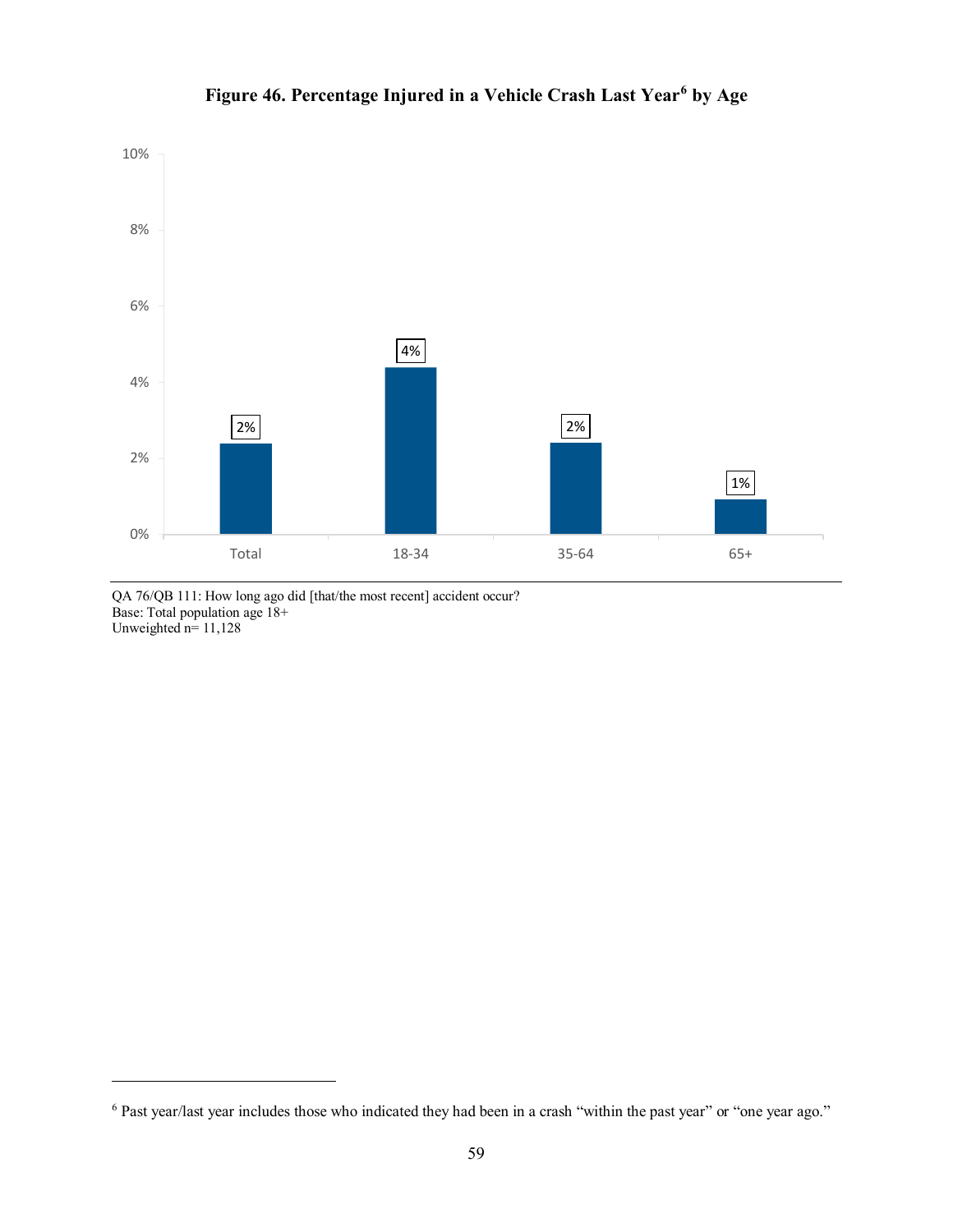

**Figure 47. Percentage Injured, by Driver/Passenger Status and Age\***

QA 77/QB 112: In [that/that most recent] accident, were you a …? Base: Ever injured in a vehicle crash

Unweighted  $n=2,999$ 

\*Totals within each age group do not sum to 100 percent due to other response categories not shown (e.g., motorcyclists, pedestrians, and bicyclists).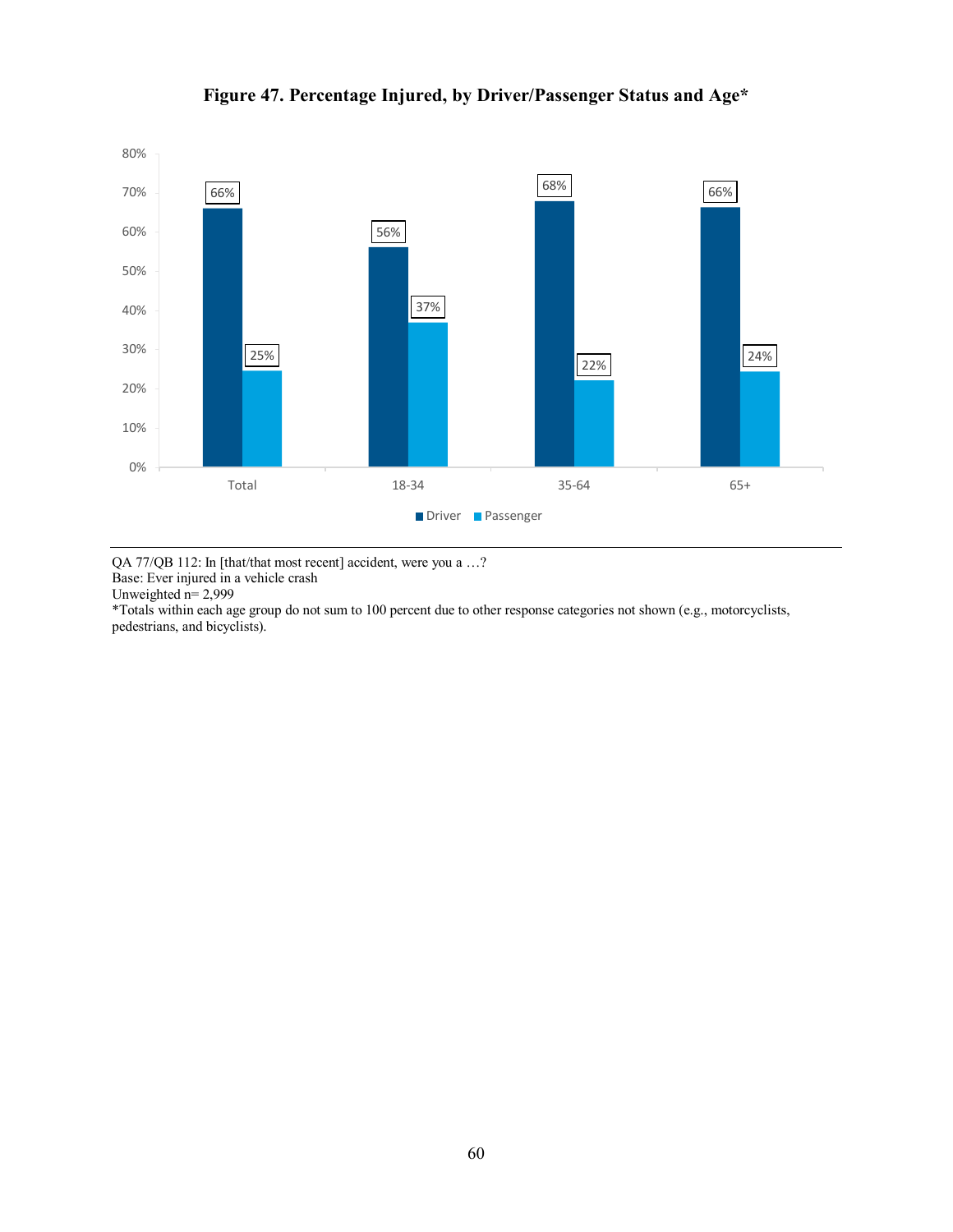### **Figure 48. Been Driver or Passenger in Crash Where Someone Else Was Injured, by Gender**



QA 74a: Were you ever a driver or a passenger in a motor vehicle accident in which someone else was injured and required medical attention? Base: Total population age 18+ Unweighted  $n=$  5,901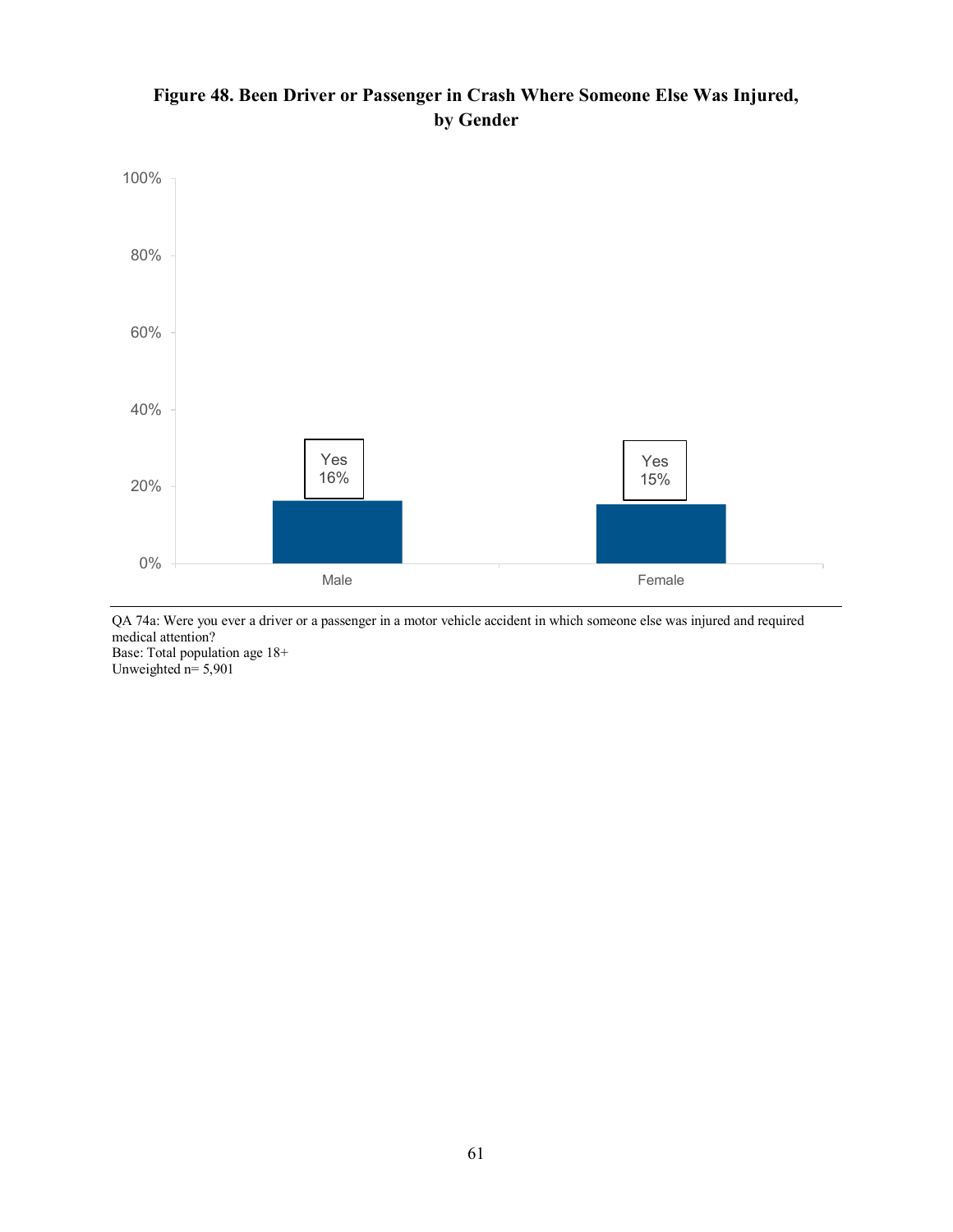

### **Figure 49. Proportion Who Received Follow-Up Treatment After Crash and Where Treatment Was Received\***

QA 82: Did you receive any continuing or follow-up treatment for your injuries?

QA 82a: Where did you receive this follow-up treatment? Was it at…?

Base: Ever been injured in a vehicle crash

Unweighted  $n = 1,606$ 

\*Total exceeds 100% because multiple responses were accepted.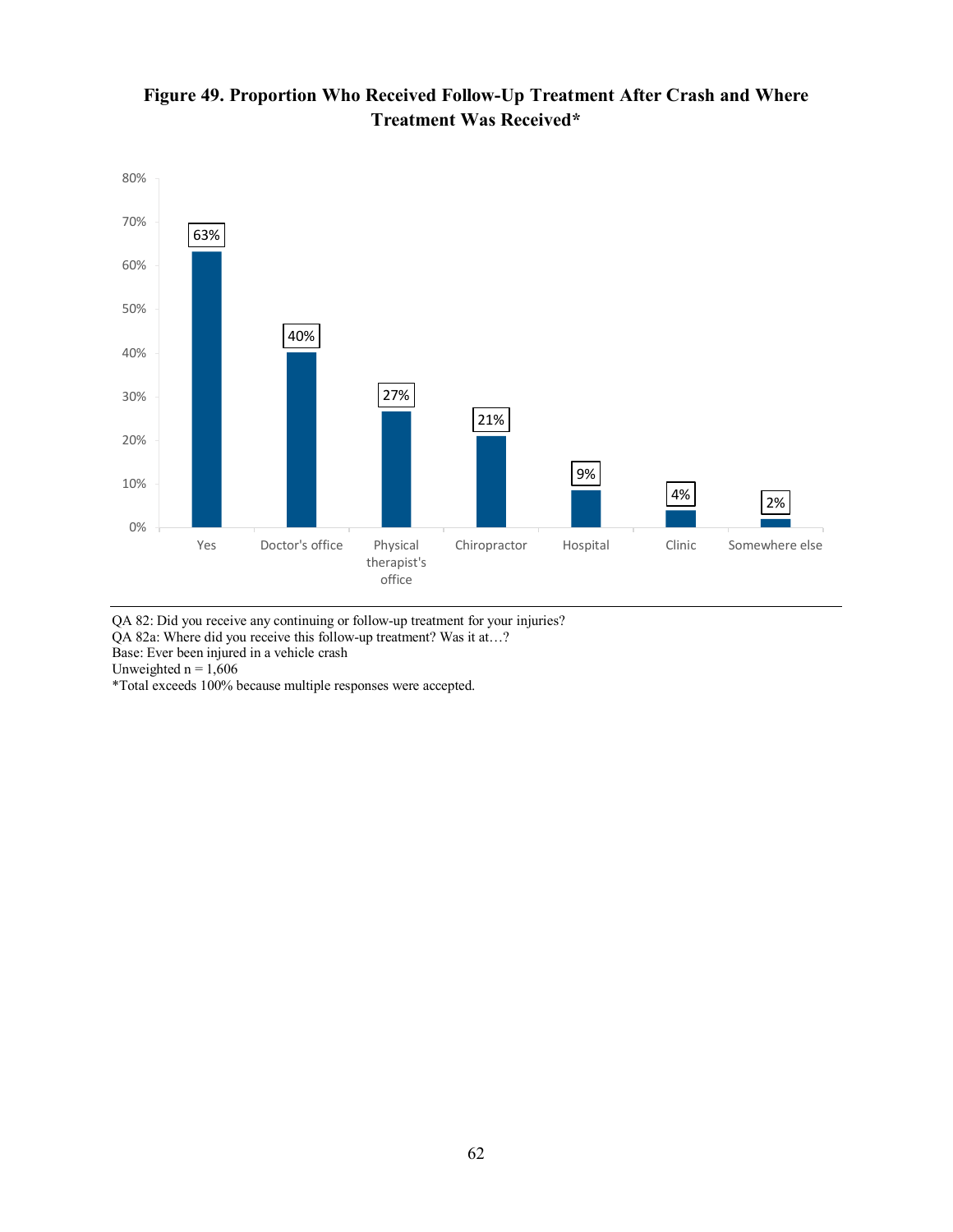

### **Figure 50. Hospitalized by Self-Reported Seat Belt Use**

QA 81/QB 116: Were you hospitalized? QA 78/QB 113: Were you wearing your seat belt at the time of the accident? Base: Ever been injured in a vehicle crash Unweighted  $n = 2,995$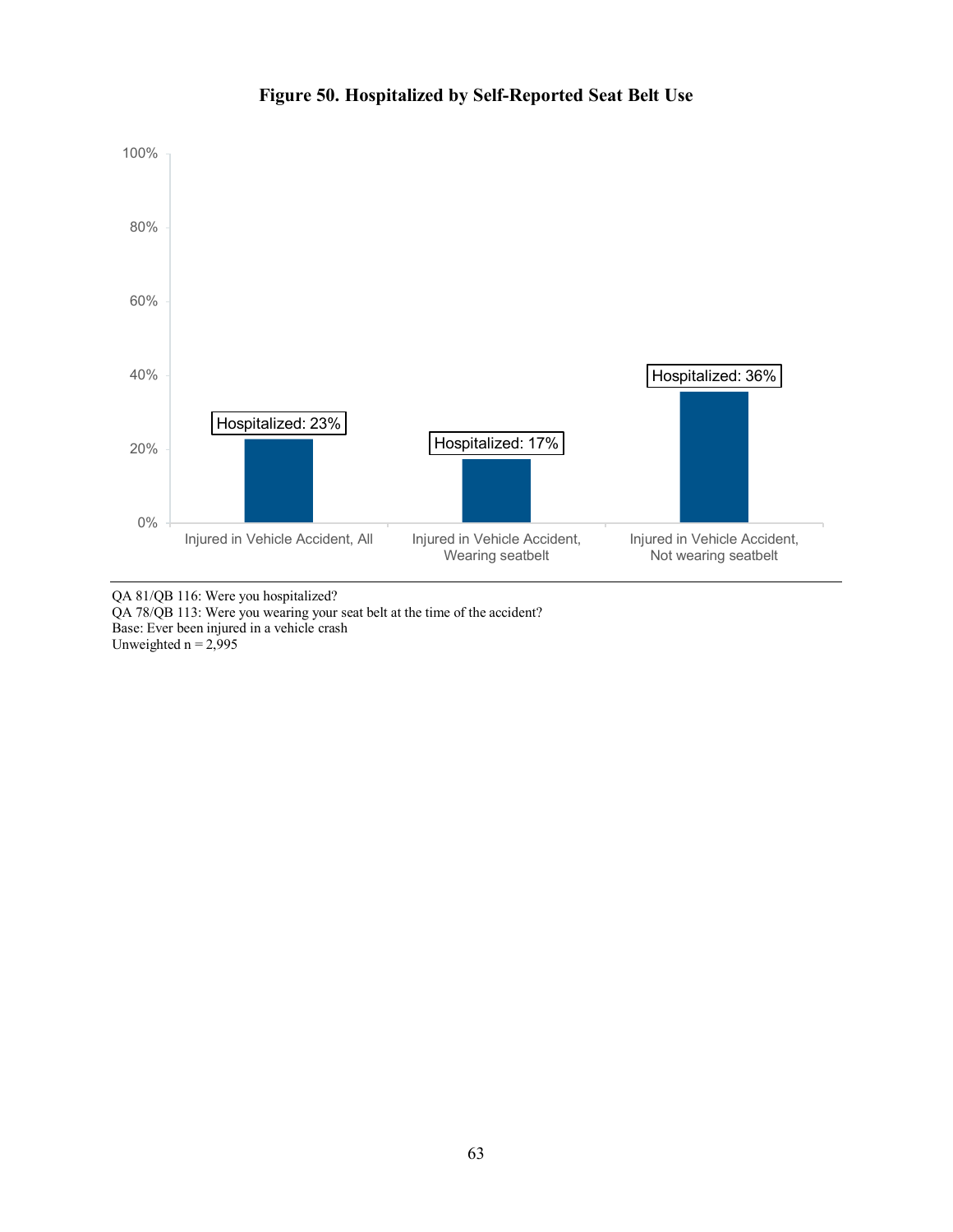

### **Figure 51. Crash Occurred Less Than 5 Miles From Home**

QA 76a: Did [that/the most recent accident] happen less than 5 miles from where you lived at the time of the accident? Base: Ever been injured in a vehicle crash Unweighted  $n = 1,620$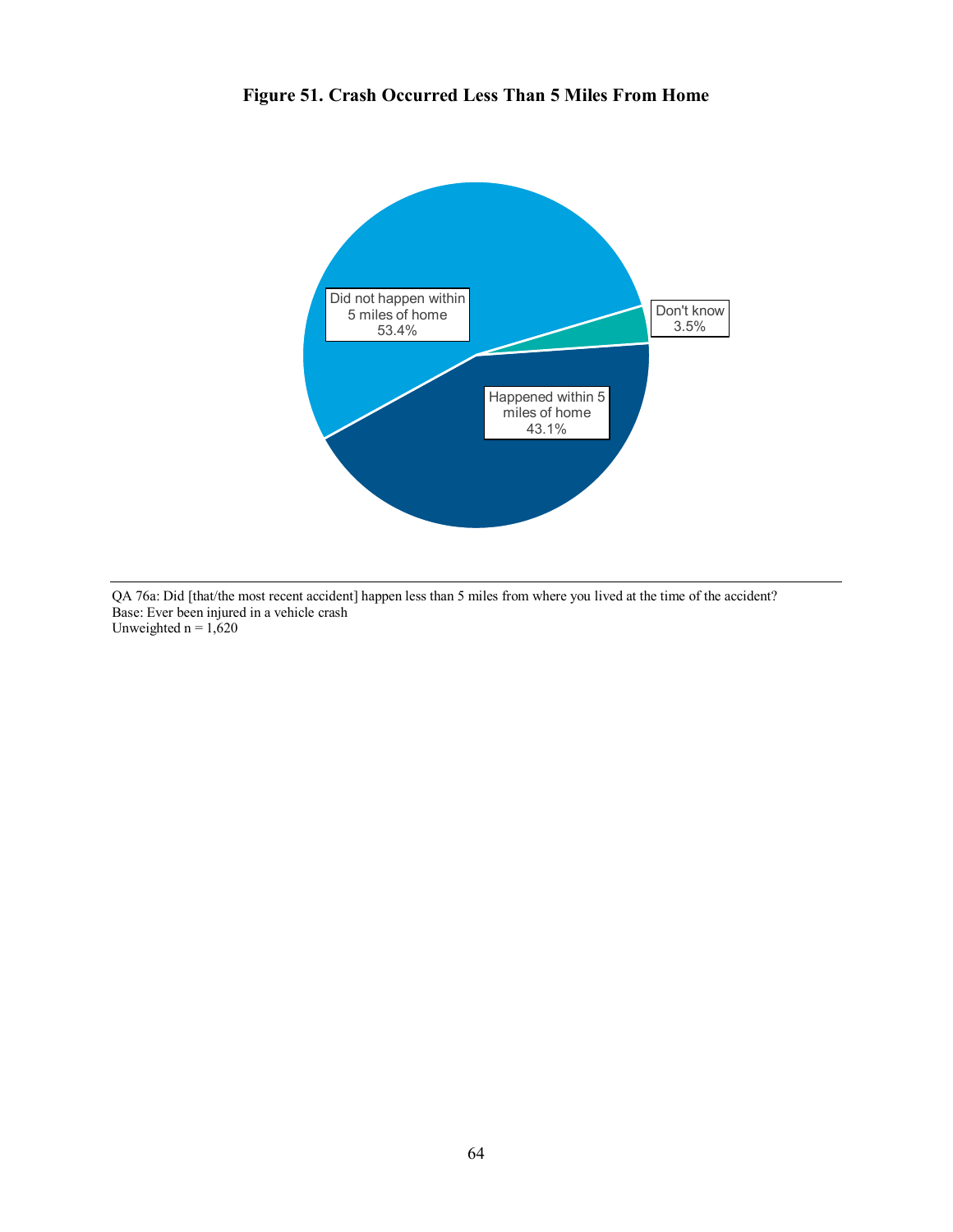#### **Figure 52. Crash Injury Experience**



QA 74/QB 109: Have YOU ever been injured in a motor vehicle accident? Please include injuries as a driver, as a motor vehicle passenger, as a motorcyclist, as a bicyclist hit by a motor vehicle, and as a pedestrian hit by a motor vehicle. Only count injuries that required medical attention.

QA 83/QB 118: Did your injuries from [that/the most recent] accident prevent you from performing any of your normal activities (work, school, household) for…?

QA 84/QB 119: Prior to your most recent accident in which you were injured, had you ever received injuries from a motor vehicle accident that prevented you from performing any of your normal activities (work, school, household) for…? Base: Total population age 18+; Had at least 1 week of reduced activity due to crash Unweighted n's listed above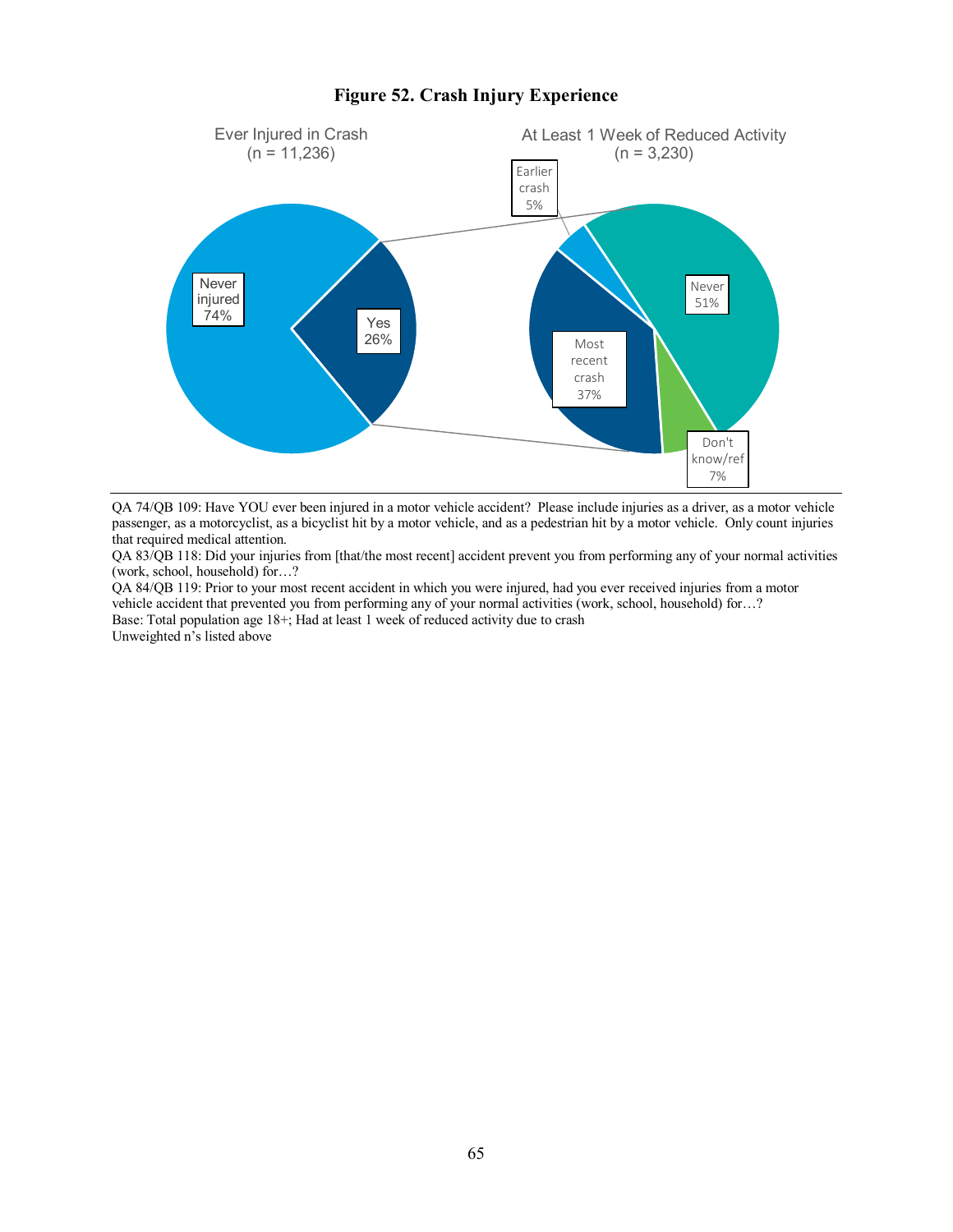|                                                   | <b>Total</b>  | Male          | Female      |
|---------------------------------------------------|---------------|---------------|-------------|
| Unweighted n (total population age $18+$ )        | $(n = 5,286)$ | $(n = 2,336)$ | $(n=2,935)$ |
| No concerns                                       | 5%            | 6%            | 4%          |
| Not knowing how to help                           | 52%           | 49%           | 56%         |
| Personal safety (net)                             | 61%           | 60%           | 62%         |
| Trick to get you to stop                          | 31%           | 27%           | 35%         |
| Concern for personal safety                       | 61%           | 60%           | 62%         |
| Concern for safety of my passengers               | 32%           | 33%           | 32%         |
| Concern about legal liability                     | 24%           | 28%           | 20%         |
| Causing further injury to victims                 | 49%           | 48%           | 50%         |
| Other (net)                                       | 17%           | 17%           | 18%         |
| Getting sick from seeing blood or severe injuries | 8%            | $7\%$         | 9%          |
|                                                   |               |               |             |
| Concern about getting involved                    | 11%           | 11%           | 10%         |
| Other                                             | $1\%$         | $1\%$         | $1\%$       |
| I never drive                                     | $2\%$         | $2\%$         | 2%          |

**Table 13. Concerns About Stopping to Help at a Vehicle Crash, by Gender**

QB 108: Suppose that you are driving, you see an accident happen and no one is there at the scene to help. What concerns might you have about stopping to help? Would it be…?

[Multiple responses were accepted.]

Base: Total population age 18+

Unweighted n's listed above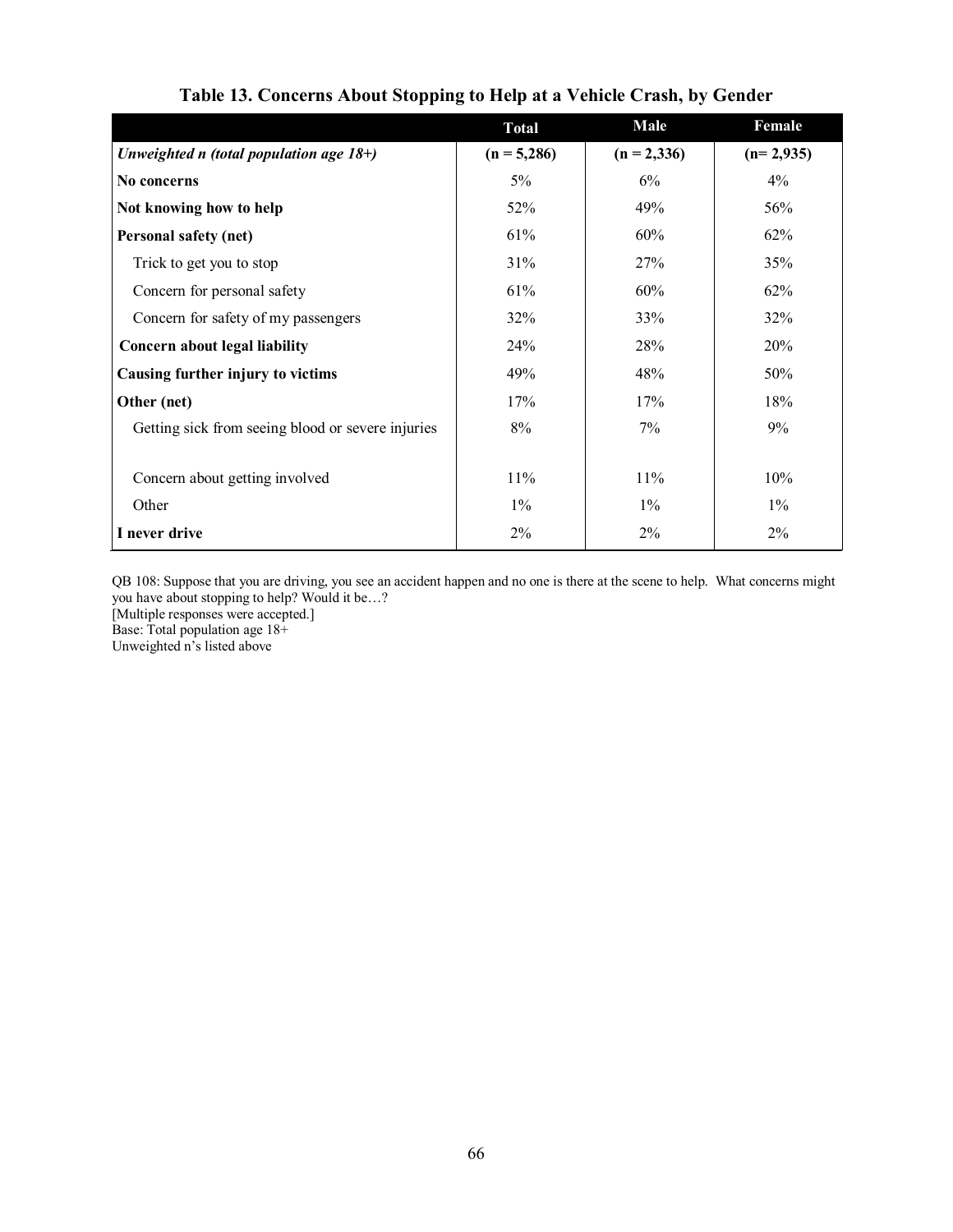|                                                      | <b>Total</b> | White         | <b>Black or</b><br>African<br>American | <b>Hispanic</b> | Non-Hispanic  |
|------------------------------------------------------|--------------|---------------|----------------------------------------|-----------------|---------------|
| Unweighted n                                         | $(n= 5,286)$ | $(n = 4,369)$ | $(n = 358)$                            | $(n = 333)$     | $(n = 4.914)$ |
| (total population age $18+$ )                        |              |               |                                        |                 |               |
| No concerns                                          | $5\%$        | $5\%$         | 4%                                     | 3%              | $5\%$         |
| Not knowing how to help                              | 52%          | 54%           | 48%                                    | 49%             | 53%           |
| Personal safety (net)                                | 61%          | 61%           | 60%                                    | 60%             | 61%           |
| Trick to get you to stop                             | 31%          | 31%           | 32%                                    | 30%             | 31%           |
| Concern for personal safety                          | 39%          | 37%           | 43%                                    | 35%             | 39%           |
| Concern for safety of my<br>passengers               | 32%          | 32%           | 23%                                    | 32%             | 32%           |
| Concern about legal liability                        | 24%          | 24%           | 19%                                    | 24%             | 24%           |
| Causing further injury to<br>victims                 | 49%          | 51%           | 43%                                    | 43%             | 49%           |
| Other (net)                                          | 17%          | 16%           | 19%                                    | 20%             | 17%           |
| Getting sick from seeing<br>blood or severe injuries | 8%           | 8%            | 9%                                     | 9%              | 8%            |
| Concern about getting<br>involved                    | $11\%$       | 9%            | 14%                                    | 13%             | 11%           |
| Other                                                | $1\%$        | $1\%$         | $0\%$                                  | $2\%$           | $1\%$         |
| I never drive                                        | 2%           | 2%            | 3%                                     | 5%              | 2%            |

## **Table 14. Concerns About Stopping to Help at a Vehicle Crash, by Race/Ethnicity**

QB 108: Suppose that you are driving, you see an accident happen and no one is there at the scene to help. What concerns might you have about stopping to help? Would it be…?

[Multiple responses were accepted.]

Base: Total population age 18+

Unweighted n's listed above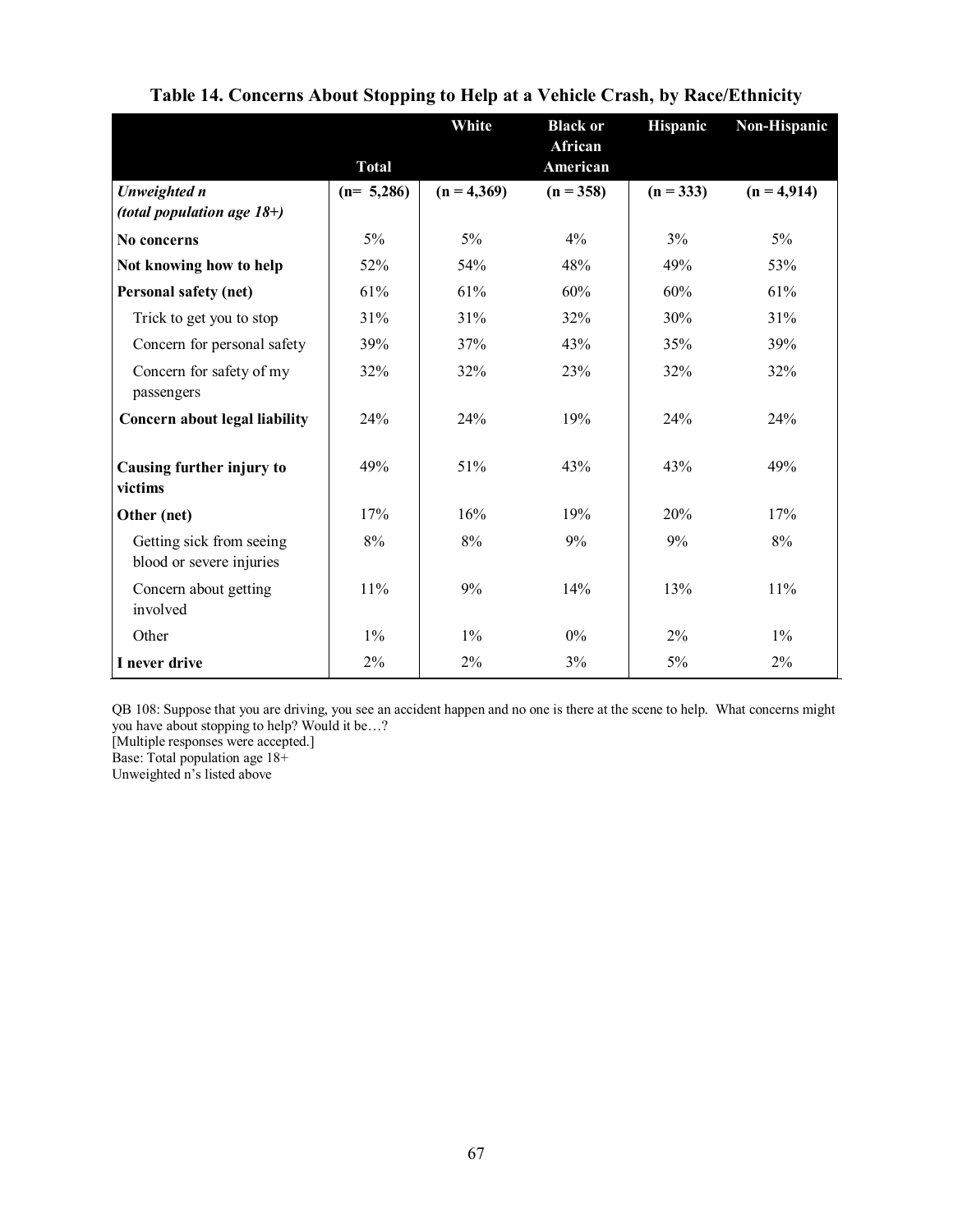

## **Figure 53. Concerns About Stopping to Help at a Vehicle Crash, by Education**

QB 108: Suppose that you are driving, you see an accident happen and no one is there at the scene to help. What concerns might you have about stopping to help? Would it be…? [Multiple responses were accepted.]

Base: Total population age 18+ Unweighted  $n = 5,227$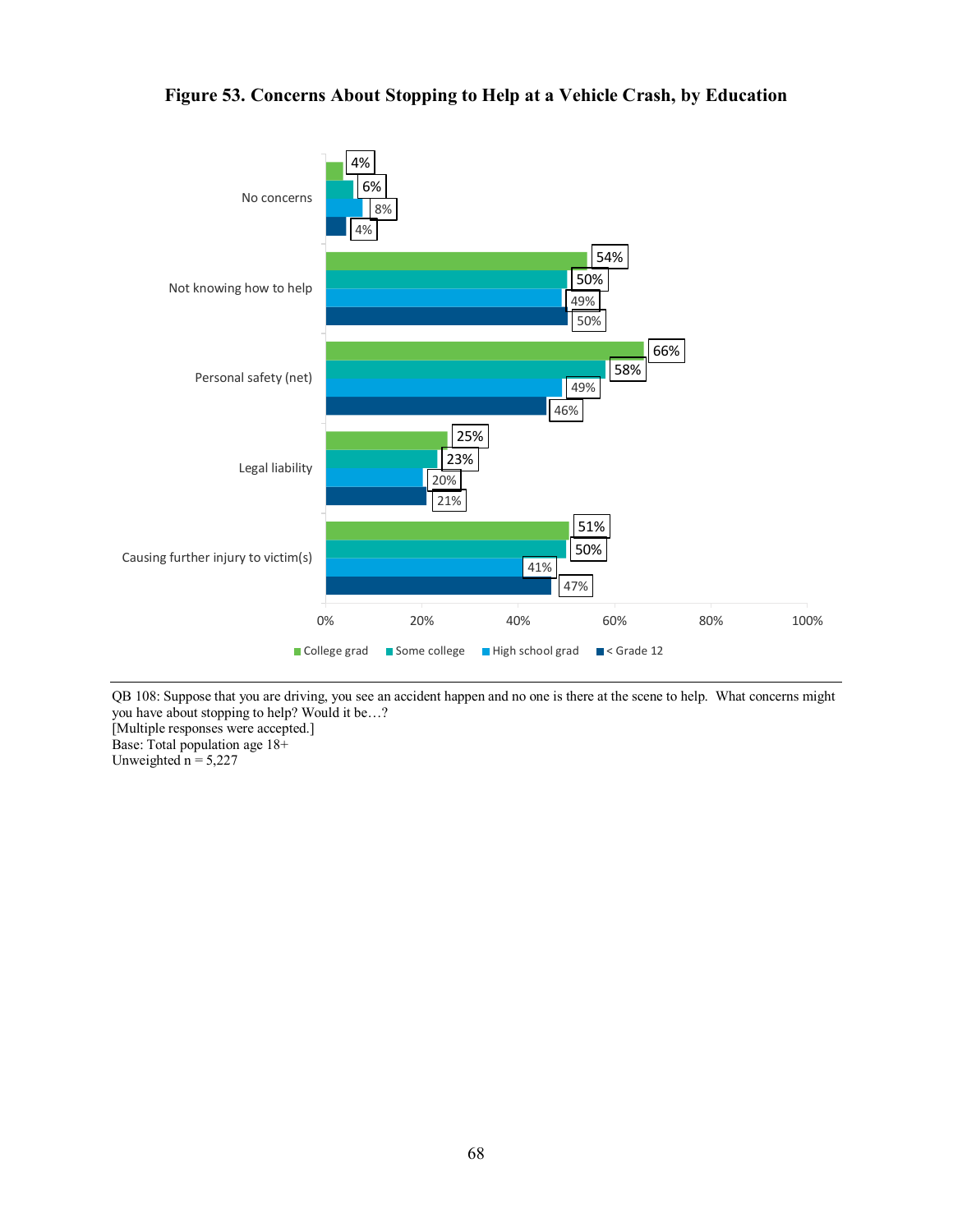## **EMS and Situations**



## **Figure 54. Ever Called Emergency Phone Number, by Community Type**

QB 89: Have you, personally, ever called 9-1-1 or another emergency number for help? Please include any type of emergency, not just those involving motor vehicle crashes. Base: Total population age 18+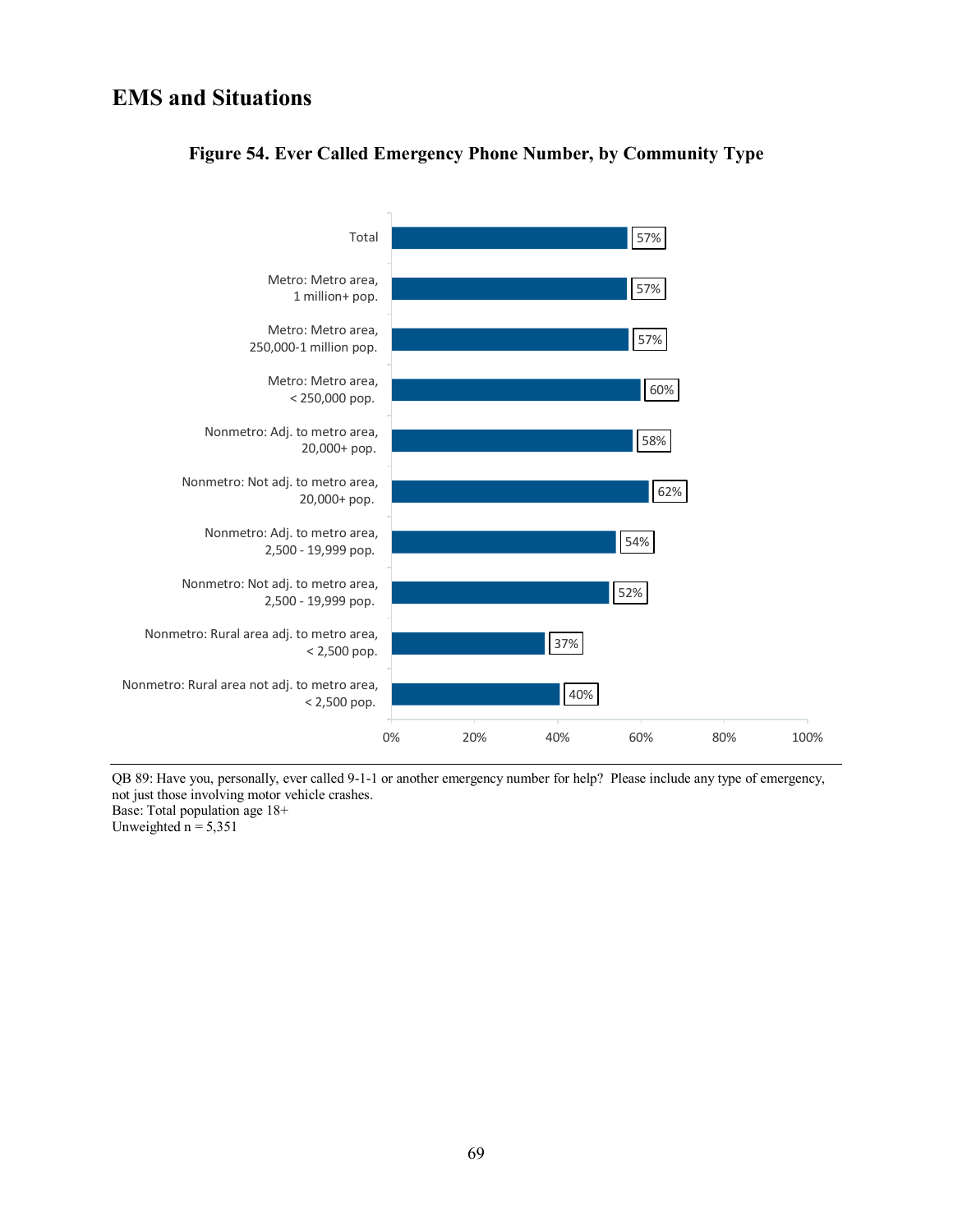

**Figure 55. Emergency Service Called, by Community Type\***

QB 91: Did you call for police, fire, an ambulance, or something else? Again, please include any type of emergency, not just those involving motor vehicle crashes. If you have called more than once, then answer for the most recent time you called 9-1-1 or another emergency number.

Base: Have ever called 9-1-1 or other emergency number

Unweighted  $n = 3,266$ 

\*Totals for each community type category exceed 100% because multiple responses were accepted.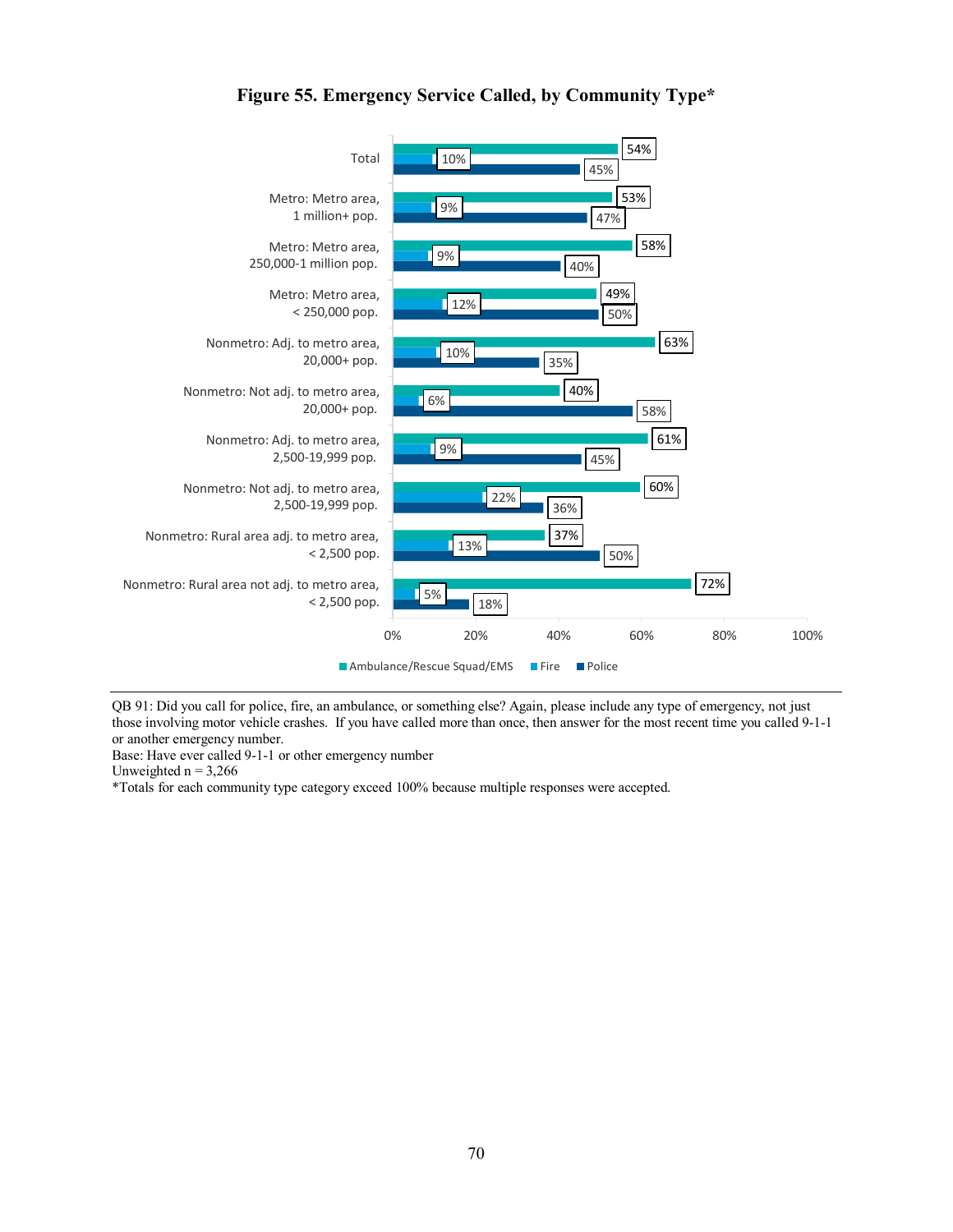



QA 66: Have you ever used a cell phone or other type of wireless phone to report an emergency while you were driving or riding in a motor vehicle?

Base: Total population age 18+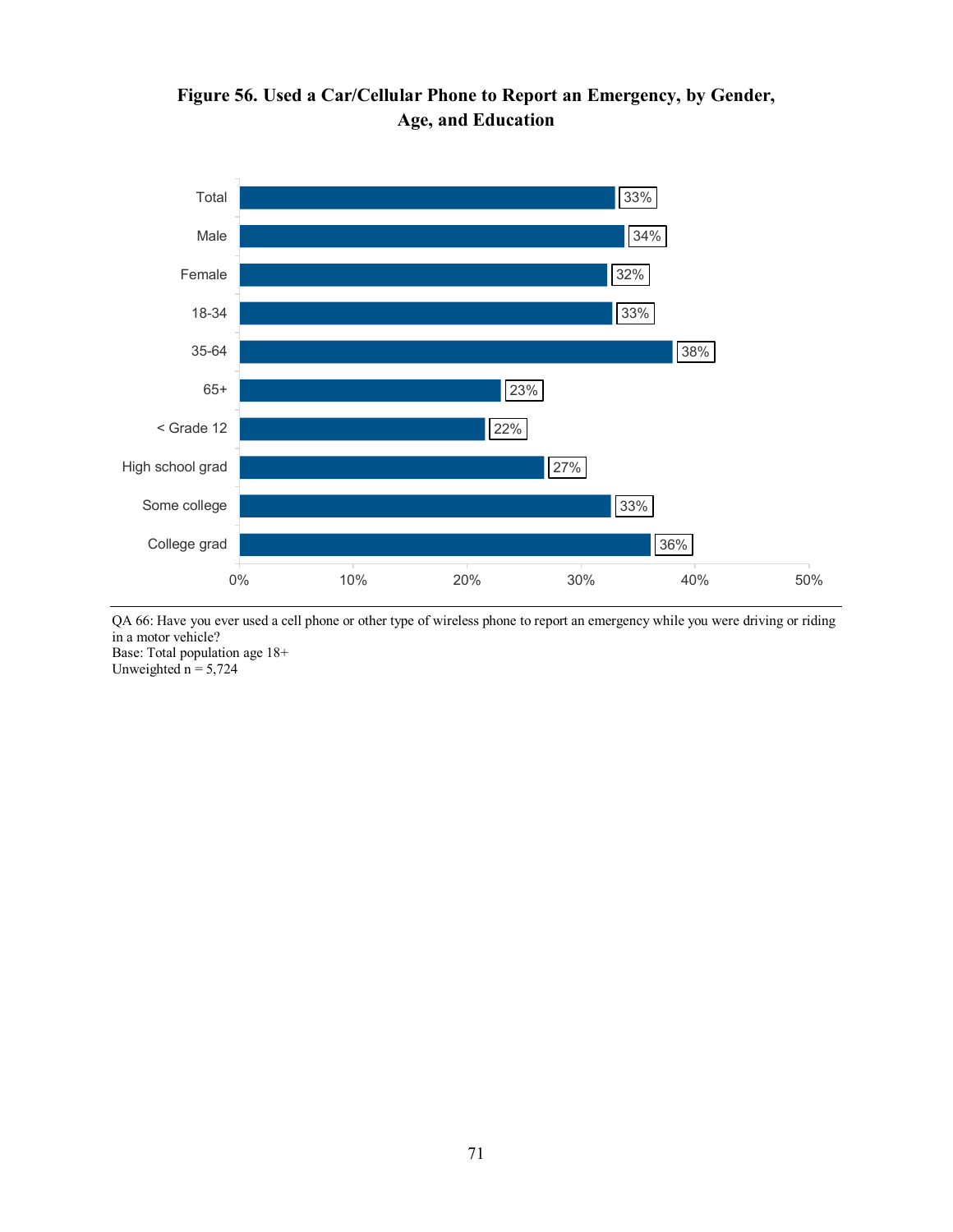



QB 95: Suppose you called 9-1-1 about a medical emergency and an ambulance was sent. Regardless of the type of medical emergency, how confident are you that the arriving ambulance or other emergency workers would know what to do? Would you say…?

Base: Total population age 18+

Unweighted  $n = 5,320$ 

\*Totals within each community type category do not sum to 100 percent due to other response category not shown (i.e., not confident).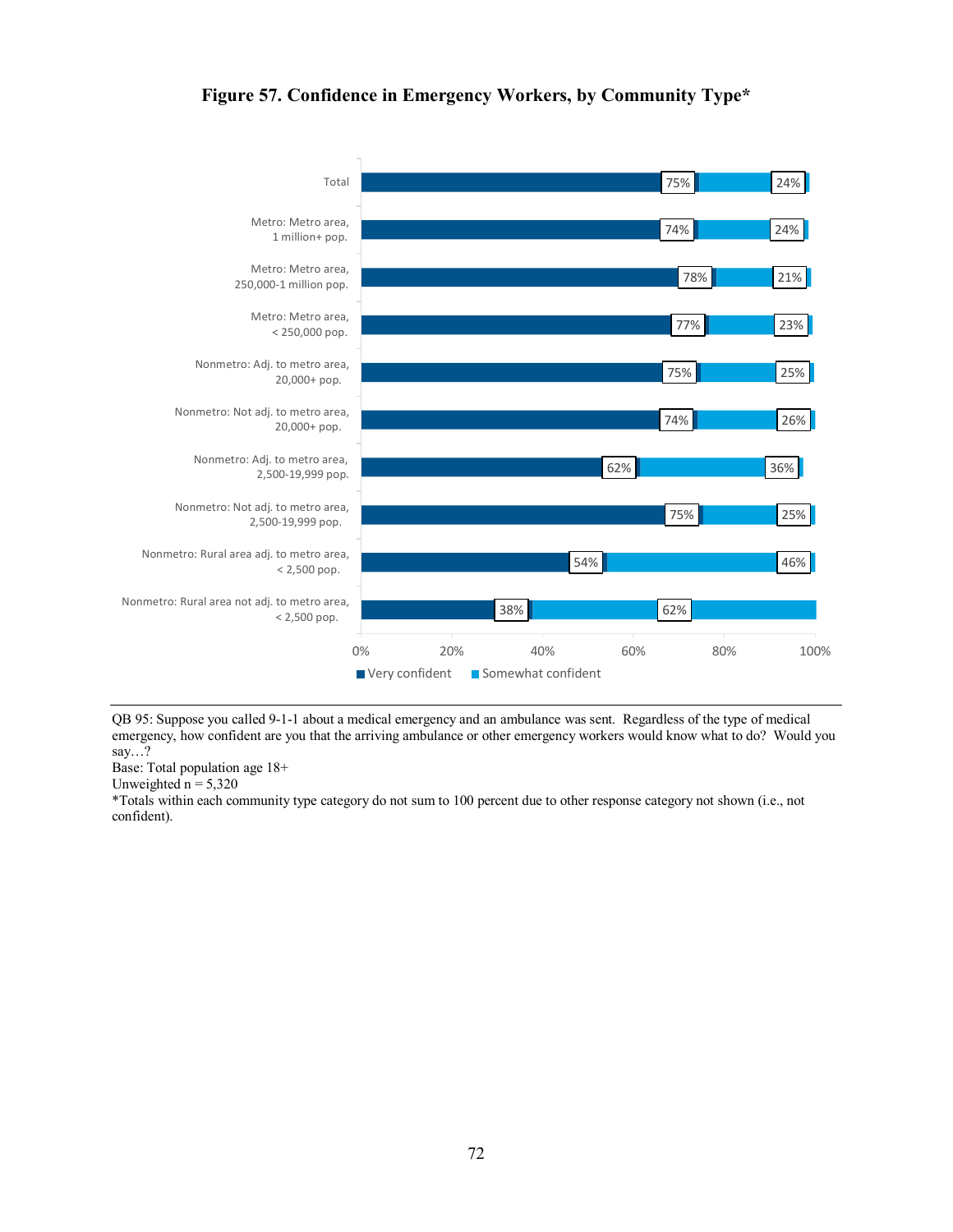

## **Figure 58. Confidence in Emergency Workers,\* by Race/Ethnicity**

QB 95: Suppose you called 9-1-1 about a medical emergency and an ambulance was sent. Regardless of the type of medical emergency, how confident are you that the arriving ambulance or other emergency workers would know what to do? Would you say…?

Base: Total population age 18+

Unweighted  $n = 5,320$ 

\*Totals within each community type category do not sum to 100 percent due to other response category not shown (i.e., not confident).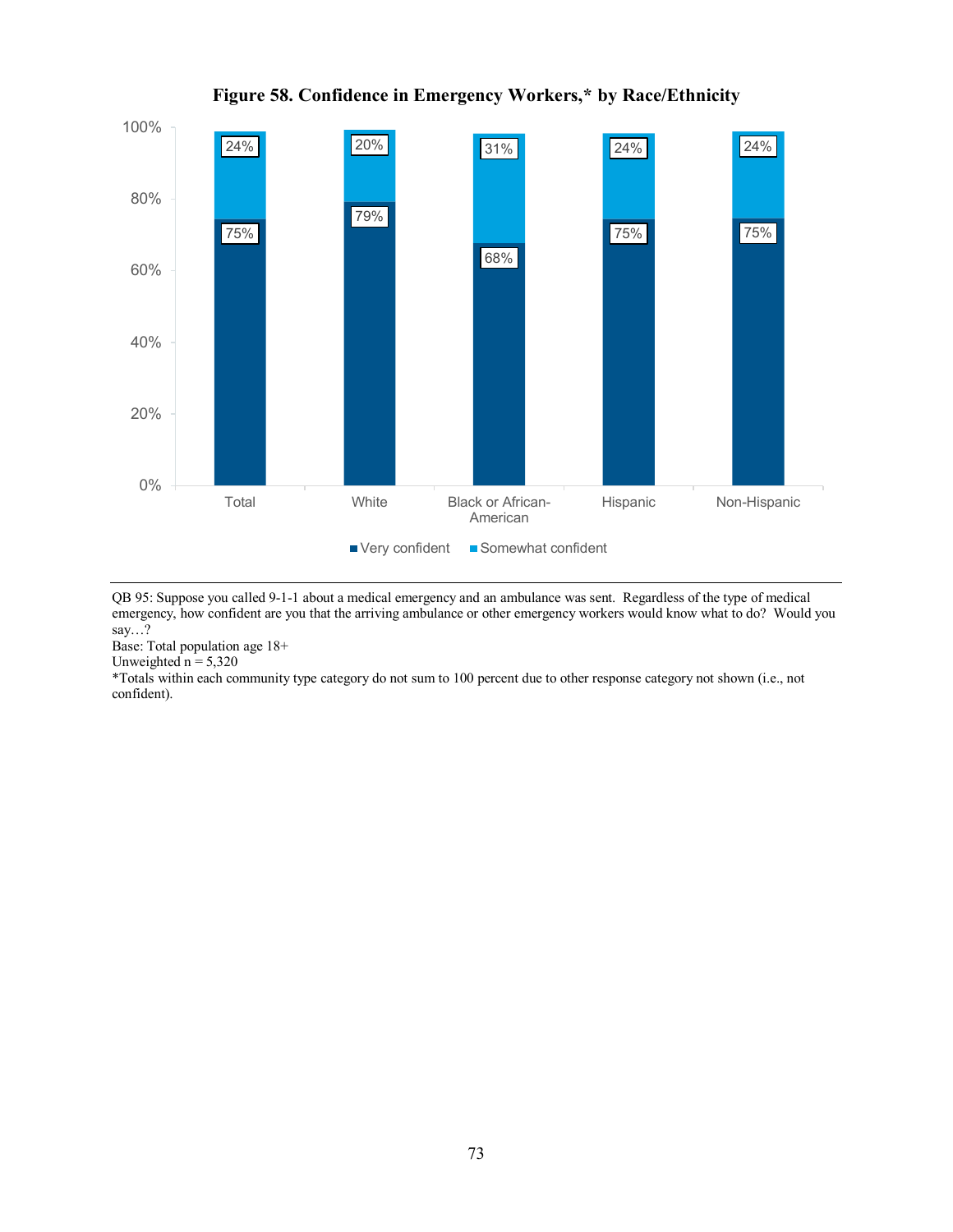

## **Figure 59. Interest in Training to Become an EMS Provider, by Age**

QB 107: How interested would you be in becoming a Paramedic or Emergency Medical Technician if the training was reasonably priced and in a convenient location? Base: Total population age 18+ Unweighted  $n = 5,289$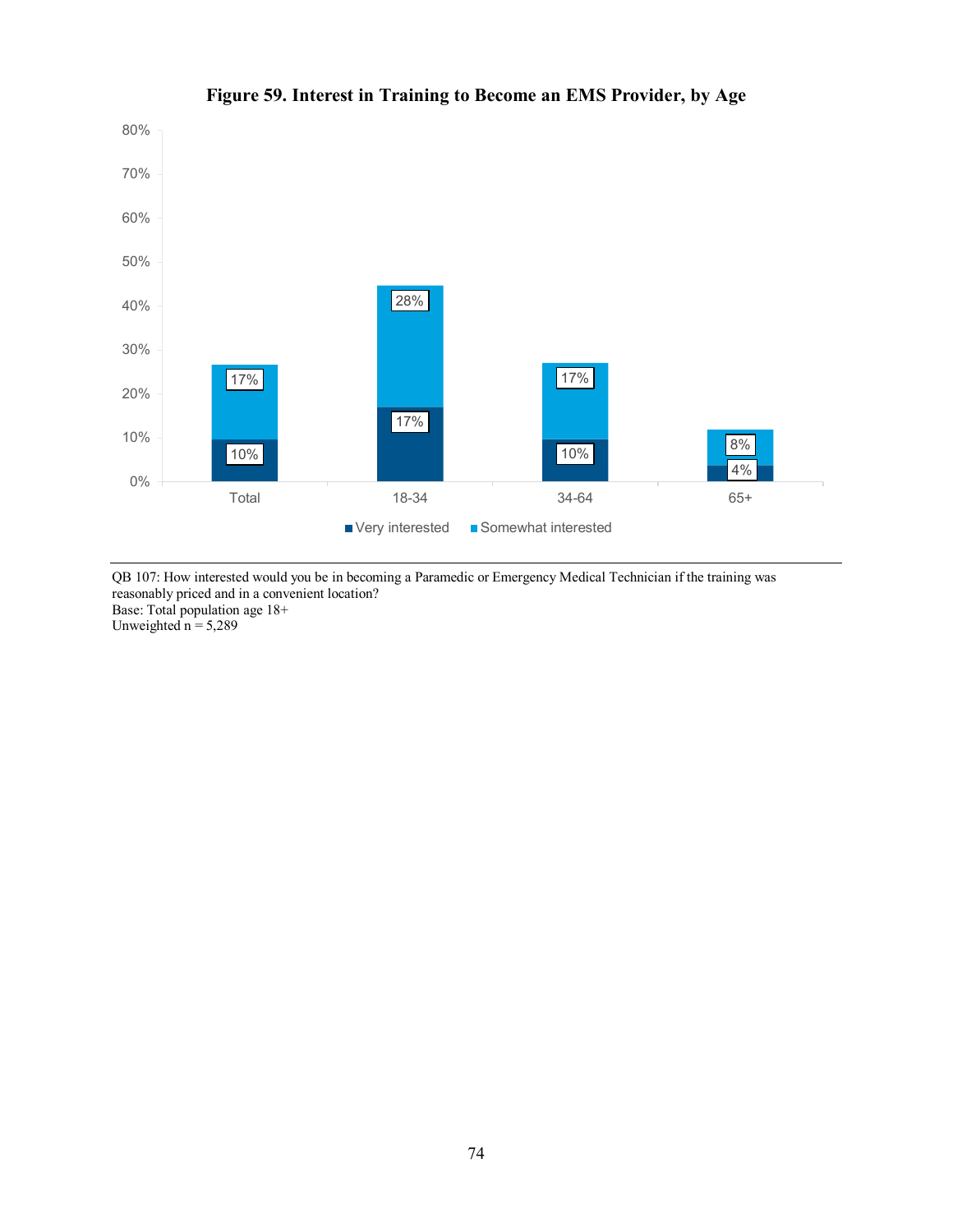

## **Figure 60. Interest in Training to Become an EMS Provider, by Race/Ethnicity**

QB 107: How interested would you be in becoming a Paramedic or Emergency Medical Technician if the training was reasonably priced and in a convenient location? Base: Total population age 18+ Unweighted  $n = 5,289$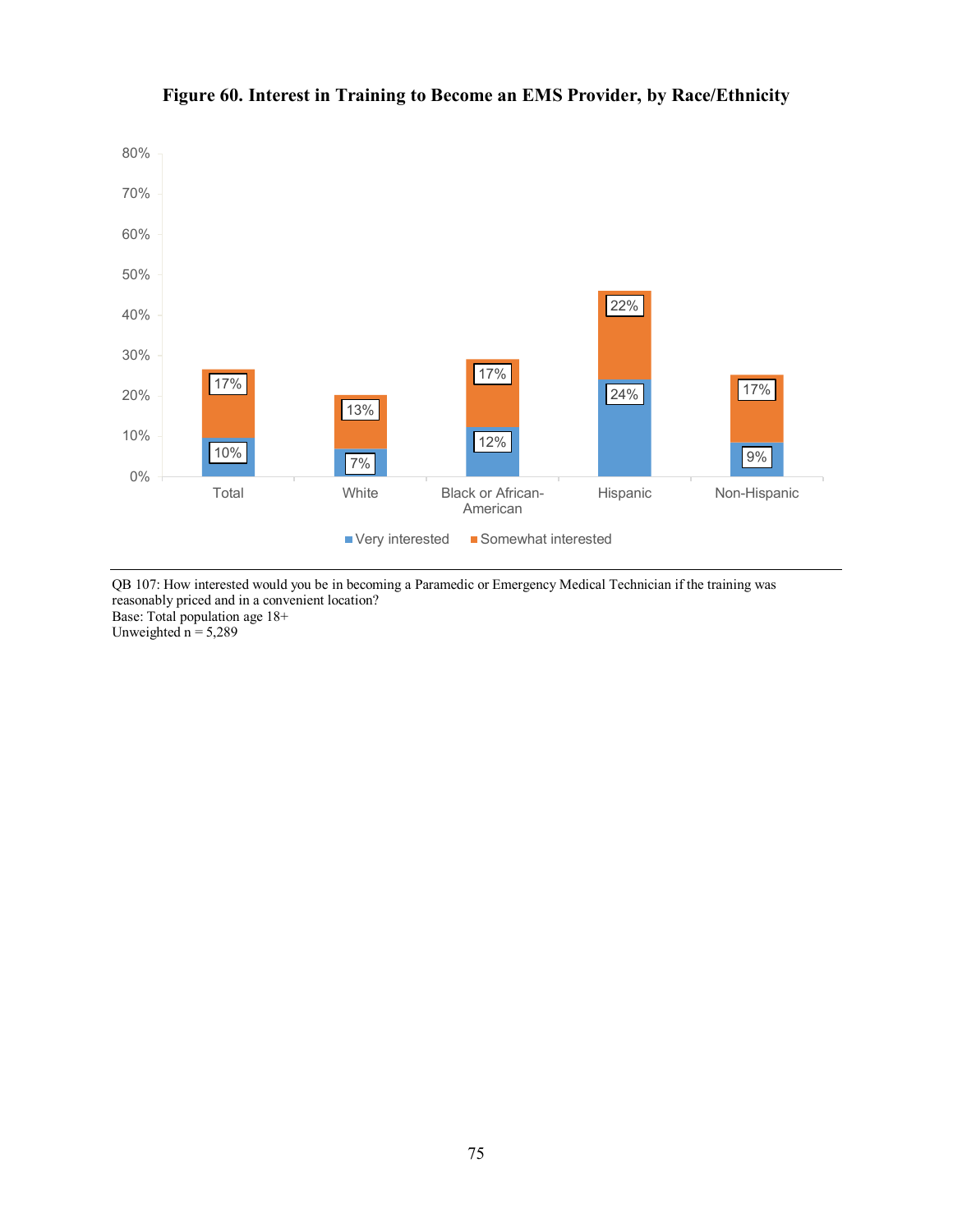## **Figure 61. Interest in Training to Become an EMS Provider, by Community Type**



QB 107: How interested would you be in becoming a Paramedic or Emergency Medical Technician if the training was reasonably priced and in a convenient location?

Base: Total population age 18+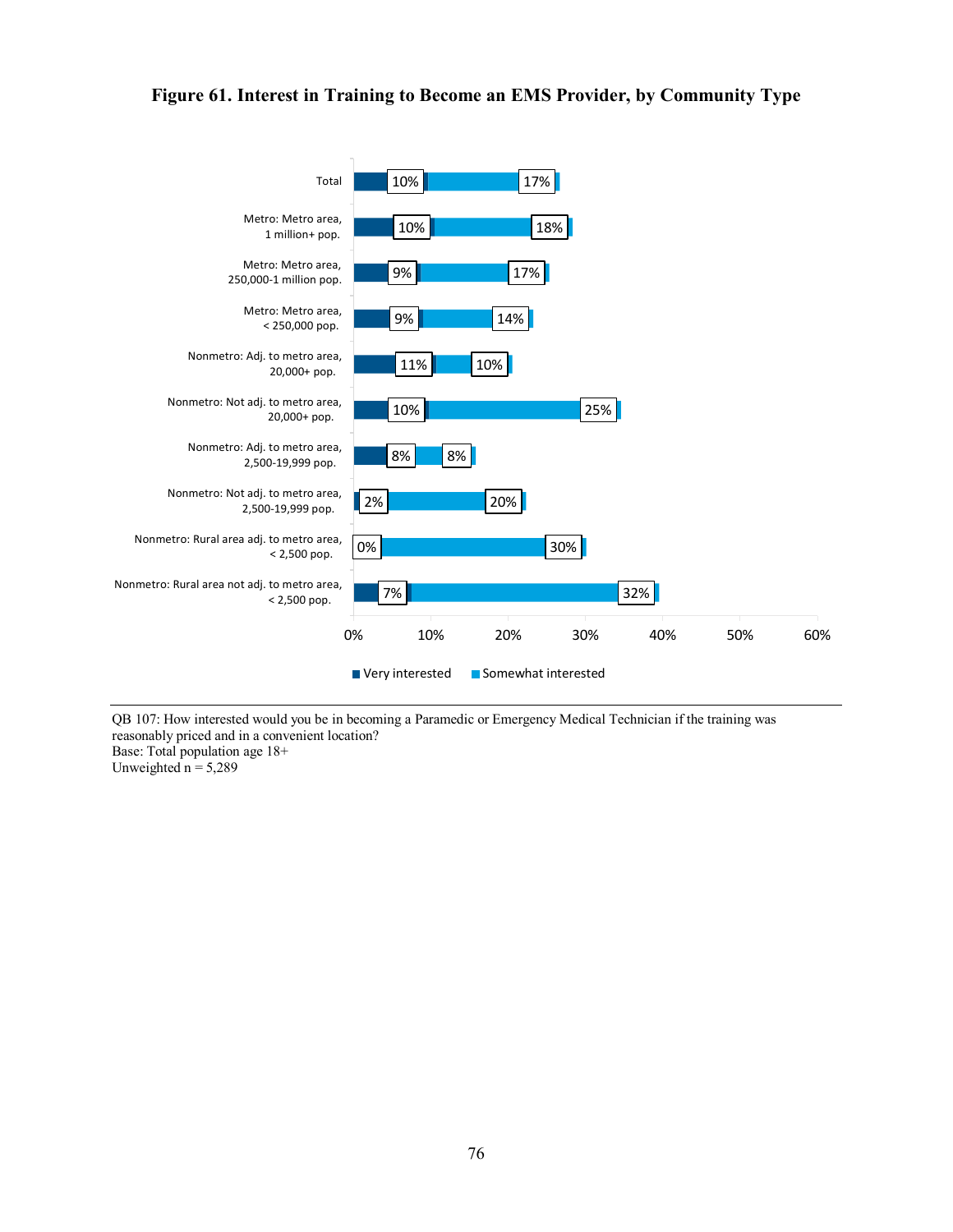

## **Figure 62. Interest in Training to Become an EMS Provider, by NHTSA Region[7](#page-82-0)**

QB 107: How interested would you be in becoming a Paramedic or Emergency Medical Technician if the training was reasonably priced and in a convenient location? Base: Total population age 18+ Unweighted  $n = 5,289$ 

#### <span id="page-82-0"></span><sup>7</sup> **National Highway Traffic Safety Administration Regions**

 $\ddot{\phantom{a}}$ 

| $\mathbf{I}$ | New England Region    | Maine, Massachusetts, New Hampshire, Rhode Island, Vermont                                  |
|--------------|-----------------------|---------------------------------------------------------------------------------------------|
| П            | Eastern Region        | Connecticut, New Jersey, New York, Pennsylvania                                             |
| Ш            | Mid-Atlantic Region   | Delaware, District of Columbia, Kentucky, Maryland, North Carolina, Virginia, West Virginia |
| IV           | Southeast Region      | Alabama, Florida, Georgia, South Carolina, Tennessee                                        |
| V            | Great Lakes Region    | Illinois, Indiana, Michigan, Minnesota, Ohio, Wisconsin                                     |
| VI           | South Central Region  | Louisiana, Mississippi, New Mexico, Oklahoma, Texas                                         |
| VII          | Central Region        | Arkansas, Iowa, Kansas, Missouri, Nebraska                                                  |
| <b>VIII</b>  | Rocky Mountain Region | Colorado, Nevada, North Dakota, South Dakota, Utah, Wyoming                                 |
| IX           | Western Region        | Arizona, California, Hawaii,                                                                |
| X            | Northwest Region      | Alaska, Idaho, Montana, Oregon, Washington                                                  |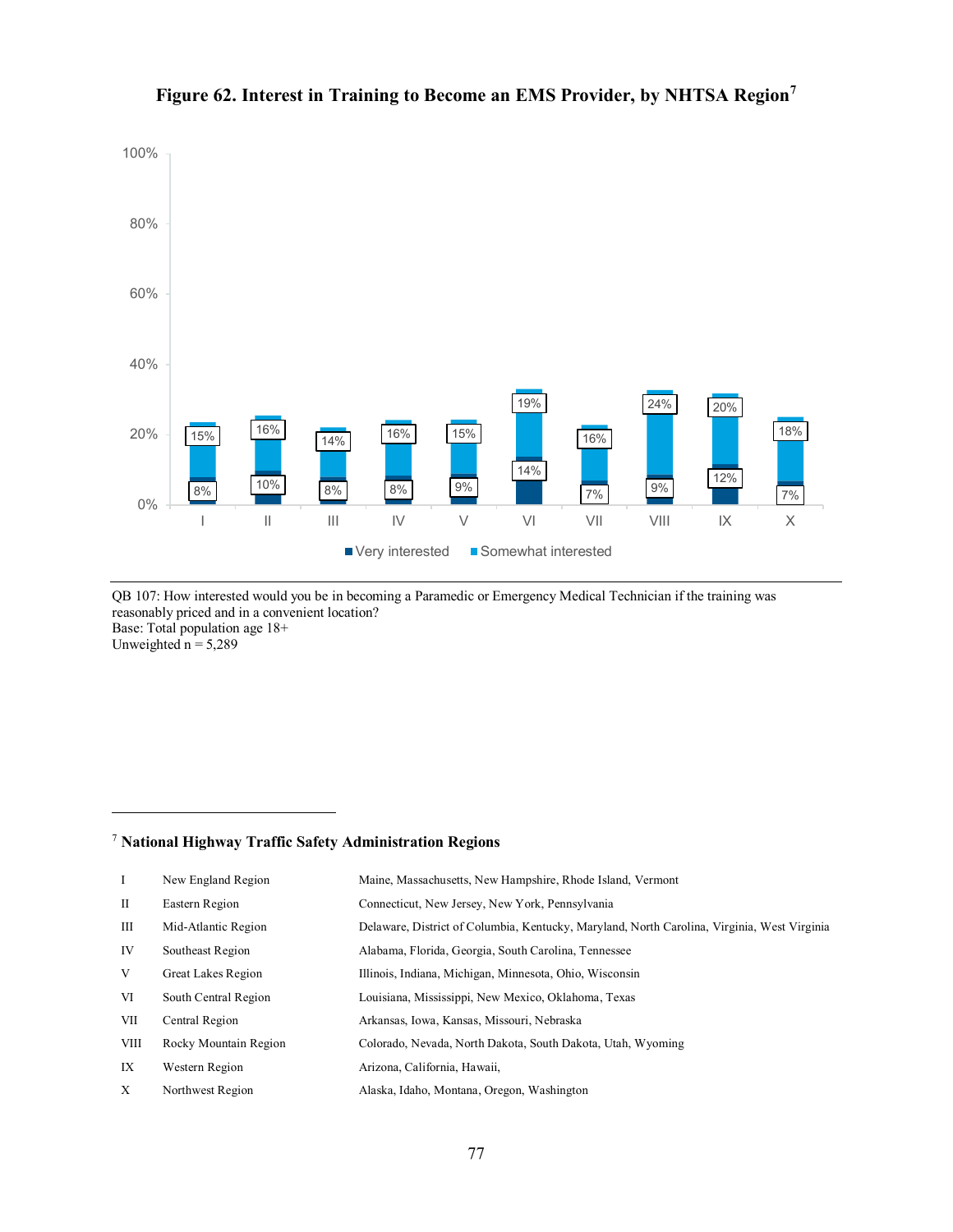|                                                   | <b>Total</b>  | <b>Males</b>  | <b>Females</b> |
|---------------------------------------------------|---------------|---------------|----------------|
| Unweighted n (total population age $18+$ )        | $(n = 5,370)$ | $(n = 2,363)$ | $(n = 2,946)$  |
| No concerns                                       | 11%           | 14%           | 8%             |
| <b>Assistance (net)</b>                           | 69%           | 65%           | 73%            |
| Not knowing how to help                           | 54%           | 49%           | 58%            |
| Not having proper supplies                        | 47%           | 45%           | 49%            |
| Personal safety (net)                             | 43%           | 42%           | 45%            |
| Concern for personal safety                       | 35%           | 33%           | 36%            |
| Getting infected from contact with blood          | 21%           | 21%           | 22%            |
| Additional explosions                             | 0%            | 0%            | 0%             |
| Concern about legal liability                     | 26%           | 28%           | 24%            |
| Causing further injury to victims                 | 55%           | 53%           | 57%            |
| Other (net)                                       | 14%           | 14%           | 15%            |
| Getting sick from seeing blood or severe injuries | 8%            | 7%            | 9%             |
| Concern about getting involved                    | 7%            | 7%            | 6%             |
| Other                                             | 2%            | 1%            | 2%             |

## **Table 15. Concerns About Helping an Injured Person in a Disaster Situation,\* by Gender**

QB 101: Suppose you went to a public place by yourself, an explosion occurred, and you didn't know the source of the explosion. You see several people injured, but you and others nearby are unhurt or have only scratches. During the first few minutes after the explosion, which if any of the following would you likely do? Would you…? Base: Total population age 18+

Unweighted n's listed above.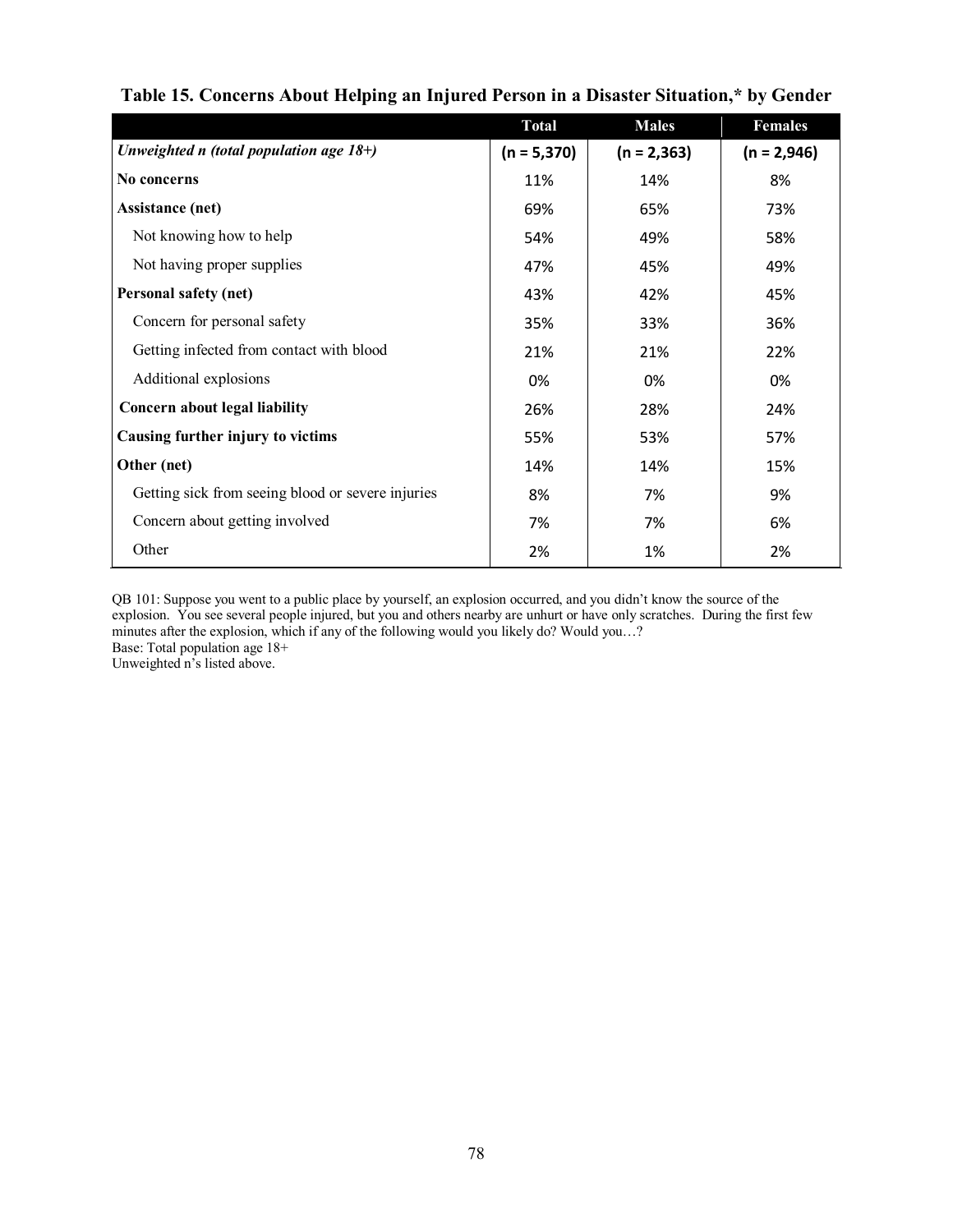# **Cell Phone Use**

 $\overline{a}$ 

|                                                               | State laws regarding handheld cell phone use while<br>driving <sup>8</sup> |                                                        |  |
|---------------------------------------------------------------|----------------------------------------------------------------------------|--------------------------------------------------------|--|
| Beliefs about handheld cell phone usage laws                  | Yes, state has handheld<br>cell phone use ban                              | No, state law has no ban on<br>handheld cell phone use |  |
|                                                               | $(n = 2,707)$                                                              | $(n = 3,256)$                                          |  |
| Believe state has ban on handheld cell phone use              | 76%                                                                        | 25%                                                    |  |
| Believe state does not have ban on handheld cell<br>phone use | $11\%$                                                                     | 39%                                                    |  |
| Don't know                                                    | 13%                                                                        | 36%                                                    |  |

## **Table 16. Beliefs About State Law Bans on Handheld Cell Phone Use**

QA 65: Does your State have a law that makes it illegal to talk on a handheld cell phone while driving? Base: Total population age 18+ Unweighted n's listed above

<span id="page-84-0"></span><sup>&</sup>lt;sup>8</sup> Cell phone use laws were determined using information from the Insurance Institute for Highway Safety. States were designated as "Yes, state has handheld cell phone use ban" if any such ban existed – i.e., bans may be for all drivers or some subset of drivers, such as drivers in signed school zones or drivers under age 21 (for more information, see: [www.iihs.org/iihs/topics/laws/cellphonelaws?topicName=distracted-driving\)](http://www.iihs.org/iihs/topics/laws/cellphonelaws?topicName=distracted-driving).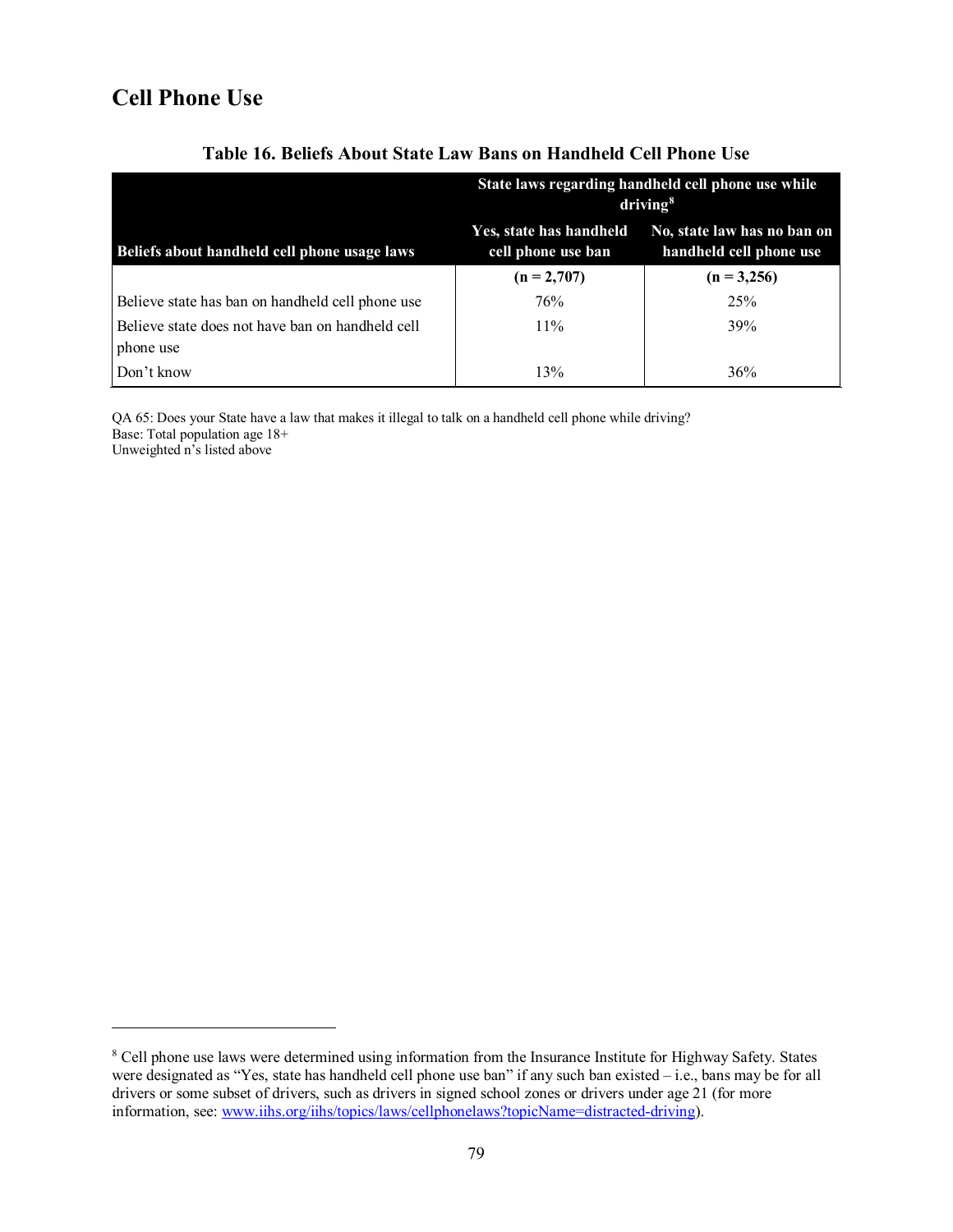

**Figure 63. Usually Have a Wireless Phone in Vehicle, by Age**

QA 58: When you drive a motor vehicle, do you usually have a cell phone or some other type of wireless phone in the vehicle with you? Base: Drivers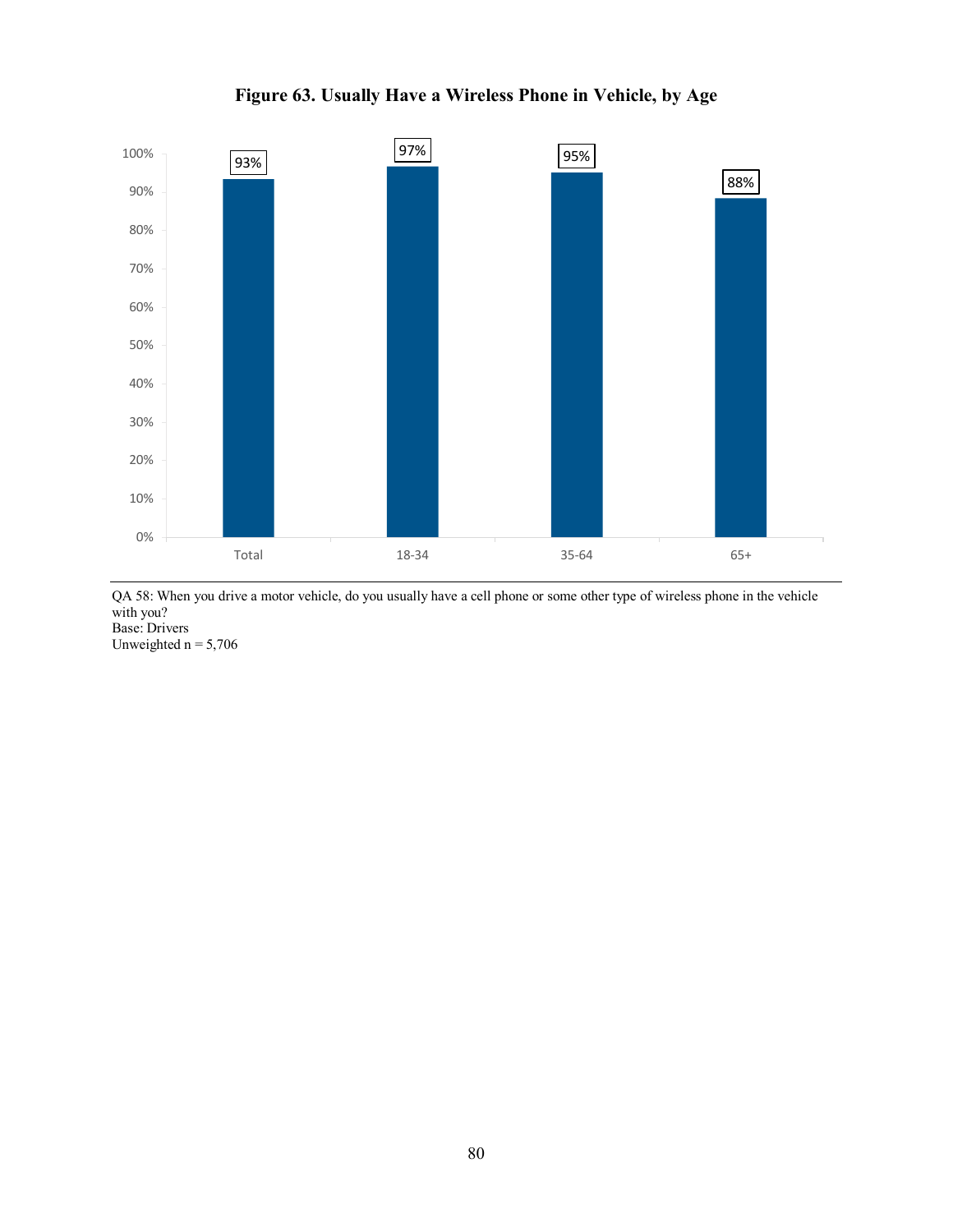

**Figure 64. Usually Have a Wireless Phone in Vehicle, by Education** 

QA 58: When you drive a motor vehicle, do you usually have a cell phone or some other type of wireless phone in the vehicle with you? Base: Drivers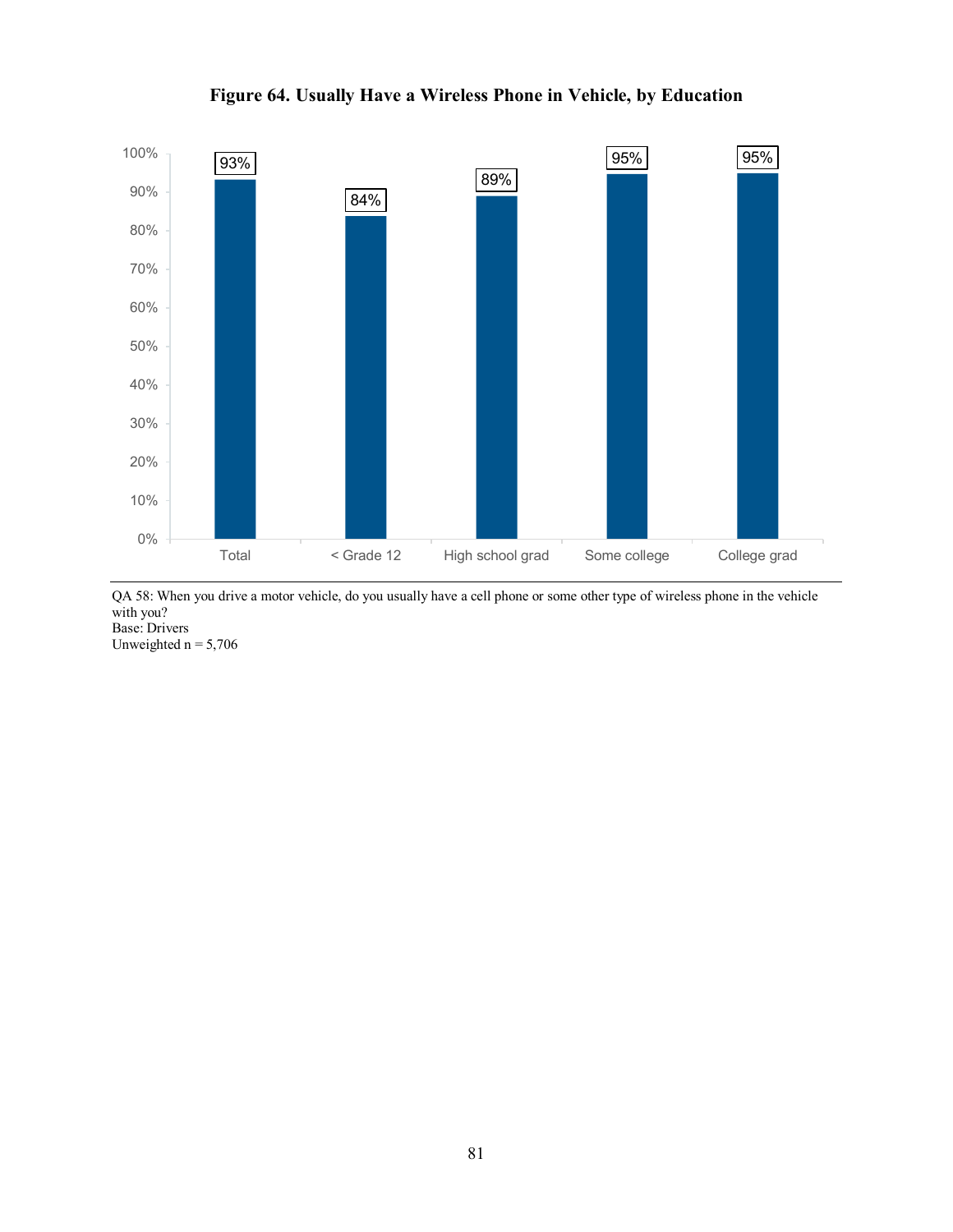

## **Figure 65. How Often Answer Wireless Phone While Driving, by Gender**

QA 60: When you get a call on the phone while you are driving, how often do you answer the call? Base: Keep the phone turned on to receive calls. Unweighted  $n = 4,916$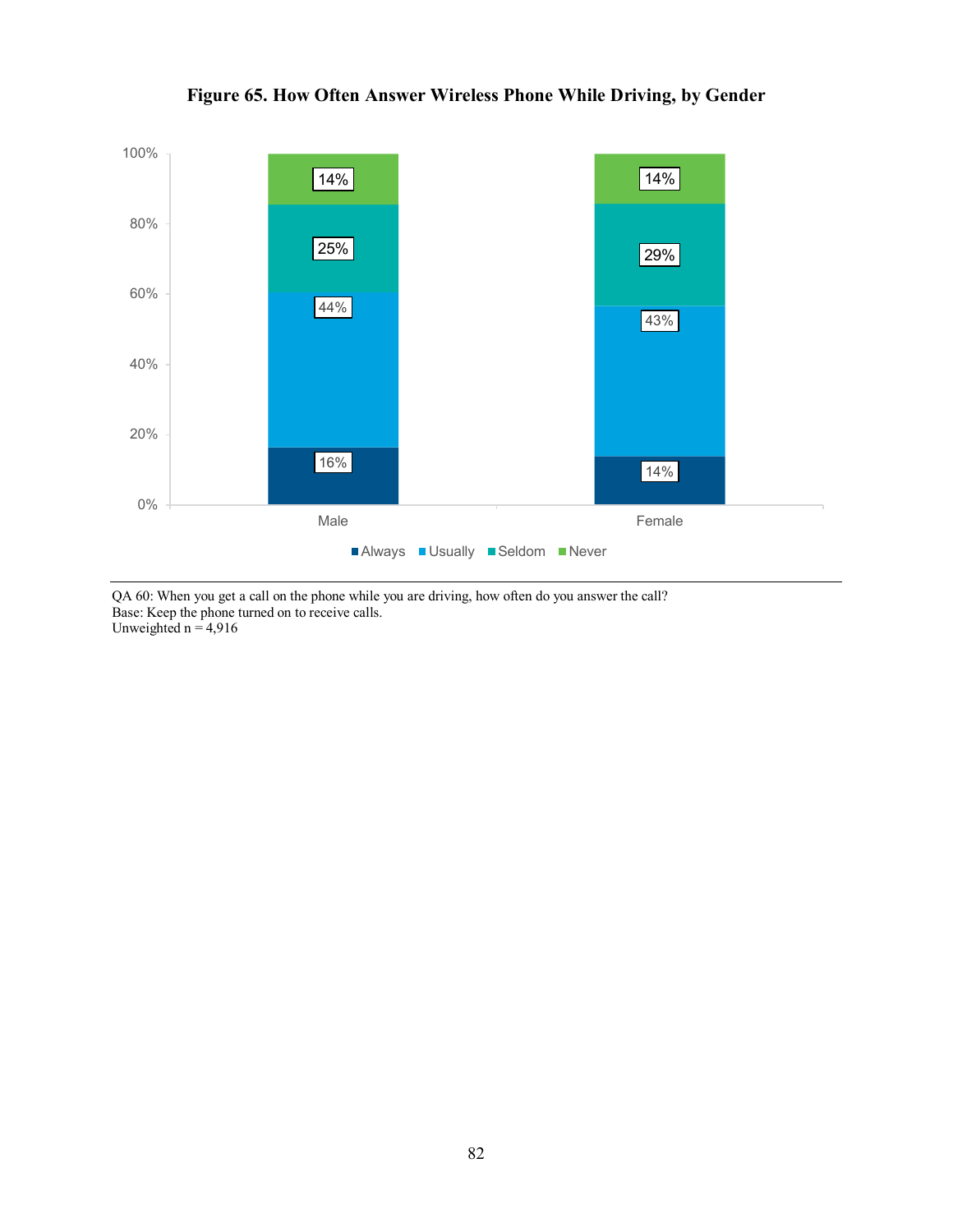$\ddot{\phantom{a}}$ 



#### **Figure 66. Ever Injured in a Vehicle Crash, 1994-2016[9](#page-88-0)**

QA 74/QB 109: Have YOU ever been injured in a motor vehicle accident? [Added in 2016: Please include injuries as a driver, as a motor vehicle passenger, as a motorcyclist, as a bicyclist hit by a motor vehicle, and as a pedestrian hit by a motor vehicle. Only count injuries that required medical attention.]

Q: Have you ever been injured in a motor vehicle accident when you were a passenger, or have you ever been hit and injured by a motor vehicle when you were walking or riding a bike? Only count injuries that required medical attention (Second question added in 1998, 2000, 2003, and 2007, only).

Base: *2007 and earlier-*Total population age 16+; *2016*-Total population age 18+

Unweighted  $n_{(1994)} = 4,018$ ;  $n_{(1996)} = 8,210$ ;  $n_{(1998)} = 8,215$ ;  $n_{(2000)} = 12,121$ ;  $n_{(2003)} = 12,377$ ;  $n_{(2007)} = 11,918$ ;  $n_{(2016)} = 11,236$ 

<span id="page-88-0"></span><sup>9</sup> In 1994 and 1996, MVOSS used a single question to identify the percentage of the population ever injured in motor vehicle crashes to the extent that they required medical attention. In 1998, 2000, 2003, and 2007, a second question was included to specifically capture those who had been injured as a vehicle passenger, bicyclist, or pedestrian. In 2016 the question wording was again changed to prompt respondents to include injuries incurred as a driver, passenger motorcyclist, bicyclist, or pedestrian. In addition, the population for MVOSS changed in 2016 to include only adults 18 and older; previously, respondents 16 and older were included in the survey.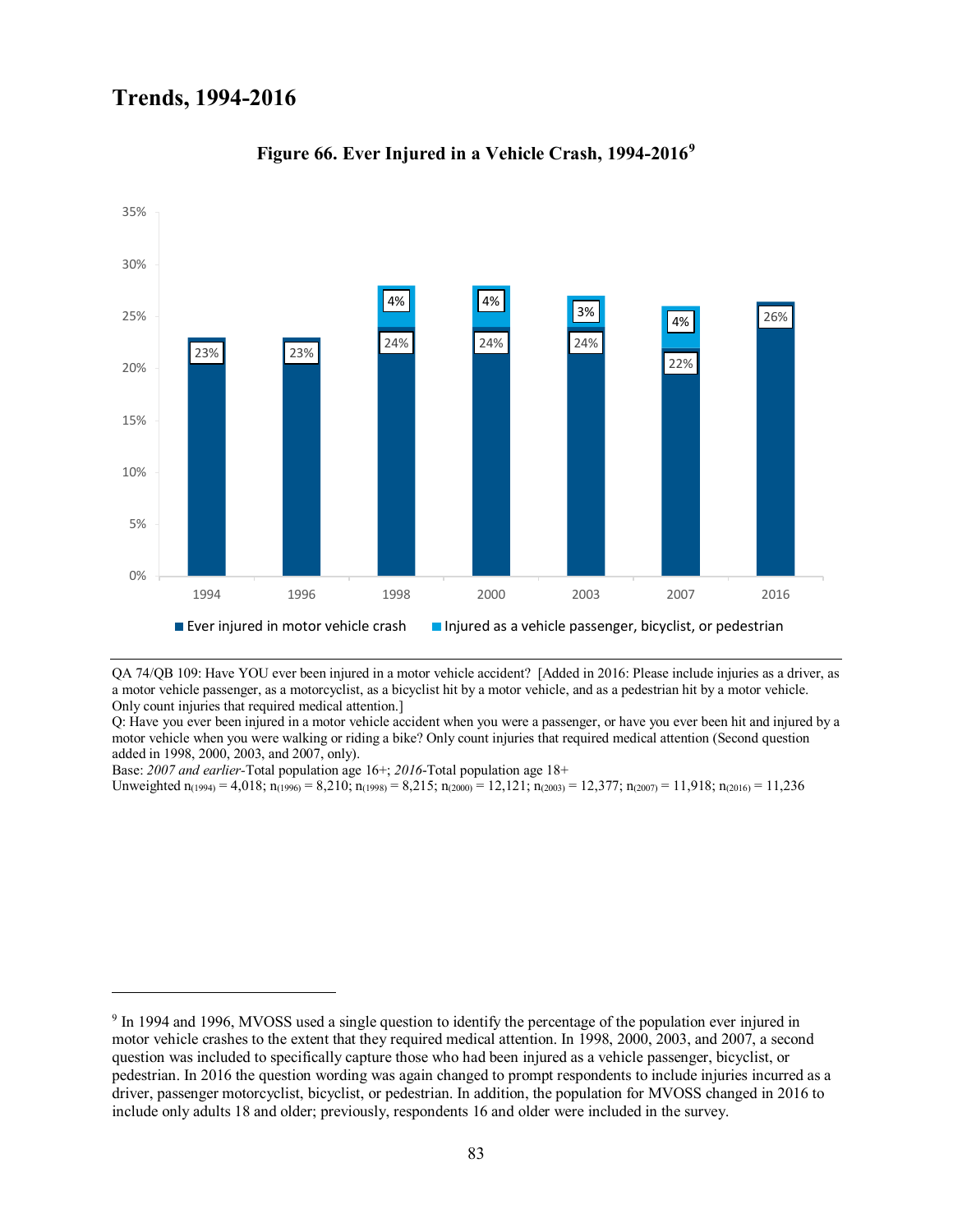

**Figure 67. Hospitalized After a Vehicle Crash, 1996-2016** 

QA 81/QB 116: Were you hospitalized?

Base: *2016 and earlier*-Ever been injured in a vehicle crash

Unweighted  $n_{(1996)} = 1,974$ ;  $n_{(1998)} = 1,155$ ;  $n_{(2000)} = 3,582$ ;  $n_{(2003)} = 3,470$ ;  $n_{(2007)} = 3,243$ ;  $n_{(2016)} = 2,995$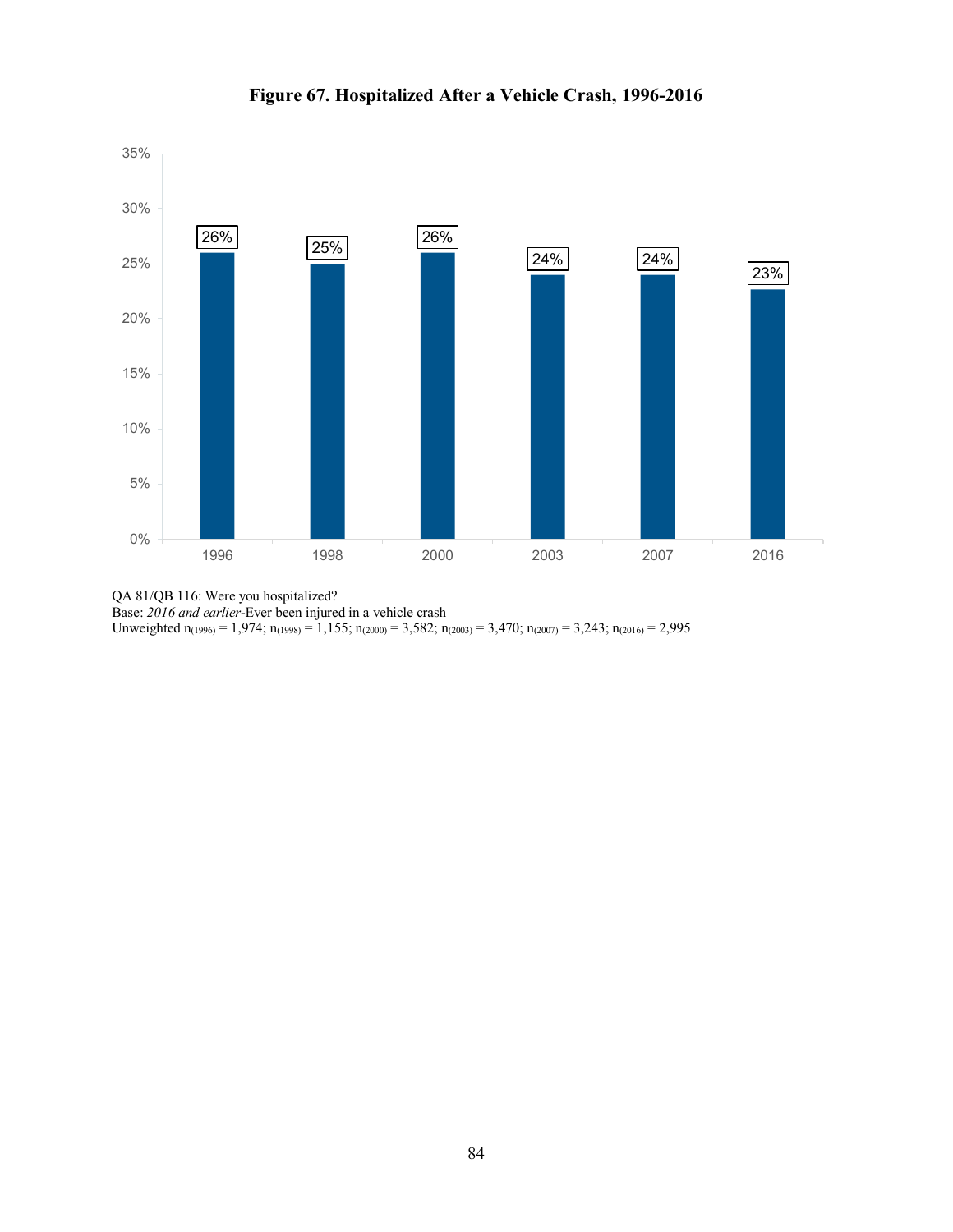

## **Figure 68. Hospitalized, by Seat Belt Use, 1996-2016**

QA 81/QB 116: Were you hospitalized?

QA 78/QB 113: Were you wearing your seat belt at the time of the accident?

Base: *2016 and earlier*-Ever been injured in a vehicle crash

Unweighted  $n_{(1996)} = 1,974$ ;  $n_{(1998)} = 1,155$ ;  $n_{(2000)} = 3,582$ ;  $n_{(2003)} = 3,470$ ;  $n_{(2007)} = 3,243$ ;  $n_{(2016)} = 2,671$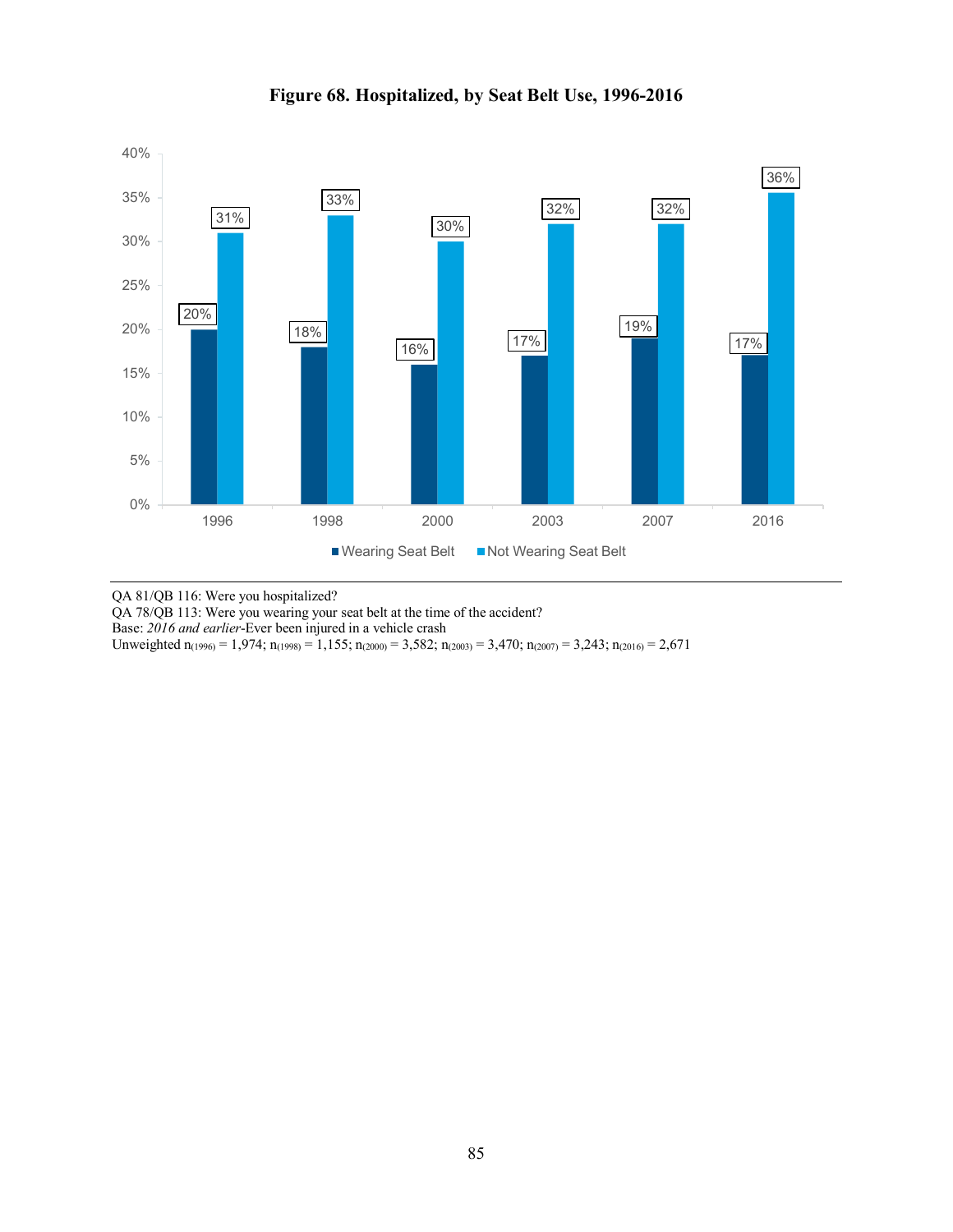

**Figure 69. Percentage Who Received Follow-Up Treatment After Crash, 1998-2016** 

QA 82: Did you receive any continuing or follow-up treatment for your injuries? Base: *2016 and earlier*-Ever been injured in a vehicle crash Unweighted  $n_{(1998)} = 1,247$ ;  $n_{(2000)} = 3,582$ ;  $n_{(2003)} = 3,470$ ;  $n_{(2007)} = 3,243$ ;  $n_{(2016)} = 1,606$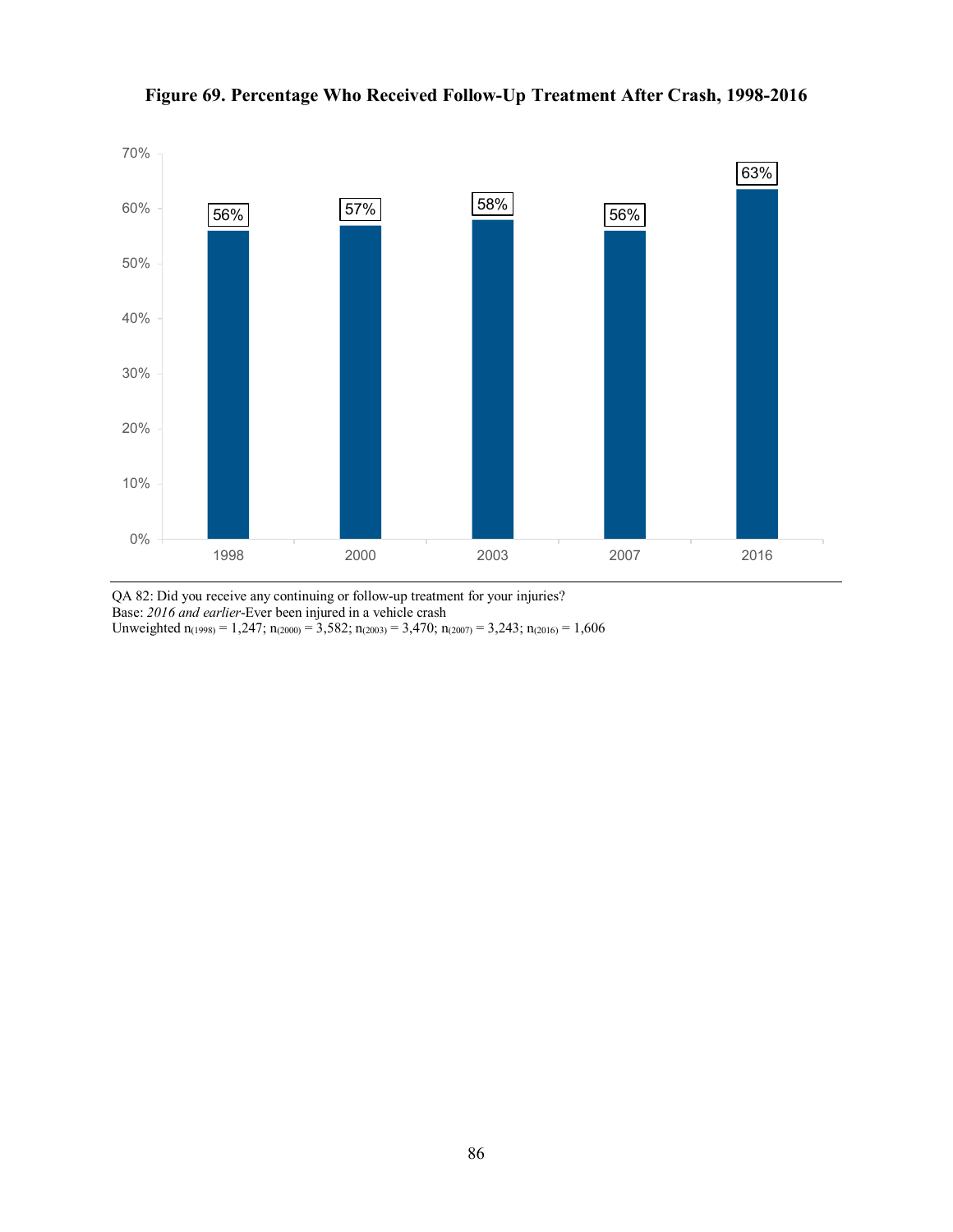

#### **Figure 70. Disabled for at Least a Week After Vehicle Crash, 1994-2016**

QA 74/QB 109: Have YOU ever been injured in a motor vehicle accident? [Added in 2016: Please include injuries as a driver, as a motor vehicle passenger, as a motorcyclist, as a bicyclist hit by a motor vehicle, and as a pedestrian hit by a motor vehicle. Only count injuries that required medical attention.]

QA 83/QB 118: Did your injuries from [that/the most recent] accident prevent you from performing any of your normal activities (work, school, household) for…?

QA 84/QB 119: Prior to your most recent accident in which you were injured, had you ever received injuries from a motor vehicle accident that prevented you from performing any of your normal activities (work, school, household) for…? Base: *2007 and earlier*-Total population age 16+; *2016*-Total population age 18+

Unweighted  $n_{(1994)} = 4{,}018$ ;  $n_{(1996)} = 4{,}022$ ;  $n_{(1998)} = 4{,}121$ ;  $n_{(2000)} = 6{,}049$ ;  $n_{(2003)} = 6{,}197$ ;  $n_{(2007)} = 11{,}918$ ;  $n_{(2016)} = 11,176$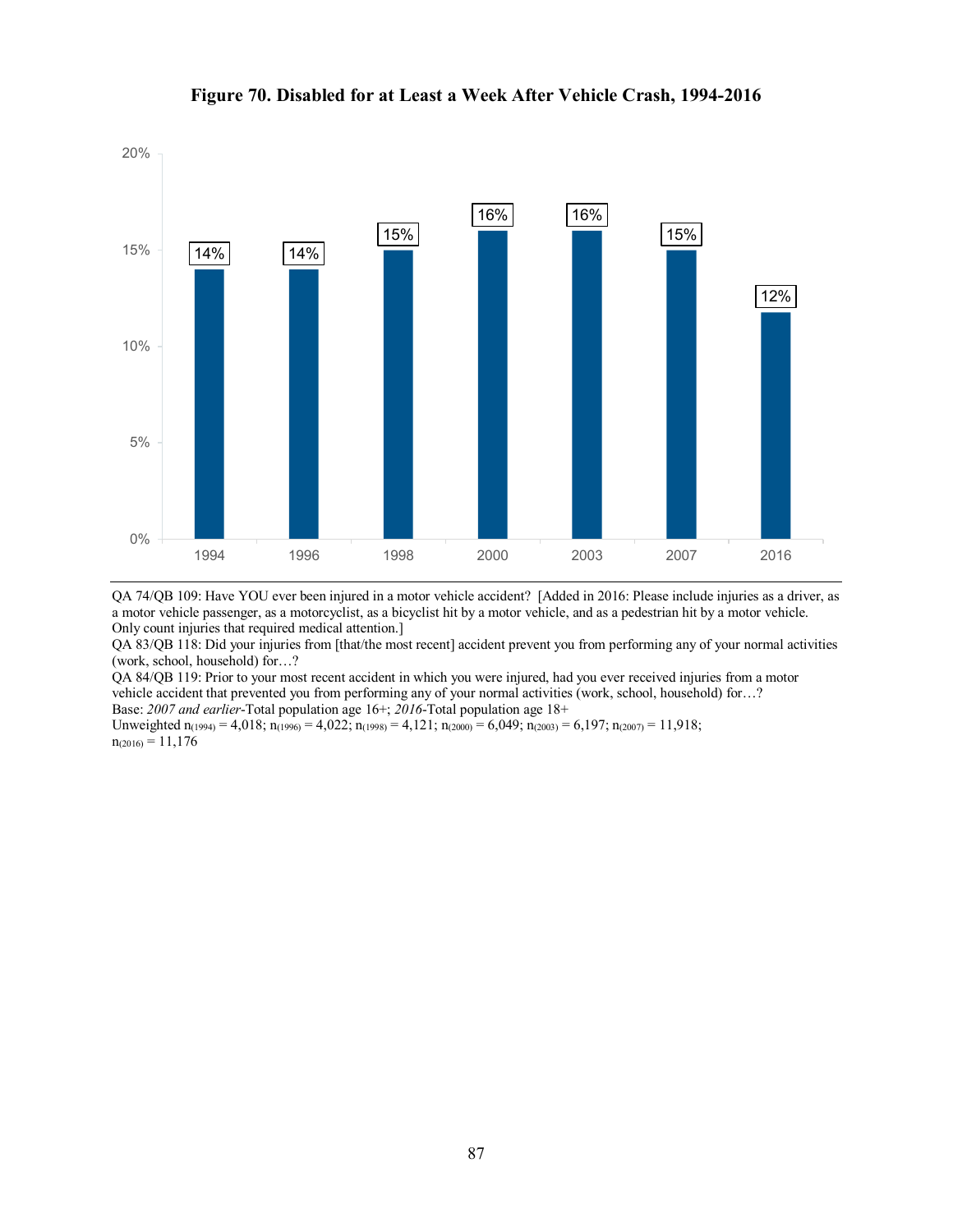

#### **Figure 71. Availability of Wireless Phone in Vehicle Among Drivers, 1994-2016**

1994: Do you have a cellular phone in the car you usually drive?

1996: Do you have a car phone or carry a cellular phone in the motor vehicle you usually drive?

1998: Do you have a car phone or (ever) carry a cellular phone in the motor vehicle you usually drive?

2000: When you drive a motor vehicle, do you usually have a wireless phone of some type in the vehicle with you? This could be a car phone, a cellular phone, a PCS phone, or a satellite phone.

2003-2007: When you drive a motor vehicle, do you usually have a cell phone or some other type of wireless phone in the vehicle with you? This could be a car phone, a cellular phone, a PCS phone, a GSM phone, or a satellite phone.

2016 (QA 58): When you drive a motor vehicle, do you usually have a cell phone or some other type of wireless phone in the vehicle with you?

Base: 2016 and earlier-Drivers

Unweighted  $n_{(1994)} = 3{,}685; n_{(1996)} = 3{,}755; n_{(1998)} = 3{,}788; n_{(2000)} = 5{,}564; n_{(2003)} = 5{,}509; n_{(2007)} = 5{,}393; n_{(2016)} = 5{,}706$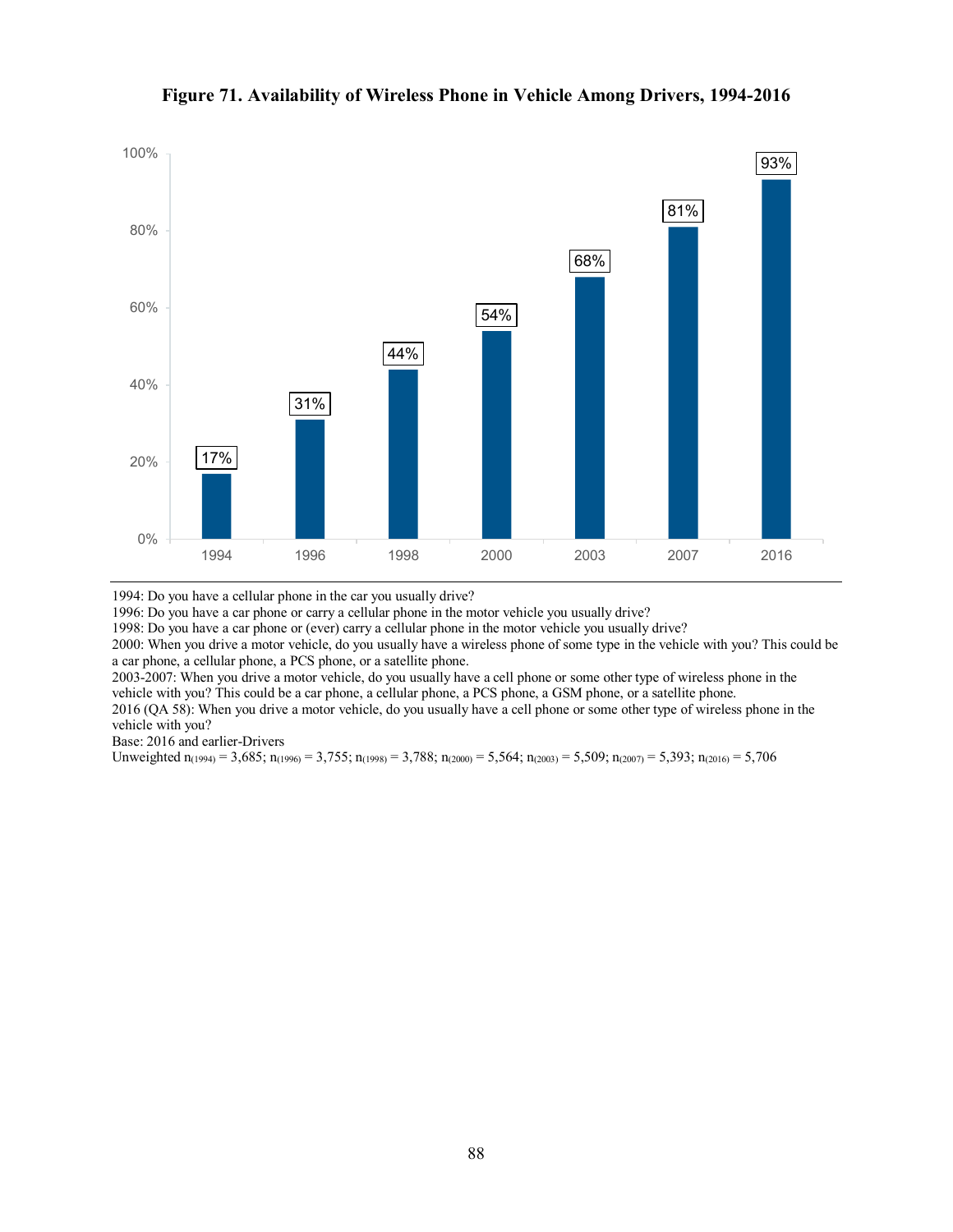

**Figure 72. Ever Called Emergency Phone Number, 1996-2016** 

QB 89: Have you, personally, ever called 9-1-1 or another emergency number for help? Please include any type of emergency, not just those involving motor vehicle crashes.

Base: *2007 and earlier*-Total population age 16+; *2016*-Total population age 18+

Unweighted  $n_{(1996)} = 4,022$ ;  $n_{(1998)} = 4,121$ ;  $n_{(2000)} = 6,049$ ;  $n_{(2003)} = 6,197$ ;  $n_{(2007)} = 6,010$ ;  $n_{(2016)} = 5,351$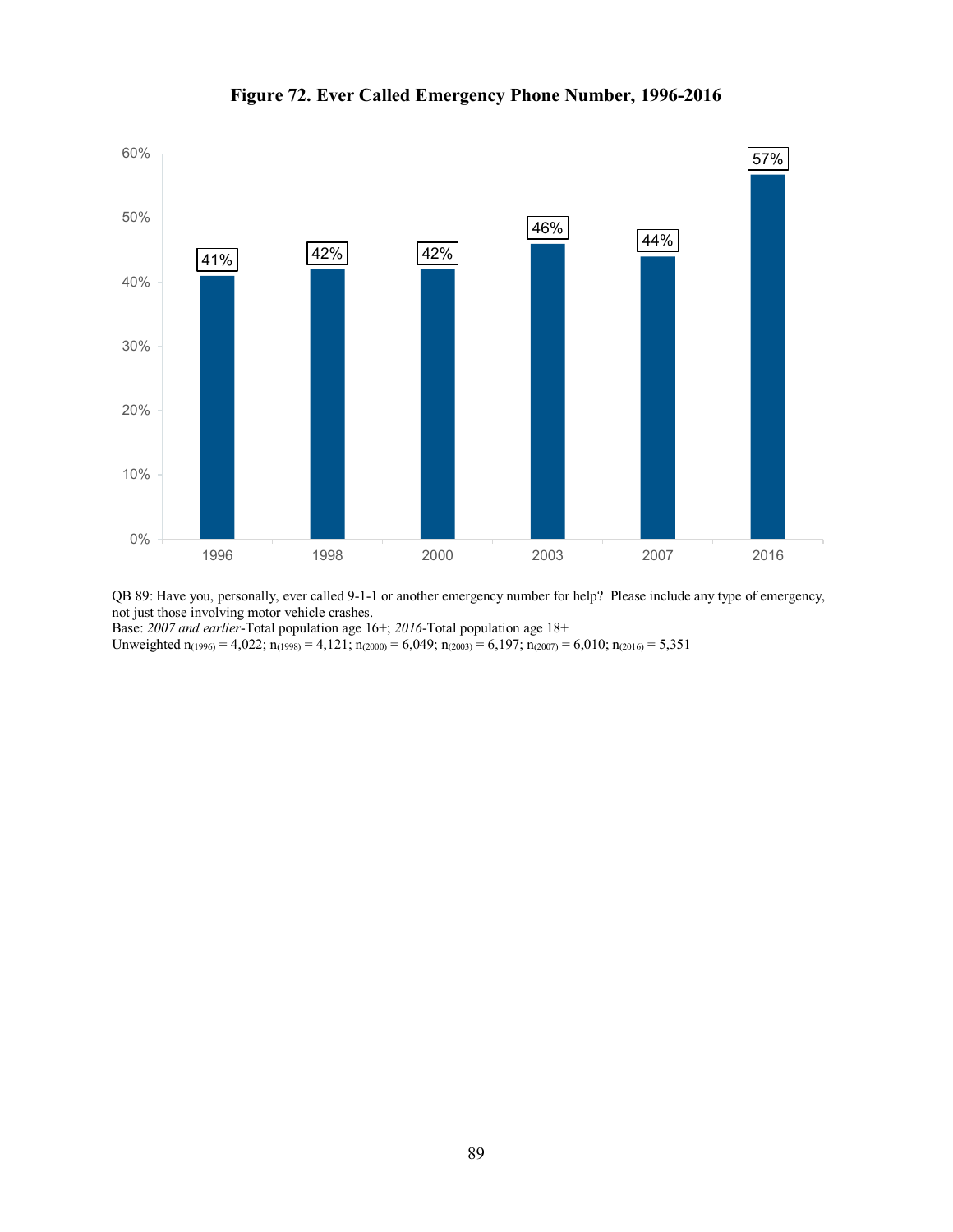

**Figure 73. Very Confident in Emergency Workers, 1994-2016[10](#page-95-0)**

QB 95: [Added in 2016: Suppose you called 9-1-1 about a medical emergency and an ambulance was sent.] Regardless of the type of medical emergency, how confident are you that the arriving ambulance or other emergency workers would know what to do? Would you say…?

Base: *2007 and earlier*-Total population age 16+; *2016*-Total population age 18+

 $\ddot{\phantom{a}}$ 

Unweighted  $n_{(1994)} = 4{,}018$ ;  $n_{(1996)} = 4{,}022$ ;  $n_{(1998)} = 4{,}121$ ;  $n_{(2000)} = 6{,}049$ ;  $n_{(2003)} = 6{,}197$ ;  $n_{(2007)} = 6{,}010$ ;  $n_{(2016)} = 5{,}320$ 

<span id="page-95-0"></span><sup>&</sup>lt;sup>10</sup> The percentage of adults 18 and older who reported they were very confident in emergency workers' knowledge in 2016. Part of this increase may be attributable to survey population changes or (minor) question wording differences for the 2016 MVOSS.

In addition, responses may have been affected by changes in the questionnaire item sequencing. In 2016 respondents viewed this question after being asked, "How acceptable would it be to you if 911 did not send an ambulance but instead transferred your call to a licensed nurse to give you medical instructions? Would you say…?" In 2007, however, respondents were asked about their confidence in emergency workers after being asked, "If there was a medical emergency in your neighborhood and you called an ambulance, how long do you think it would take for the ambulance to arrive?"